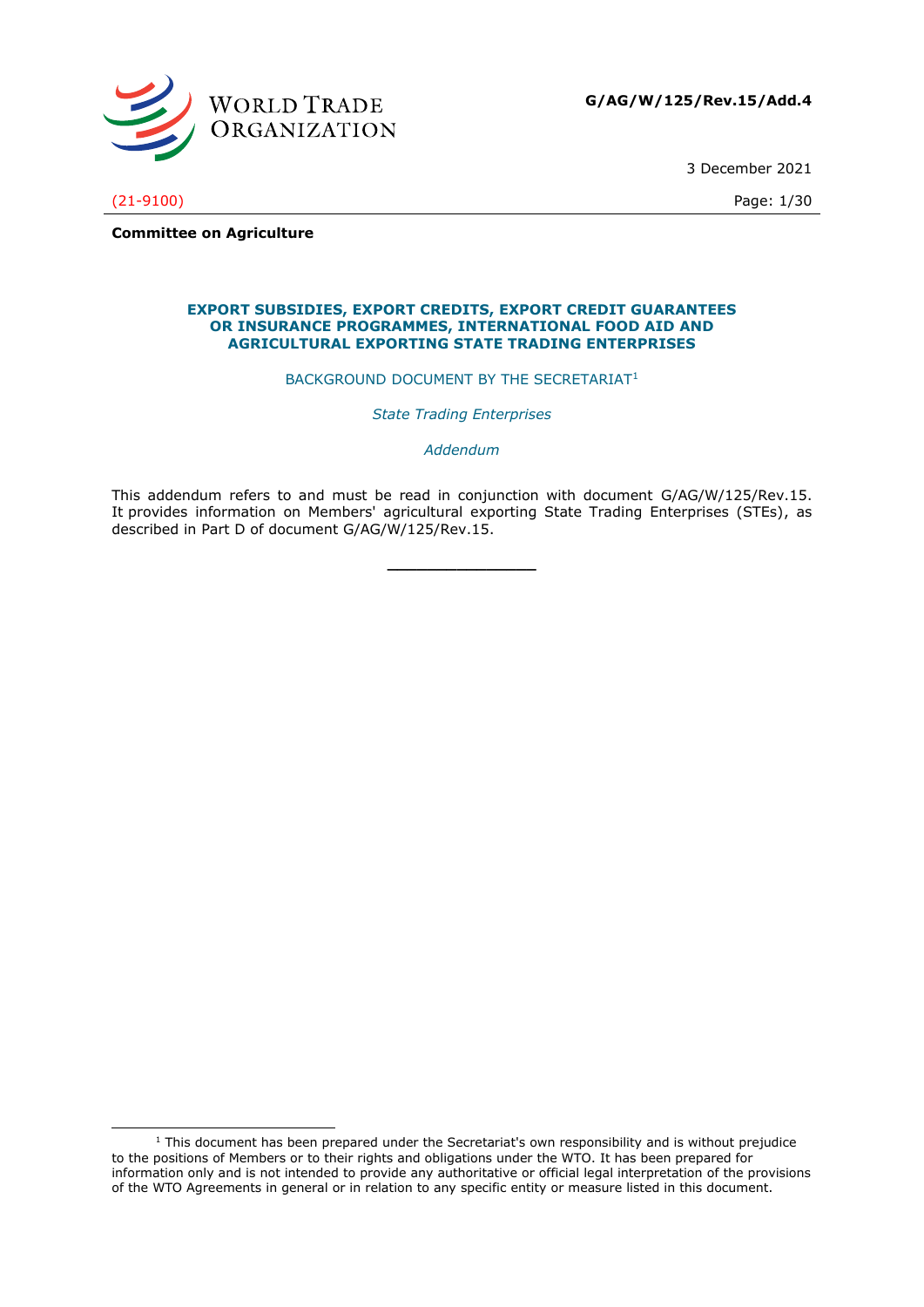# $-2-$

## **TABLE OF CONTENTS**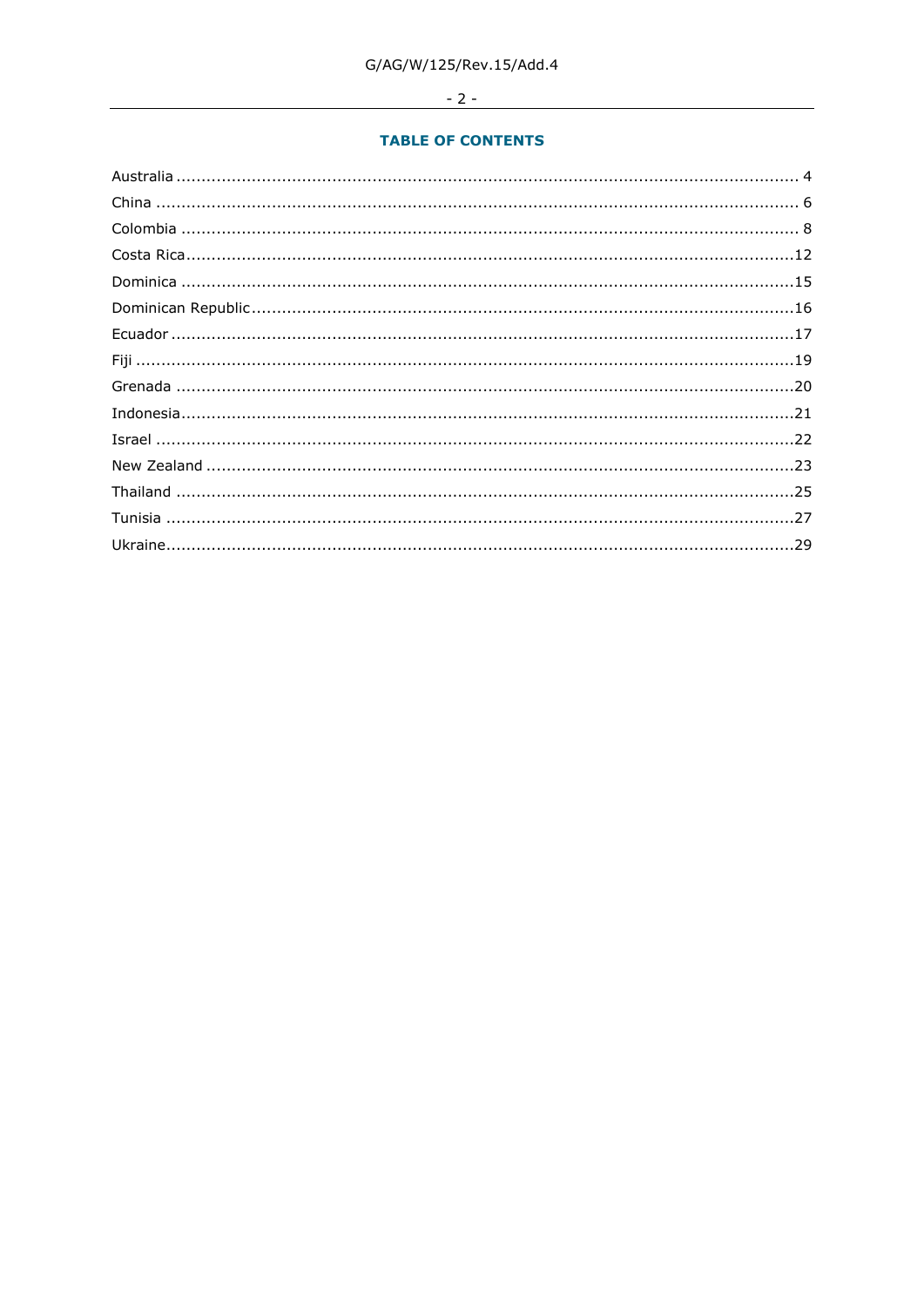# - <u>3 - 2000 - 2000 - 2000 - 2000 - 2000 - 2000 - 2000 - 2000 - 2000 - 2000 - 2000 - 2000 - 2000 - 2000 - 2000 - 2000 - 2000 - 2000 - 2000 - 2000 - 2000 - 2000 - 2000 - 2000 - 2000 - 2000 - 2000 - 2000 - 2000 - 2000 - 2000 </u>

## **TABLE ON SOURCE OF DATA**

| <b>Member</b>      | Source of data                                                                                                                                                                 |
|--------------------|--------------------------------------------------------------------------------------------------------------------------------------------------------------------------------|
| Australia          | Reply to Questionnaire circulated on 14 January 2021<br>$\bullet$<br>Notification G/STR/N/17/AUS circulated on 1 August 2019<br>$\bullet$                                      |
| China              | Reply to Questionnaire circulated on 14 January 2021<br>$\bullet$<br>Notification G/STR/N/16/CHN and G/STR/N/17/CHN circulated on 24 July 2018<br>$\bullet$                    |
| Colombia           | Notification G/STR/N/16/COL circulated on 1 June 2017<br>$\bullet$                                                                                                             |
| Costa Rica         | Reply to questionnaire circulated on 14 January 2021<br>$\bullet$<br>Notification G/STR/N/17/CRI circulated on 23 November 2018<br>$\bullet$                                   |
| Dominica           | Notification G/STR/N/4/DMA, G/STR/N/5/DMA and G/STR/N/6/DMA circulated on<br>$\bullet$<br>15 February 2001                                                                     |
| Dominican Republic | Reply to questionnaire circulated on 14 January 2021<br>$\bullet$                                                                                                              |
| Ecuador            | Reply to Questionnaire circulated on 25 October 2018<br>$\bullet$<br>Notification G/STR/N/16/ECU circulated on 6 July 2018<br>$\bullet$                                        |
| Fiji               | Notification G/STR/N/4/FJI circulated on 19 February 1999<br>$\bullet$                                                                                                         |
| Grenada            | Notification G/STR/N/13/GRD circulated on 24 August 2010<br>$\bullet$                                                                                                          |
| Indonesia          | Reply to Questionnaire circulated on 25 October 2018<br>$\bullet$<br>Notification G/STR/N/18/IDN circulated on 6 October 2020<br>$\bullet$                                     |
| Israel             | Reply to Questionnaire circulated on 14 January 2021<br>$\bullet$                                                                                                              |
| New Zealand        | Reply to Questionnaire circulated on 14 January 2021<br>$\bullet$<br>Notification G/STR/N/18/NZL circulated on 06 July 2020<br>$\bullet$                                       |
| Thailand           | Reply to Questionnaire circulated on 14 January 2021<br>$\bullet$<br>Notification G/STR/N/18/THA circulated on 19 July 2021<br>$\bullet$                                       |
| Tunisia            | Notifications G/STR/N/15/TUN and G/STR/N/16/TUN circulated on 8 June 2016<br>$\bullet$<br>and G/STR/N/15/TUN/Suppl.1 and G/STR/N/16/TUN/Suppl.1 circulated<br>on 14 March 2017 |
| Ukraine            | Reply to Questionnaire circulated on on 14 January 2021<br>$\bullet$<br>Notification G/STR/N/18/UKR circulated on 1 July 2020<br>$\bullet$                                     |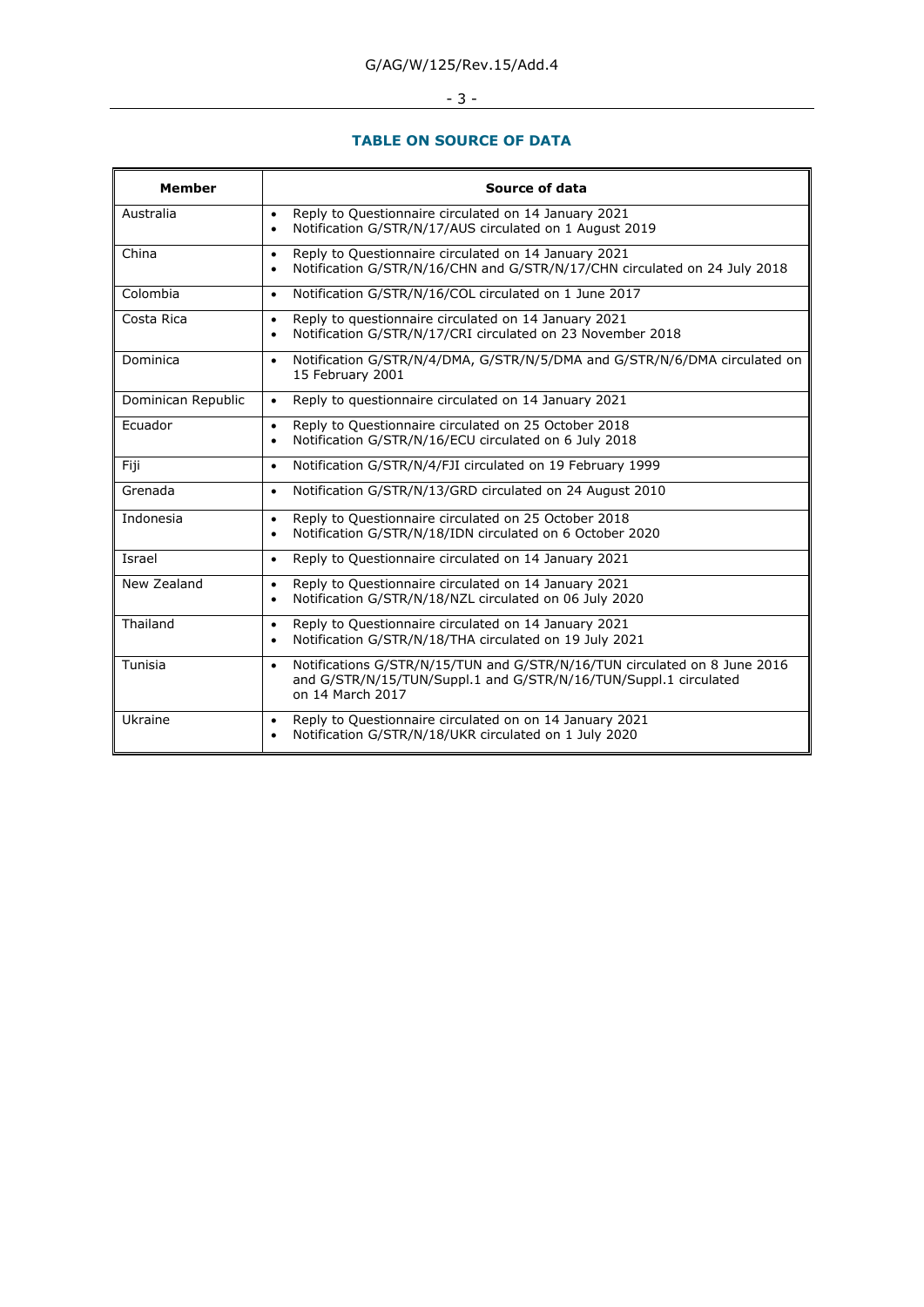#### - 4 -

#### <span id="page-3-0"></span>**Australia**

| <b>I. ENUMERATION OF STATE TRADING ENTERPRISE</b>                         |                                                                                                          |                              |  |  |
|---------------------------------------------------------------------------|----------------------------------------------------------------------------------------------------------|------------------------------|--|--|
| A. NAME                                                                   | <b>B. PRODUCT DESCRIPTION</b>                                                                            | <b>TARIFF ITEM NUMBER(S)</b> |  |  |
| The Rice Marketing Board for<br>the State of New South Wales<br>$(NSW)$ . | Rice grown in NSW [HS 1006]. Rice<br>grown in other Australian States or<br>Territories is not affected. | [HS 1006]                    |  |  |
| II. REASON AND PURPOSE                                                    |                                                                                                          |                              |  |  |

#### **A. Reason or purpose for establishing and/or maintaining state trading enterprise.**

The objectives of the Rice Marketing Board for NSW include:

*(1) to encourage the development of a competitive domestic market for rice;*

*(2) to ensure the best possible returns from NSW grown rice sold outside Australia based on the quality differentials or attributes of Australian grown rice;*

*(3) to liaise with and represent the interests of all NSW rice growers in relation to the Board's functions and objects.*

## **B. Summary of legal basis for granting the relevant exclusive or special rights or privileges, including legal provisions and summary of statutory or constitutional powers.**

The legal basis for the Rice Marketing Board (the Board) for the State of New South Wales is provided by the State of New South Wales Rice Marketing Act 1983. Rice produced in NSW is vested in the Board, however rice can be traded on the domestic market pursuant to the issuance of an Authorised Buyer's license by the Rice Marketing Board. A single export license has been issued by the Board to Ricegrowers Limited (trading as SunRice)

#### **III. DESCRIPTION OF THE FUNCTIONING OF THE STATE TRADING ENTERPRISE**

#### **A. Summary statement providing overview of operations of the state trading enterprise.**

All rice grown in the State of New South Wales is divested from producers and becomes the property of the Rice Marketing Board for the State of New South Wales under a vesting proclamation. The Board exercises its rights as the legal owner of all rice produced in NSW to determine who is allowed to trade NSW rice on the domestic and export markets, pursuant to the issuance of an Authorised Buyer's license. Authorised Buyers are appointed by the Board and all applicants are eligible to become Authorised Buyers, subject to the Board's discretion to refuse an application where it has reason to believe that the applicant will breach the conditions of appointment. Authorised Buyers have a condition of appointment prohibiting the exporting of rice where another Authorised Buyer has already been granted permission to export. The Board is therefore restricted to issuing a single export licence, which is currently issued to Ricegrowers Limited, trading as SunRice Australia. The Board has also entered into a related but separate Sole and Exclusive Export Licence (SEEL) Agreement with SunRice that it will not issue any other export licences.

The Rice Marketing Board for the State of New South Wales does not negotiate contracts for the sale of rice. All rice trading is conducted on behalf of the Rice Marketing Board for the State of New South Wales by Authorised Buyers. Authorised Buyers are able to freely buy and sell rice grown in New South Wales on the domestic market in Australia. All sales contracts are entered into on a commercial basis.

The Rice Marketing Board for the State of New South Wales has appointed Ricegrowers Limited (trading as SunRice) as its sole exporter. SunRice has no obligation to set a benchmark price and has not done so.

It is the Board's responsibility to ensure that these export arrangements generate the best possible returns based on quality differentials or attributes on behalf of all New South Wales rice growers.

In March 2021, the NSW Government commenced a review and consultation into rice vesting in NSW to determine whether vesting should continue beyond the current rice vesting proclamation expiry of the 30 June 2022.

#### **B. Specification of exclusive or special rights or privileges enjoyed by the state trading enterprise.**

The State of New South Wales *Rice Marketing Act 1983* entitles the Rice Marketing Board for the State of New South Wales to award an Authorised Buyer with the exclusive right to export rice grown in New South Wales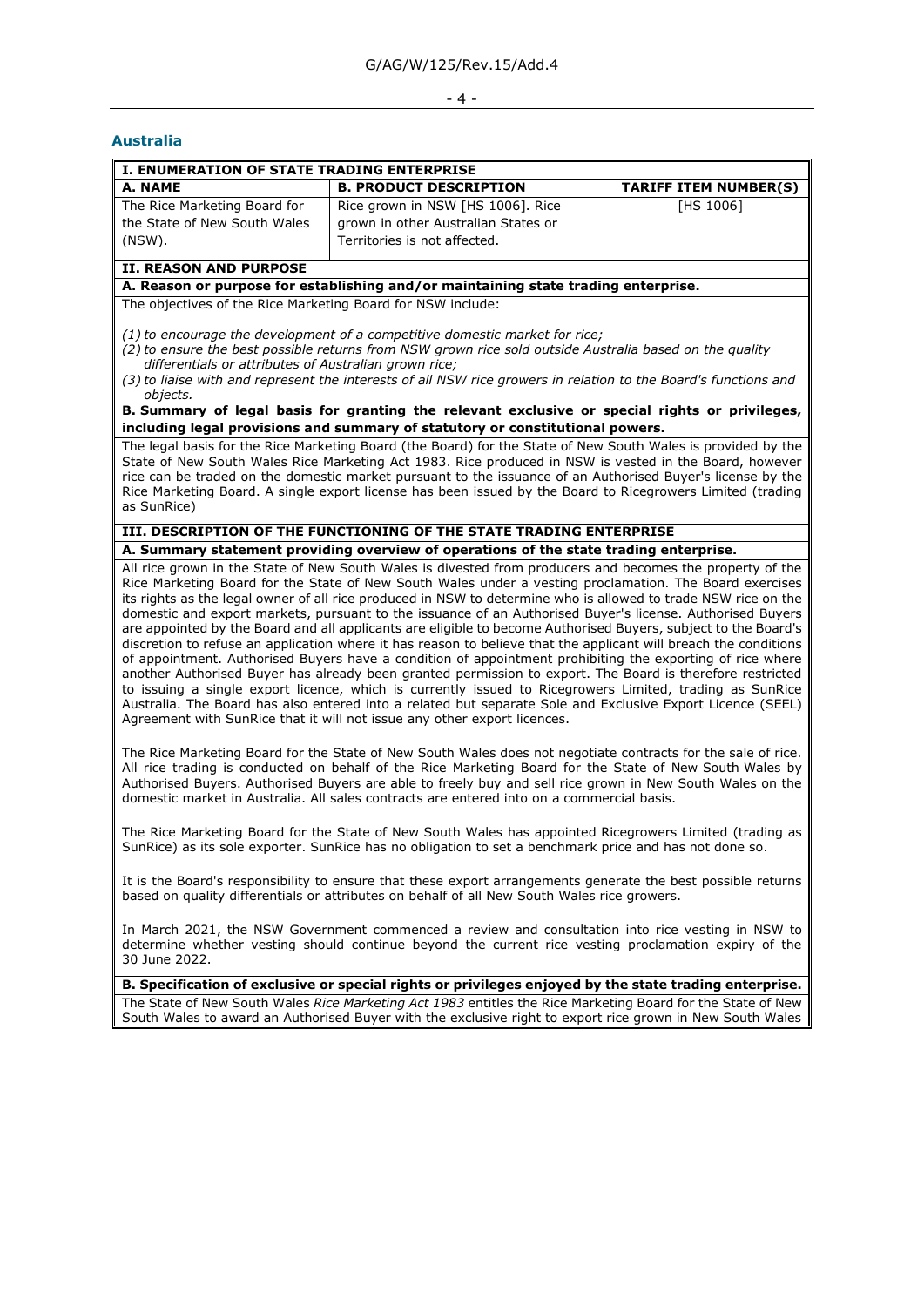## - 5 -

| <b>Description of</b><br>product(s) | Year<br>(financial year 1 July - 30 June) | <b>Total quantity exported</b><br>('000 tonnes) | Value exported*<br>(in million AUD) |
|-------------------------------------|-------------------------------------------|-------------------------------------------------|-------------------------------------|
| Rice (HS 1006)                      | 2015/16                                   | 316                                             | 397                                 |
| Rice (HS 1006)                      | 2016/17                                   | 218                                             | 171                                 |
| Rice (HS 1006)                      | 2017/18                                   | 353                                             | 368                                 |
| Rice (HS 1006)                      | 2018/19                                   | 244                                             | 299                                 |
| Rice (HS 1006)                      | 2019/20                                   | 96                                              | 120                                 |

## *Additional information subject to normal commercial confidentiality considerations*

Source: ABARES, Agricultural commodities: March quarter 2021, [https://doi.org/10.25814/r3te-d792.](https://doi.org/10.25814/r3te-d792)

\* Includes the milled equivalent of rice flour; major export destinations for Australian rice include Papua New Guinea; Solomon Islands; Israel; Korea, Republic of; Japan; Saudi Arabia, Kingdom of; Samoa; Jordan; New Zealand; Chinese Taipei; United States of America and Kiribati.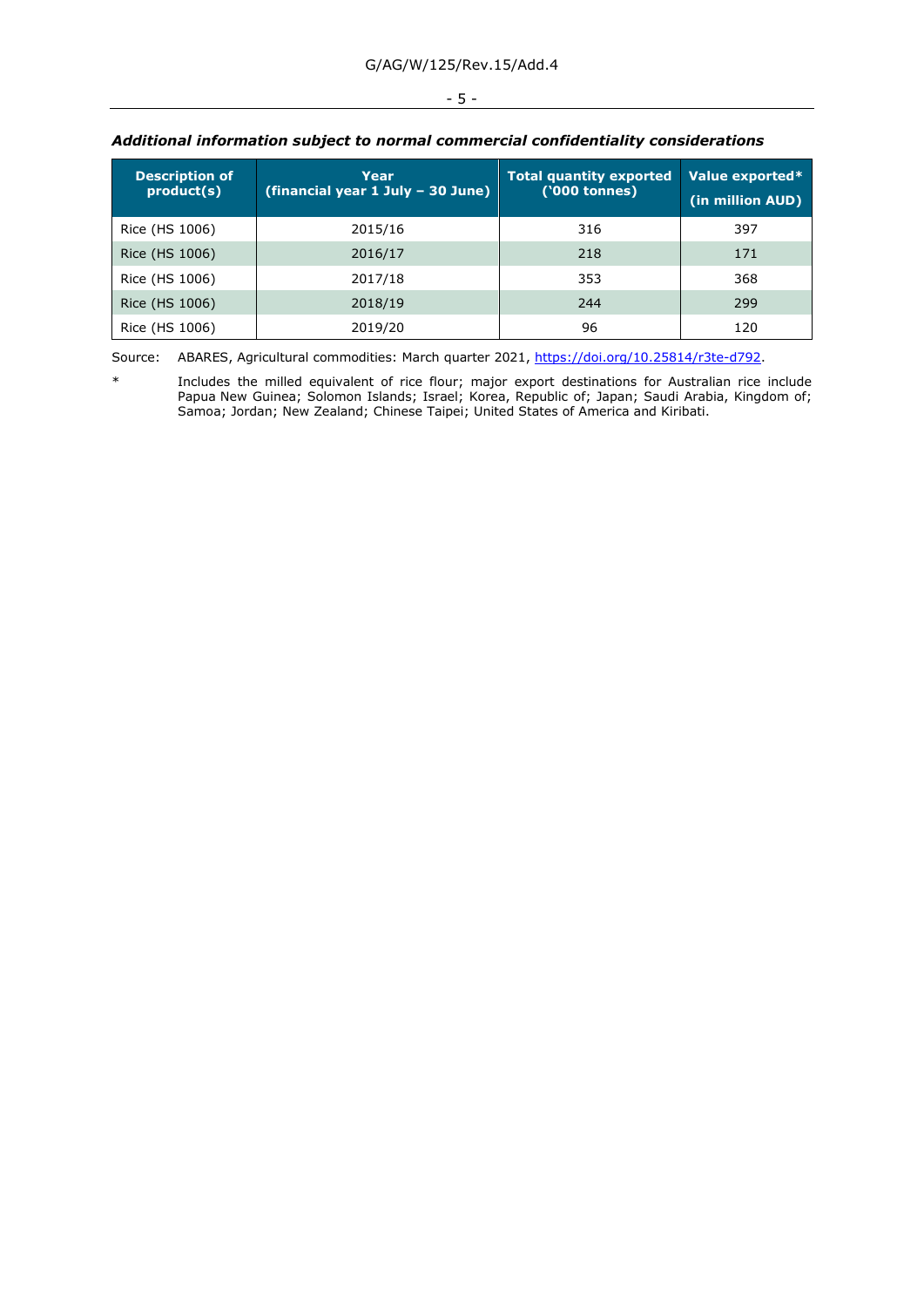#### - 6 -

#### <span id="page-5-0"></span>**China**

Consistent with the Bali Ministerial Declaration on Export Competition, Members shall continue to provide information on Agricultural Exporting State Trading Enterprises within the context of an annual examination process, based on the following structure:

## **1. Enumeration of State Trading Enterprises**

### • **Identification of state trading enterprises**

## • **Description of products affected (including tariff item number(s) encompassed in product description)**

According to China's accession protocol, the companies and products are listed below.

| <b>Products</b> | Tariff lines (HS2007)                                                                                                   | <b>State trading enterprises</b>                                                                                                                                                                                                                        |
|-----------------|-------------------------------------------------------------------------------------------------------------------------|---------------------------------------------------------------------------------------------------------------------------------------------------------------------------------------------------------------------------------------------------------|
| Rice            | 10061011,10061019,10061091,<br>10061099,10062010,10062090,<br>10063010,10063090,10064010,<br>10064090                   | 1. COFCO Group Co., Ltd.<br>2. Jilin Food Group Import and Export Co., Ltd.<br>Heilongjiang Beidahuang Agricultural Reclamation<br>3.<br>Group Corporation.                                                                                             |
| Corn            | 10051000,10059000,11042300                                                                                              | 4. Dongfang Desheng Grain Import and Export Co., Ltd.<br>(corn only).                                                                                                                                                                                   |
| Tobacco         | 24011010,24011090,24012010,<br>24012090,24013000,24021000,<br>24022000,24029000,24031100,<br>24031900,24039100,24039900 | Please refer to the Announcement No. 44 of 2001 of the<br>Ministry of Foreign Trade and Economic Cooperation.                                                                                                                                           |
| Cotton          | 52010000,52030000                                                                                                       | 1. China National Textile and Apparel Group Co., Ltd.<br>2. Xinjiang Uygur Autonomous Region Cotton and Linen<br>Company.<br>3. Xinjiang Yinlong Agricultural International Cooperation<br>Co., Ltd.<br>4. China Reserve Cotton Management Corporation. |

#### **2. Reason and purpose**

• **Reason or purpose for establishing and/or maintaining state trading enterprise**

## • **Summary of legal basis for granting the relevant exclusive or special rights or privileges, including legal provisions and summary of statutory or constitutional powers**

To seek a stable supply of state-owned trade products, protect the interests of consumers from the impact of large price fluctuations, and maintain national food security.

Legal basis: "Foreign Trade Law of the People's Republic of China", "Regulations of the People's Republic of China on Administration of Import and Export of Goods", "Export State Trade Management Goods Catalogue" (Ministry of Foreign Trade and Economic Cooperation Announcement No. 28, 2001), "Export State Trade Enterprises Catalogue" (Foreign Economic and Trade Ministry Announcement No. 28 of 2001), "Tobacco Monopoly Law of the People's Republic of China".

#### **3. Description of the functioning of the State Trading Enterprise**

- **Summary statement providing overview of operations of the state trading enterprise**
- **Specification of exclusive or special rights or privileges enjoyed by the state trading enterprise**

State-owned trading enterprises carry out business activities independently based on commercial considerations under market-oriented conditions.

State trading enterprises enjoy exclusive rights in the general export of rice, corn, tobacco and cotton.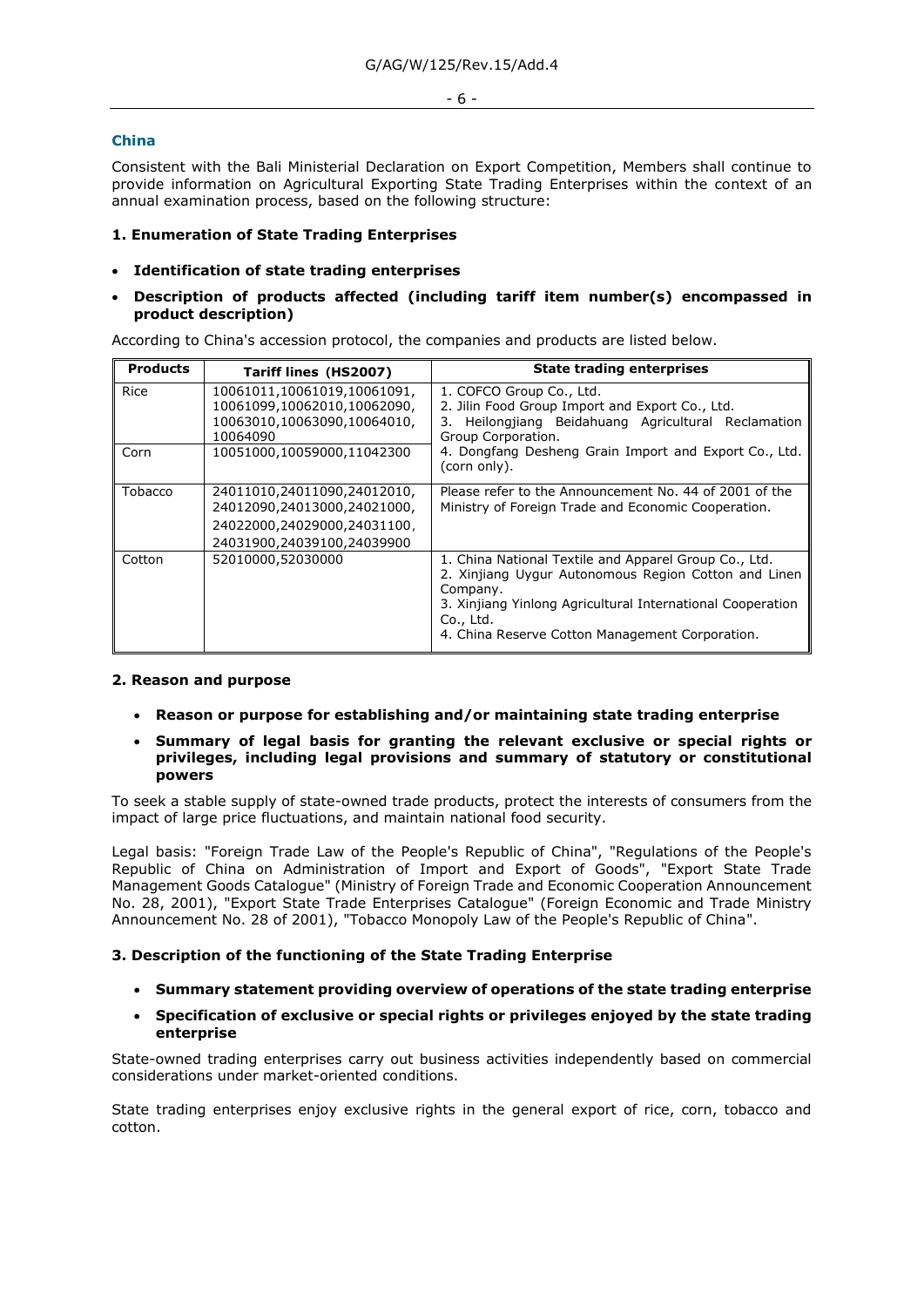## - 7 -

## *Additional information subject to normal commercial confidentiality considerations*

- **1. Exports (value/volume)**
- **2. Export prices**
- **3. Export destination**

| <b>PRODUCTS</b> | <b>YEAR</b> | <b>EXPORT DESTINATIONS</b>                                                    | <b>VOLUME</b><br>(Tonne) |
|-----------------|-------------|-------------------------------------------------------------------------------|--------------------------|
| <b>Rice</b>     | 2019        | Japan; Korea, Republic of; Egypt; Cameroon; Sierra Leone;<br>Papua New Guinea | 2,750,000                |
|                 | 2020        | Japan; Korea, Republic of; Egypt; Cameroon; Sierra Leone;<br>Papua New Guinea | 2,300,000                |
| Corn            | 2019        | Korea, Republic of                                                            | 25,000                   |
|                 | 2020        | Korea, Republic of                                                            | 2500                     |
| <b>Tobacco</b>  | 2019        | Indonesia; Belgium; Hong Kong China; Egypt; United Arab Emirates              | 258,000                  |
|                 | 2020        | Indonesia; Belgium; Hong Kong China; Egypt; United Arab Emirates              | 217,000                  |
| Cotton          | 2019        |                                                                               |                          |
|                 | 2020        |                                                                               |                          |

Note: The export value and prices not available subject to commercial confidentiality.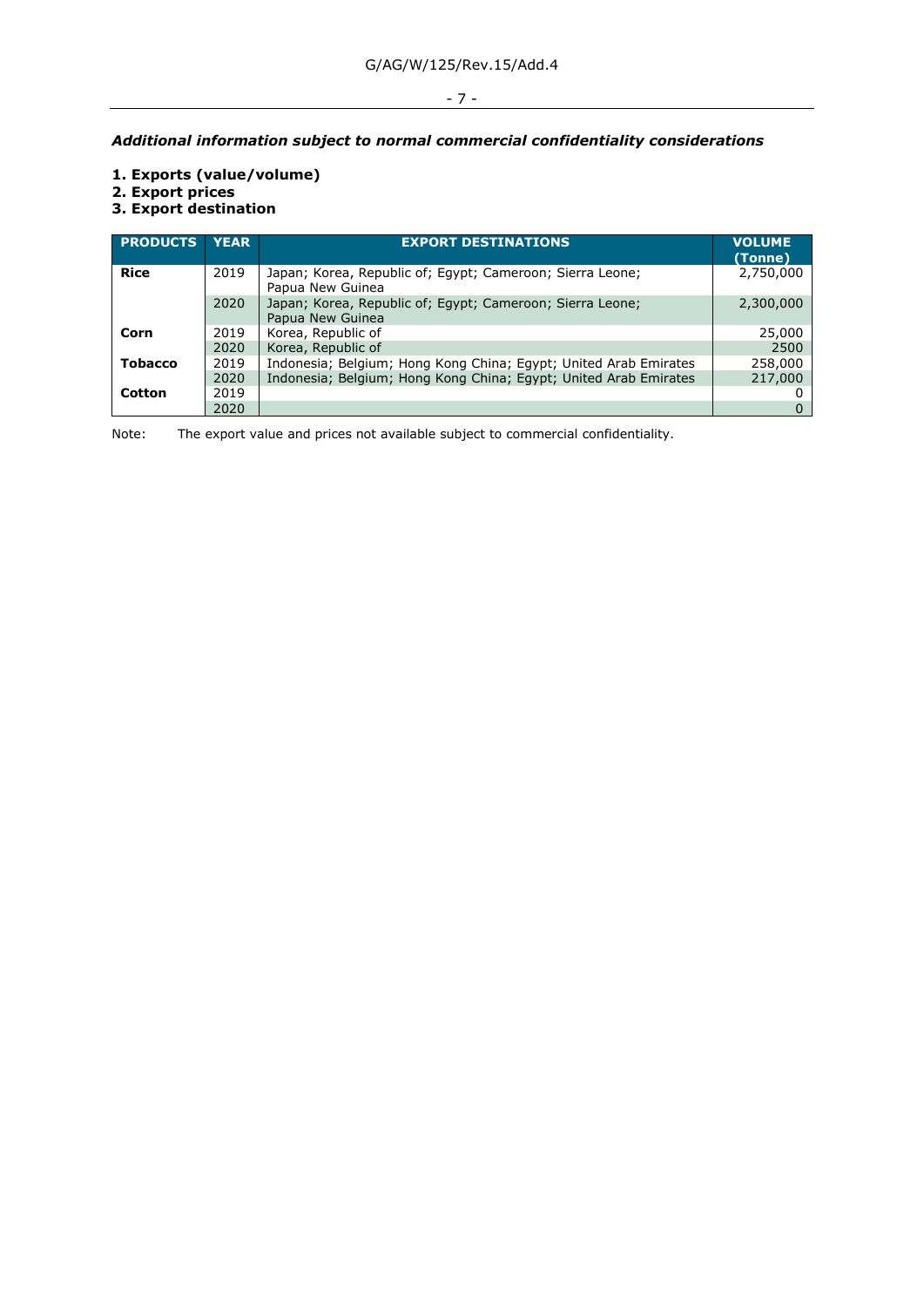#### - 8 -

#### <span id="page-7-0"></span>**Colombia**

|                        | <b>I. ENUMERATION OF STATE TRADING ENTERPRISE</b> |                              |  |  |  |  |  |
|------------------------|---------------------------------------------------|------------------------------|--|--|--|--|--|
| A. NAME                | <b>B. DESCRIPTION</b>                             | <b>TARIFF ITEM NUMBER(S)</b> |  |  |  |  |  |
| FABRICA DE LICORES     | Aguardiente Antioqueño (aguardiente or sugar-cane | 2208.40.00.00                |  |  |  |  |  |
| Y ALCOHOLES DE         | liguor)                                           |                              |  |  |  |  |  |
| ANTIOQUIA <sup>2</sup> | Aguardiente Antioqueño sin Azúcar (sugar-free     | 2208.40.00.00                |  |  |  |  |  |
|                        | aquardiente)                                      |                              |  |  |  |  |  |
|                        | Aguardiente Real 1493                             | 2208.40.00.00                |  |  |  |  |  |
|                        | Ron Medellín Añejo (aged rum)                     | 2208.40.00.00                |  |  |  |  |  |
|                        | Vodka Monteskaya                                  | 2208.60.00.00                |  |  |  |  |  |
|                        | Licor de Menta (mint liqueur)                     | 2208.70.90.00                |  |  |  |  |  |
|                        | Licor de Café (coffee liqueur)                    | 2208.70.90.00                |  |  |  |  |  |
|                        | Ron Cream Siboney (rum cream liqueur)             | 2208.70.20.00                |  |  |  |  |  |
|                        | Ron Maestro Botero (rum)                          | 2208.40.00.00                |  |  |  |  |  |
|                        | Ron Maestro Gabo (rum)                            | 2208.40.00.00                |  |  |  |  |  |
|                        | Ginebra Katia (gin)                               | 2208.50.00.00                |  |  |  |  |  |

#### **II. REASON AND PURPOSE**

Pursuant to Article 336 of the Political Constitution of Colombia, the only legal monopolies are those established under the law as a means of revenue generation in the public and social interest. The revenue obtained from the exercise of the alcoholic beverages monopoly is thus primarily earmarked for the health and education services. Article 61 of Law No. 14 of 1983 delegates the exercise of the revenue-generating alcoholic beverages monopoly to the departments.

Under this legal framework, production of alcoholic beverages by the State trading enterprises is at departmental level.

## **A. Reason or purpose for establishing and/or maintaining state trading enterprise.**

Colombian distilleries provide a significant source of income for the departmental tax authorities which ensures the sustainability of public health and education services in many regions of the country. Furthermore, the distilleries' profits are transferred in part of in full to the departments, as established by the assembly of the department concerned. In short, the reasons for the existence of the distilleries are as follows:

- The production and subsequent sale of alcoholic beverages generate direct revenue for the departmental tax authorities.
- Profits go to the departments, not to a private entity.
- The enterprises provide the departments with a significant source of income which is invested in deprived areas of the country.
- Job creation.

**B. Summary of legal basis for granting the relevant exclusive or special rights or privileges, including legal provisions and summary of statutory or constitutional powers.**

Under Article 336 of the Political Constitution of Colombia, Article 61 of Law No. 14 of 1983, Decree No. 1222 of 1986, Decree No. 244 of 1906, Law No. 223 of 1995, Law No. 788 of 2002 and Law No. 1393 of 2010, the departments, i.e. the territorial divisions of the country, are independent administrators of the alcoholic beverages monopoly designed to generate revenue for preferential allocation to education and health services. **III. DESCRIPTION OF THE FUNCTIONING OF THE STATE TRADING ENTERPRISE**

### **A. Summary statement providing overview of operations of the state trading enterprise.**

The departmental distilleries produce alcoholic beverages for consumption in their own department, for distribution to other departments, and for export. Distribution to other departments is subject to their authorization. The distilleries also import raw materials for production.

**B. Specification of exclusive or special rights or privileges enjoyed by the state trading enterprise.**

## **STATISTICAL INFORMATION ON AGUARDIENTE AND RUM EXPORTS STATE TRADING: FÁBRICA DE LICORES Y ALCOHOLES DE ANTIOQUIA**

#### *Millions of 750 cc units*

| Year | <b>Description of</b><br>product (including<br>HS number) | <b>Quantity exported</b><br>by State trading<br>enterprise | <b>Average</b><br>procurement<br>price<br><b>USD</b> | <b>Average</b><br>representative<br>domestic sales price<br><b>USD</b> | <b>Average</b><br>export<br>price<br><b>USD</b> |
|------|-----------------------------------------------------------|------------------------------------------------------------|------------------------------------------------------|------------------------------------------------------------------------|-------------------------------------------------|
| 2014 | 22.08.40.00.00                                            | 3.3                                                        |                                                      | 10.5                                                                   |                                                 |
| 2015 | 22.08.40.00.00                                            | 3.5                                                        | 4.5                                                  |                                                                        | 4.5                                             |

Source: *Asociación Colombiana de Industrias Licorera*, ACIL (Colombian Distillers' Association).

<sup>2</sup> Distillery attached to the department.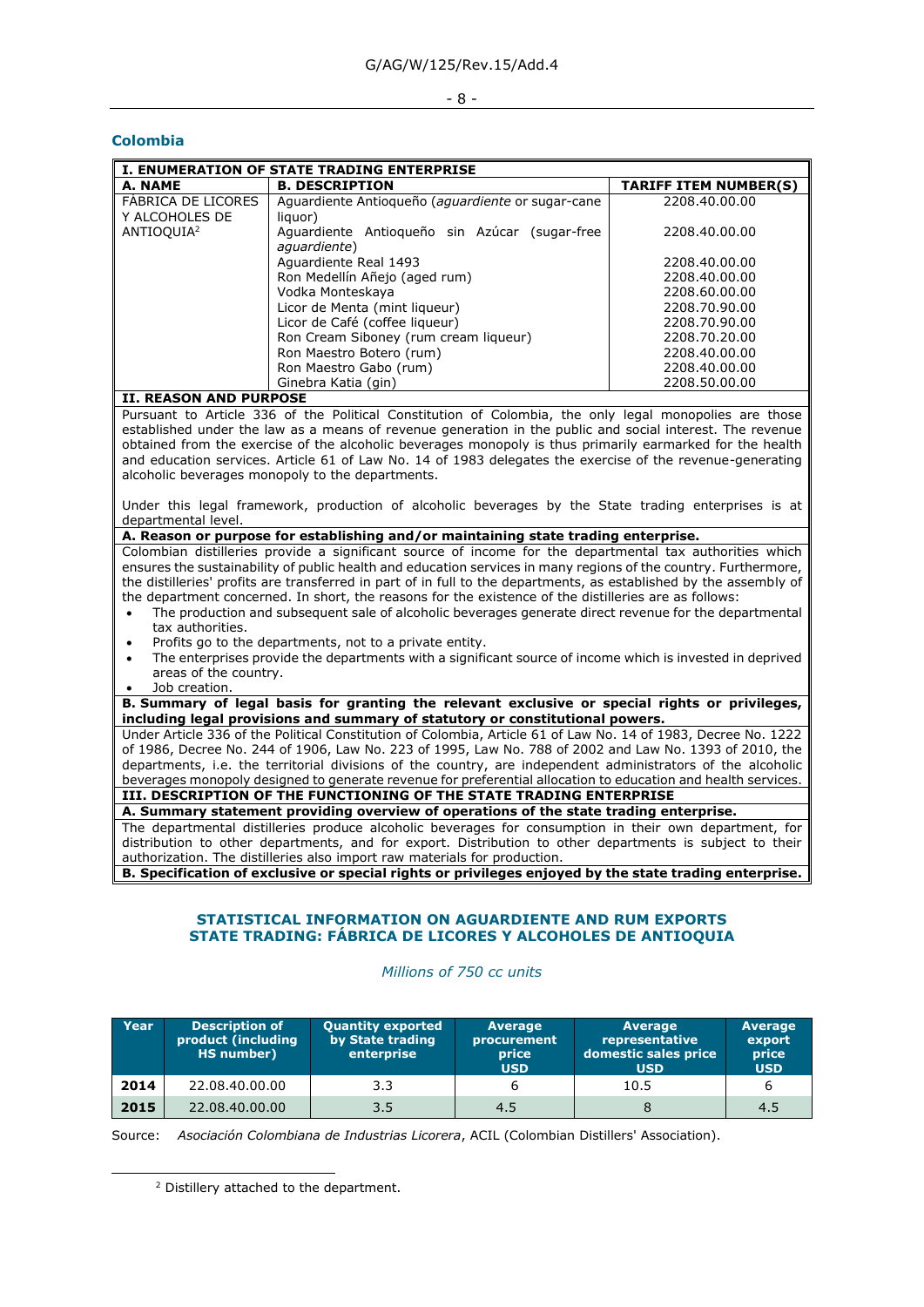#### $-9 -$

|                                                                                                           | <b>I. ENUMERATION OF STATE TRADING ENTERPRISE</b>       |                              |  |  |  |  |  |
|-----------------------------------------------------------------------------------------------------------|---------------------------------------------------------|------------------------------|--|--|--|--|--|
| A. NAME                                                                                                   | <b>B. PRODUCT DESCRIPTION</b>                           | <b>TARIFF ITEM NUMBER(S)</b> |  |  |  |  |  |
| <b>INDUSTRIA</b>                                                                                          | Aquardiente Cristal                                     | 2208.40.00.00                |  |  |  |  |  |
| LICORERA                                                                                                  | Aquardiente Amarillo de Manzanares (yellow aquardiente) | 2208.40.00.00                |  |  |  |  |  |
| DE CALDAS <sup>3</sup>                                                                                    | Aguardiente Cristal sin Azúcar (sugar-free aguardiente) | 2208.40.00.00                |  |  |  |  |  |
|                                                                                                           | Aguardiente Cristal XS (low-alcohol aguardiente)        | 2208.40.00.00                |  |  |  |  |  |
|                                                                                                           | Ron Viejo de Caldas (aged rum)                          | 2208.40.00.00                |  |  |  |  |  |
|                                                                                                           | Ron Extraviejo Juan de la Cruz (extra-aged rum)         | 2208.40.00.00                |  |  |  |  |  |
|                                                                                                           | Ron Carta de Oro (extra-aged rum)                       | 2208.40.00.00                |  |  |  |  |  |
|                                                                                                           | Ron Reserva Especial (special reserve rum)              | 2208.40.00.00                |  |  |  |  |  |
|                                                                                                           | Crema de Ron Cheers (rum cream liqueur)                 | 2208.70.20.00                |  |  |  |  |  |
|                                                                                                           | Crema de Café Kaldi (coffee liqueur)                    | 2208.70.20.00                |  |  |  |  |  |
| <b>II. REASON AND PURPOSE</b>                                                                             |                                                         |                              |  |  |  |  |  |
| Pursuant to Article 336 of the Political Constitution of Colombia, the only legal monopolies are those    |                                                         |                              |  |  |  |  |  |
| established under the law as a means of revenue generation in the public and social interest. The revenue |                                                         |                              |  |  |  |  |  |

venue generation in the public obtained from the exercise of the alcoholic beverages monopoly is thus primarily earmarked for the health and education services. Article 61 of Law No. 14 of 1983 delegates the exercise of the revenue-generating alcoholic beverages monopoly to the departments.

Under this legal framework, production of alcoholic beverages by the State trading enterprises is at departmental level.

## **A. Reason or purpose for establishing and/or maintaining state trading enterprise.**

Colombian distilleries provide a significant source of income for the departmental tax authorities which ensures the sustainability of public health and education services in many regions of the country. Furthermore, the distilleries' profits are transferred in part of in full to the departments, as established by the assembly of the department concerned. In short, the reasons for the existence of the distilleries are as follows:

- The production and subsequent sale of alcoholic beverages generate direct revenue for the departmental tax authorities.
- Profits go to the departments, not to a private entity.
- The enterprises provide the departments with a significant source of income which is invested in deprived areas of the country.
- Job creation.

#### **B. Summary of legal basis for granting the relevant exclusive or special rights or privileges, including legal provisions and summary of statutory or constitutional powers.**

Under Article 336 of the Political Constitution of Colombia, Article 61 of Law No. 14 of 1983, Decree No. 1222 of 1986, Decree No. 244 of 1906, Law No. 223 of 1995, Law No. 788 of 2002 and Law No. 1393 of 2010, the departments, i.e. the territorial divisions of the country, are independent administrators of the alcoholic beverages monopoly designed to generate revenue for preferential allocation to education and health services.

#### **III. DESCRIPTION OF THE FUNCTIONING OF THE STATE TRADING ENTERPRISE A. Summary statement providing overview of operations of the state trading enterprise.**

The departmental distilleries produce alcoholic beverages for consumption in their own department, for distribution to other departments, and for export. Distribution to other departments is subject to their authorization. The distilleries also import raw materials for production.

**B. Specification of exclusive or special rights or privileges enjoyed by the state trading enterprise.**

## **STATISTICAL INFORMATION ON AGUARDIENTE AND RUM EXPORTS STATE TRADING: INDUSTRIA LICORERA DE CALDAS**

| Year | <b>Description of</b><br>product<br>(including HS<br>number) | <b>Quantity</b><br>exported by<br><b>State trading</b><br>enterprise | <b>Average</b><br>procurement<br>price<br><b>USD</b> | <b>Average</b><br>representative<br>domestic sales<br>price<br><b>USD</b> | <b>Average</b><br>export<br>price<br><b>USD</b> |
|------|--------------------------------------------------------------|----------------------------------------------------------------------|------------------------------------------------------|---------------------------------------------------------------------------|-------------------------------------------------|
| 2014 | 2208.40.00.00                                                | 0.43                                                                 | 2.1                                                  | 6.6                                                                       | 2.1                                             |
| 2015 | 2208.40.00.00                                                | 0.78                                                                 | 2.1                                                  | 5.5                                                                       | 2.1                                             |

#### *Millions of 750 cc units*

Source: *Asociación Colombiana de Industrias Licoreras*, ACIL (Colombian Distillers' Association).

<sup>&</sup>lt;sup>3</sup> State industrial and trading enterprise.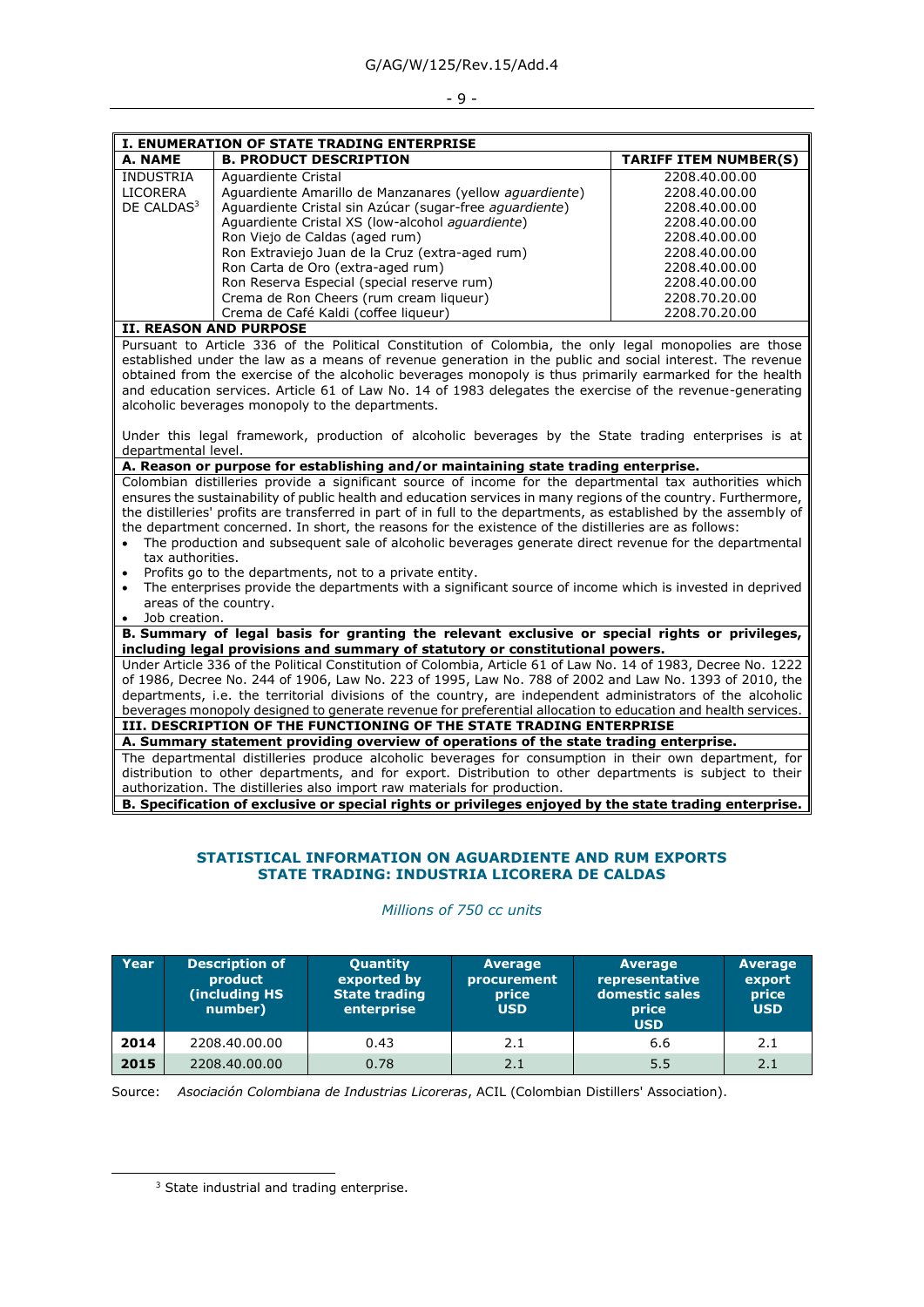#### - 10 -

| <b>I. ENUMERATION OF STATE TRADING ENTERPRISE</b> |                                             |                              |  |  |  |
|---------------------------------------------------|---------------------------------------------|------------------------------|--|--|--|
| A. NAME                                           | <b>B. PRODUCT DESCRIPTION</b>               | <b>TARIFF ITEM NUMBER(S)</b> |  |  |  |
| EMPRESA DE LICORES DE                             | Aquardiente Néctar Azul                     | 2208.40.00.00                |  |  |  |
| CUNDINAMARCA <sup>4</sup>                         | Aquardiente Néctar Tradicional              | 2208.40.00.00                |  |  |  |
|                                                   | Licor Anisado Néctar Club sin Azúcar        | 2208.90.42.00                |  |  |  |
|                                                   | (sugar-free anise-flavoured ligueur)        |                              |  |  |  |
|                                                   | Aguardiente Néctar Tradicional sin Azúcar   | 2208.40.00.00                |  |  |  |
|                                                   | (sugar-free aguardiente)                    |                              |  |  |  |
|                                                   | Aguardiente Néctar Premium (premium         | 2208.40.00.00                |  |  |  |
|                                                   | aquardiente)                                |                              |  |  |  |
|                                                   | Ron Blanco Sun Dry (white rum)              | 2208.40.00.00                |  |  |  |
|                                                   | Ron Santafé Añejo (aged rum)                | 2208.40.00.00                |  |  |  |
|                                                   | Licor Anisado 180 (anise-flavoured liqueur) | 2208.90.42.00                |  |  |  |
|                                                   | Ron Santafé Nido de Cóndores (rum)          | 2208.40.00.00                |  |  |  |

#### **II. REASON AND PURPOSE**

Pursuant to Article 336 of the Political Constitution of Colombia, the only legal monopolies are those established under the law as a means of revenue generation in the public and social interest. The revenue obtained from the exercise of the alcoholic beverages monopoly is thus primarily earmarked for the health and education services. Article 61 of Law No. 14 of 1983 delegates the exercise of the revenue-generating alcoholic beverages monopoly to the departments.

Under this legal framework, production of alcoholic beverages by the State trading enterprises is at departmental level.

## **A. Reason or purpose for establishing and/or maintaining state trading enterprise.**

Colombian distilleries provide a significant source of income for the departmental tax authorities which ensures the sustainability of public health and education services in many regions of the country. Furthermore, the distilleries' profits are transferred in part of in full to the departments, as established by the assembly of the department concerned. In short, the reasons for the existence of the distilleries are as follows:

- The production and subsequent sale of alcoholic beverages generate direct revenue for the departmental tax authorities.
- Profits go to the departments, not to a private entity.
- The enterprises provide the departments with a significant source of income which is invested in deprived areas of the country.
- Job creation.

#### **B. Summary of legal basis for granting the relevant exclusive or special rights or privileges, including legal provisions and summary of statutory or constitutional powers.**

Under Article 336 of the Political Constitution of Colombia, Article 61 of Law No. 14 of 1983, Decree No. 1222 of 1986, Decree No. 244 of 1906, Law No. 223 of 1995, Law No. 788 of 2002 and Law No. 1393 of 2010, the departments, i.e. the territorial divisions of the country, are independent administrators of the alcoholic beverages monopoly designed to generate revenue for preferential allocation to education and health services.

## **III. DESCRIPTION OF THE FUNCTIONING OF THE STATE TRADING ENTERPRISE**

**A. Summary statement providing overview of operations of the state trading enterprise.** The departmental distilleries produce alcoholic beverages for consumption in their own department, for distribution to other departments, and for export. Distribution to other departments is subject to their authorization. The distilleries also import raw materials for production.

**B. Specification of exclusive or special rights or privileges enjoyed by the state trading enterprise.**

## **STATISTICAL INFORMATION ON AGUARDIENTE AND RUM EXPORTS STATE TRADING: EMPRESA DE LICORES DE CUNDINAMARCA**

*Millions of 750 cc units*

| Year | Description of<br>product<br>(including)<br>HS number) | <b>Quantity</b><br>exported by<br><b>State trading</b><br>enterprise | <b>Average</b><br>procurement<br><b>price</b><br><b>USD</b> | <b>Average</b><br>representative<br>domestic sales price<br><b>USD</b> | <b>Average</b><br>export<br>price<br><b>USD</b> |
|------|--------------------------------------------------------|----------------------------------------------------------------------|-------------------------------------------------------------|------------------------------------------------------------------------|-------------------------------------------------|
| 2014 | 2208.40.00.00                                          | 0.03                                                                 | 2.3                                                         | 6.8                                                                    | 2.3                                             |
| 2015 | 2208.40.00.00                                          | 0.01                                                                 |                                                             | 5.3                                                                    |                                                 |

Source: *Asociación Colombiana de Industrias Licoreras*, ACIL (Colombian Distillers' Association).

<sup>4</sup> State industrial and trading enterprise.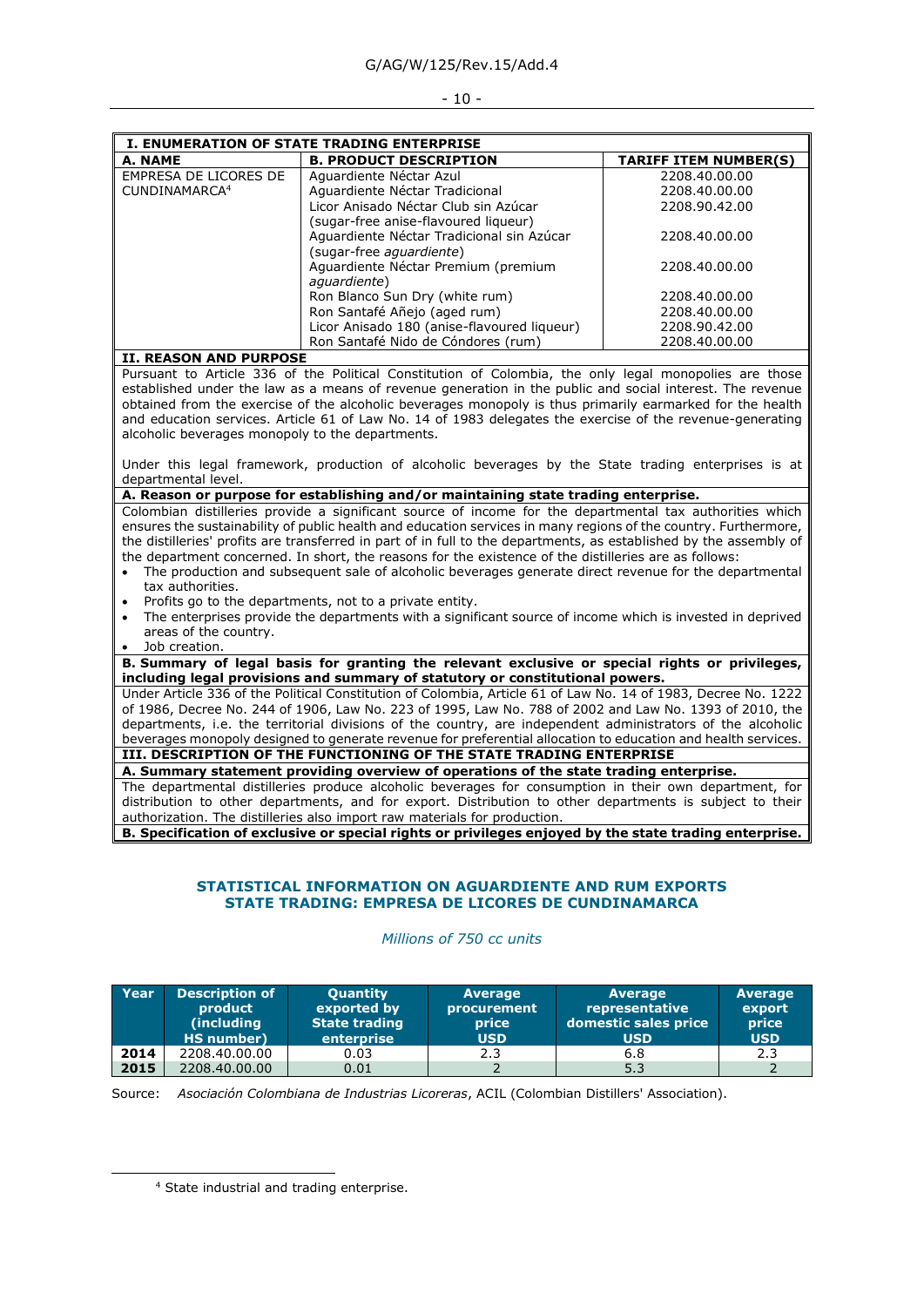#### - 11 -

| I. ENUMERATION OF STATE TRADING ENTERPRISE               |                                                     |                              |  |  |  |
|----------------------------------------------------------|-----------------------------------------------------|------------------------------|--|--|--|
| A. NAME                                                  | <b>B. PRODUCT DESCRIPTION</b>                       | <b>TARIFF ITEM NUMBER(S)</b> |  |  |  |
| INDUSTRIA DE LICORES DEL<br>VALLE DEL CAUCA <sup>5</sup> | Aguardiente Blanco del Valle (white<br>aguardiente) | 2208.40.00.00                |  |  |  |
|                                                          | Ron Trapiche Premium (premium rum)                  | 2208.40.00.00                |  |  |  |
|                                                          | Aguardiente Origen del Valle                        | 2208.40.00.00                |  |  |  |
|                                                          | Ron Marqués del Valle (rum)                         | 2208.40.00.00                |  |  |  |

## **II. REASON AND PURPOSE**

Pursuant to Article 336 of the Political Constitution of Colombia, the only legal monopolies are those established under the law as a means of revenue generation in the public and social interest. The revenue obtained from the exercise of the alcoholic beverages monopoly is thus primarily earmarked for the health and education services. Article 61 of Law No. 14 of 1983 delegates the exercise of the revenue-generating alcoholic beverages monopoly to the departments.

Under this legal framework, production of alcoholic beverages by the State trading enterprises is at departmental level.

## **A. Reason or purpose for establishing and/or maintaining state trading enterprise.**

Colombian distilleries provide a significant source of income for the departmental tax authorities which ensures the sustainability of public health and education services in many regions of the country. Furthermore, the distilleries' profits are transferred in part of in full to the departments, as established by the assembly of the department concerned. In short, the reasons for the existence of the distilleries are as follows:

- The production and subsequent sale of alcoholic beverages generate direct revenue for the departmental tax authorities.
- Profits go to the departments, not to a private entity.
- The enterprises provide the departments with a significant source of income which is invested in deprived areas of the country.
- Job creation.

**B. Summary of legal basis for granting the relevant exclusive or special rights or privileges, including legal provisions and summary of statutory or constitutional powers.**

Under Article 336 of the Political Constitution of Colombia, Article 61 of Law No. 14 of 1983, Decree No. 1222 of 1986, Decree No. 244 of 1906, Law No. 223 of 1995, Law No. 788 of 2002 and Law No. 1393 of 2010, the departments, i.e. the territorial divisions of the country, are independent administrators of the alcoholic beverages monopoly designed to generate revenue for preferential allocation to education and health services. **III. DESCRIPTION OF THE FUNCTIONING OF THE STATE TRADING ENTERPRISE**

**A. Summary statement providing overview of operations of the state trading enterprise.** The departmental distilleries produce alcoholic beverages for consumption in their own department, for distribution to other departments, and for export. Distribution to other departments is subject to their authorization. The distilleries also import raw materials for production.

**B. Specification of exclusive or special rights or privileges enjoyed by the state trading enterprise.**

#### **STATISTICAL INFORMATION ON AGUARDIENTE AND RUM EXPORTS STATE TRADING: INDUSTRIA LICORERA DEL VALLE**

*Millions of 750 cc units*

| Year | <b>Description of</b><br>product (including<br>HS number) | <b>Quantity</b><br>exported by<br><b>State trading</b><br>enterprise | <b>Average</b><br>procurement<br>price<br><b>USD</b> | <b>Average</b><br>representative<br>domestic sales<br>price<br><b>USD</b> | <b>Average</b><br>export<br>price<br><b>USD</b> |
|------|-----------------------------------------------------------|----------------------------------------------------------------------|------------------------------------------------------|---------------------------------------------------------------------------|-------------------------------------------------|
| 2014 | 2208.40.00.00                                             | 0.28                                                                 | 3.6                                                  | 8.1                                                                       | 3.6                                             |
| 2015 | 2208.40.00.00                                             | 0.20                                                                 | 2.6                                                  | 6                                                                         | 2.6                                             |

Source: *Asociación Colombiana de Industrias Licoreras*, ACIL (Colombian Distillers' Association).

<sup>&</sup>lt;sup>5</sup> State industrial and trading enterprise.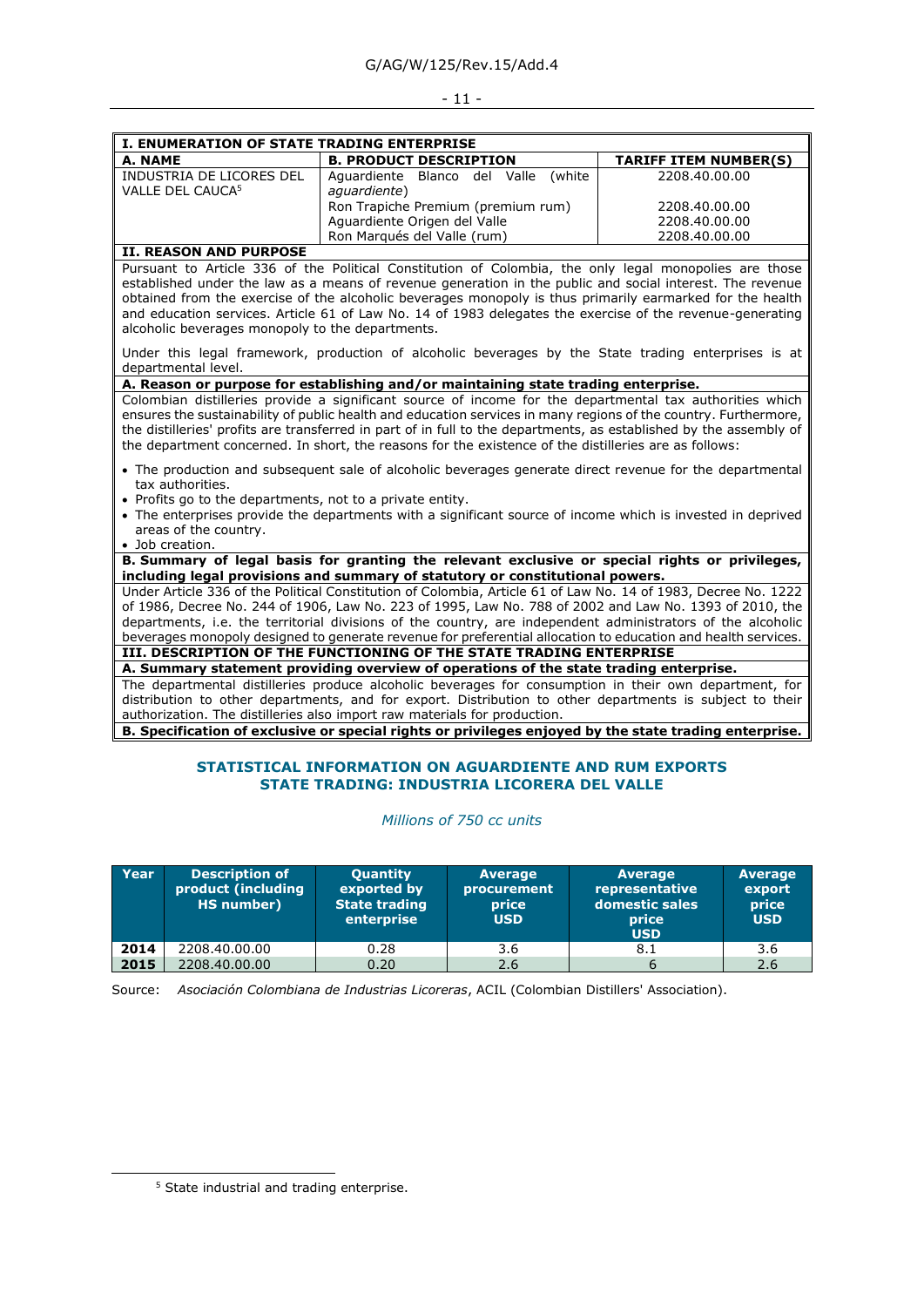#### - 12 -

#### <span id="page-11-0"></span>**Costa Rica**

#### **I. ENUMERATION OF STATE TRADING ENTERPRISE**

The Agro-Industrial Sugar Cane League (LAICA) is a non-state public entity, with its own legal personality, and subject to public law in the exercise of its legal powers and duties and to private law in the conduct of its marketing and other corporate activities.

#### **II. REASON AND PURPOSE**

LAICA was created under Law No. 3579 of 4 November 1965. This law was amended by the Organic Law on Sugar Cane Agriculture and the Sugar Industry (Law No. 7818 of 2 September 1998) and amendments thereto with a view to improving LAICA's operational effectiveness and efficiency.

The provisions of Law No. 7818 seek to maintain equitable relations between cane producers and sugar mills in order to guarantee each sector a reasonable and fair share, and to organize, in the interests of the industry's development and stability, the various factors involved in the production of sugar cane and the manufacturing and sale of sugar cane products.

#### **III. DESCRIPTION OF THE FUNCTIONING OF THE STATE TRADING ENTERPRISE**

LAICA has two divisions: The Corporate Division, governed by public law, and the Marketing Division, governed by private law.

The Corporate Division is managed by a Board of Directors made up of eight members, comprising the Minister of Agriculture and Livestock, the Minister of the Economy, Industry and Trade, three members appointed by the sugar industry, and three appointed by the cane sector.

The Marketing Division is under the responsibility of the Marketing Board, which is made up of six members.

The activities under LAICA's responsibility include the marketing of sugar and the by-products of sugar cane processing.

Regarding the quality control and marketing of the product, Law No. 7818 of 2 September 1998 and its amendments establish the variables that determine the quality of sugar intended for export, and set out LAICA's role in the inspection process, with a view to ensuring the quality of sugar exports (Articles 141-143).

Under Article 9(f), LAICA is responsible for establishing and allocating the national sugar production quota on an annual basis. This quota is equivalent to the domestic sugar consumption recorded in the previous season, multiplied by a fixed factor of 1.5. It is allocated among the mills in proportion to the reference quotas. The individual production quotas establish the amount and type of sugar to be produced within the national sugar production quota for domestic consumption, export or stockpiling.

The export quota is divided among the various export markets in consultation with the industry. If it benefits the industry, and subject to the conditions prevailing on the markets, the Board of Directors may order that the sugar included in the quota be replaced by alcohol.

Written contracts, duly registered with LAICA, are indispensable for sugar exports. Exports must comply with the individual quotas granted for the corresponding sugar crop year.

The Board of Directors determines the periods during which the sugar included in each mill's export quota, destined for preferential markets or markets that are covered by international agreements approved by Costa Rica, may be exported.

Before authorizing sugar exports, LAICA must ensure that they are in conformity with the established quota system and that they do not violate any international agreements concluded by Costa Rica or affect or impede proper compliance with the quotas granted to Costa Rica in the international sugar markets.

Exporters are also required to inform LAICA of the real price of the sugar exported, and LAICA has the authority to reject any sugar export transactions that involve a sales price lower than the prevailing international market prices.

In addition to registering their contracts, exporters must also ensure they are entered in the register kept by LAICA for that purpose, and to that end must provide general data concerning the natural or legal person in question.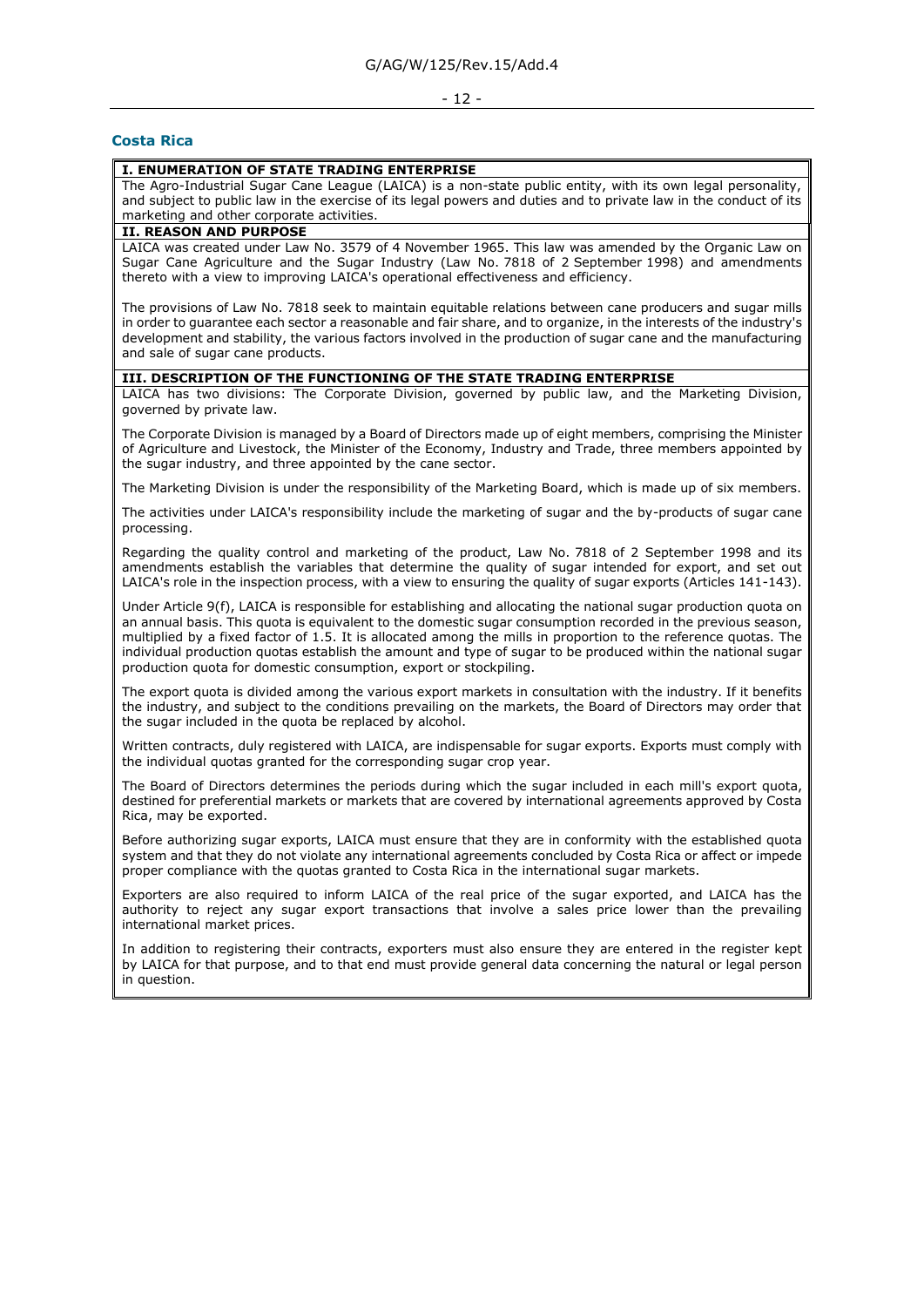| <b>Description of</b><br>product(s) | Year <sup>*</sup> | <b>Total quantity</b><br>exported*<br>(50 kg sacks) | <b>Quantity exported by</b><br>state trading<br>enterprise<br>(in 50 kg sacks) | <b>Average</b><br>procurement price<br>(per 50 kg sack<br>of sugar)<br>(CRC) | <b>Average representative</b><br>domestic sales price<br>(per 50 kg sack<br>of sugar)<br>(CRC) | <b>Average export price</b><br>(per 50 kg sack<br>of sugar)<br>(USD) | <b>National</b><br>production**<br>(in 50 kg)<br>sacks) |
|-------------------------------------|-------------------|-----------------------------------------------------|--------------------------------------------------------------------------------|------------------------------------------------------------------------------|------------------------------------------------------------------------------------------------|----------------------------------------------------------------------|---------------------------------------------------------|
| Sugar                               | 2001-2002         | 2,700,525                                           | 2,700,525                                                                      | 6,835.00                                                                     | 10,125                                                                                         | 9.92                                                                 | 7,072,126                                               |
| (17.01)                             | 2002-2003         | 2,553,594                                           | 2,553,594                                                                      | 7,300.00                                                                     | 10,207                                                                                         | 9.68                                                                 | 7,065,211                                               |
|                                     | 2003-2004         | 3,751,155                                           | 3,751,155                                                                      | 7,885.00                                                                     | 11,387                                                                                         | 8.76                                                                 | 8,009,080                                               |
|                                     | 2004-2005         | 3,441,656                                           | 3,441,656                                                                      | 8,750.00                                                                     | 12,519                                                                                         | 11.89                                                                | 7,822,749                                               |
|                                     | 2005-2006         | 2,897,015                                           | 2,897,015                                                                      | 10,291.46                                                                    | 13,992                                                                                         | 14.33                                                                | 7,398,712                                               |
|                                     | 2006-2007         | 2,691,318                                           | 2,691,318                                                                      | 11,239.84                                                                    | 14,362                                                                                         | 17.06                                                                | 8,060,882                                               |
|                                     | 2007-2008         | 2,158,957                                           | 2,158,957                                                                      | 10,945.97                                                                    | 14,831                                                                                         | 16.81                                                                | 7,203,408                                               |
|                                     | 2008-2009         | 1,993,269                                           | 1,993,269                                                                      | 12,008.39                                                                    | 16,819                                                                                         | 18.24                                                                | 6,992,552                                               |
|                                     | 2009-2010         | 3,077,583                                           | 3,077,583                                                                      | 13,438.17                                                                    | 17,589                                                                                         | 24.68                                                                | 7,549,197                                               |
|                                     | 2010-2011         | 2,150,471                                           | 2,150,471                                                                      | 13,751.63                                                                    | 17,989                                                                                         | 31.15                                                                | 6,860,515                                               |
|                                     | 2011-2012         | 2,434,153                                           | 2,434,153                                                                      | 15,092.61                                                                    | 19,392                                                                                         | 28.27                                                                | 8,018,300                                               |
|                                     | 2012-2013         | 3,658,551                                           | 3,658,551                                                                      | 15,325.97                                                                    | 20,073                                                                                         | 23.44                                                                | 8,867,900                                               |
|                                     | 2013-2014         | 4,220,794                                           | 4,220,794                                                                      | 15,609.96                                                                    | 21,460                                                                                         | 22.32                                                                | 9,319,689                                               |
|                                     | 2014-2015         | 4,311,804                                           | 4,311,804                                                                      | 15,136.61                                                                    | 22,000                                                                                         | 20.16                                                                | 9,001,398                                               |
|                                     | 2015-2016         | 4,301,260                                           | 4,301,260                                                                      | 14,646,99                                                                    | 21,709                                                                                         | 15.87                                                                | 8,607,369                                               |
|                                     | 2016-2017         | 5,237,059                                           | 5,237,059                                                                      | 14,940,97                                                                    | 21,553                                                                                         | 23.91                                                                | 8,734,800                                               |
|                                     | 2017-2018         | 4,167,165                                           | 4,167,165                                                                      | 15,201.38                                                                    | 22,305                                                                                         | 22.75                                                                | 8,335,359                                               |
|                                     | 2018-2019         | 4,047,300                                           | 4,047,300                                                                      | 14,935.22                                                                    | 22,487                                                                                         | 18.73                                                                | 8,344,073                                               |

## **TABLE I - STATE TRADING: STATISTICAL INFORMATION, EXPORTS**

Source: LAICA.

\* The sugar cane crop year runs from 1 October to 30 September.

\*\* Does not include the production/exports of sugar companies with a low level of production in relation to the national total (LAICA represents over 95%).

- ب<br>-<br>-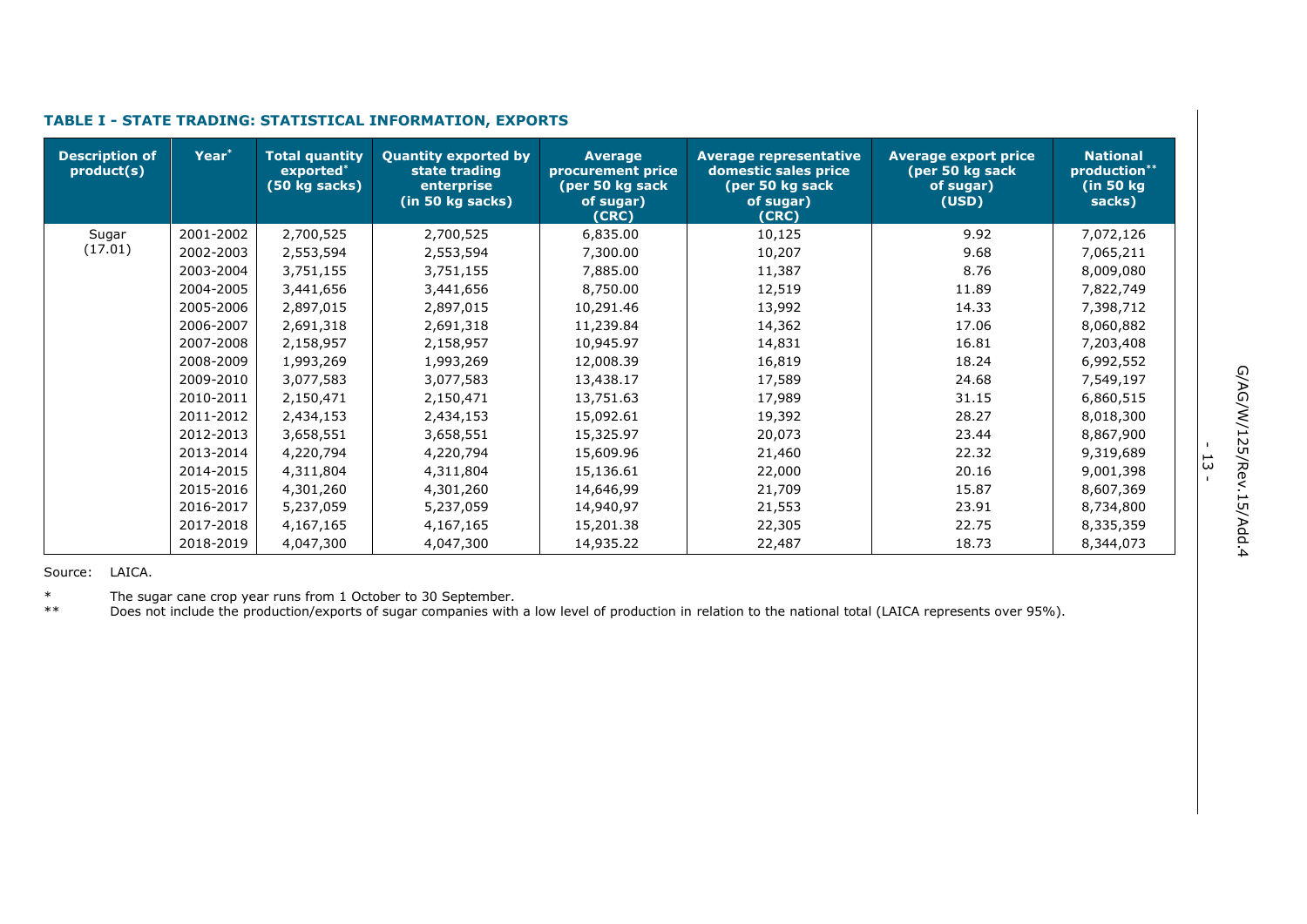#### **TABLE II - Destination of sugar exports**

|                          |      | <b>PERCENTAGE SHARE IN EXPORTS*</b> |      |      |      |      |      |      |      |      |      |
|--------------------------|------|-------------------------------------|------|------|------|------|------|------|------|------|------|
|                          | 2010 | 2011                                | 2012 | 2013 | 2014 | 2015 | 2016 | 2017 | 2018 | 2019 | 2020 |
| Republic of Korea        | 0,0  | 0,0                                 | 0,0  | 0,0  | 0,0  | 0,0  | 0,0  | 0,0  | 0,0  | 0,0  | 64,0 |
| United States of America | 86,3 | 56,5                                | 66,8 | 14,7 | 31,5 | 57,5 | 29,2 | 39,9 | 30,8 | 47,8 | 17,1 |
| European Union           | 1,2  | 2,2                                 | 2,6  | 40,0 | 30,7 | 16,0 | 26,0 | 3,2  | 11,5 | 19,4 | 12,9 |
| Caribbean                | 3,8  | 5,4                                 | 30,1 | 2,3  | 2,8  | 2,1  | 2,8  | 2,1  | 2,1  | 2,2  | 2,5  |
| Canada                   | 0,2  | 27,2                                | 0,1  | 12,1 | 0,1  | 24,3 | 11,7 | 7,2  | 14,1 | 30,5 | 1,8  |
| Mexico                   | 2,3  | 0,0                                 | 0,0  | 0,0  | 0,0  | 0,0  | 0,0  | 0,0  | 0,0  | 0,0  | 1,2  |
| China                    | 0,0  | 0,0                                 | 0,0  | 9,1  | 0,0  | 0,0  | 0,0  | 24,1 | 41,5 | 0,0  | 0,0  |
| Other                    | 6,2  | 8,6                                 | 0,4  | 21,8 | 34,9 | 0,0  | 30,3 | 23,4 | 0,0  | 0,1  | 0,5  |

Source: Ministry of Foreign Trade using PROCOMER data .

\* In terms of volume (tonnes).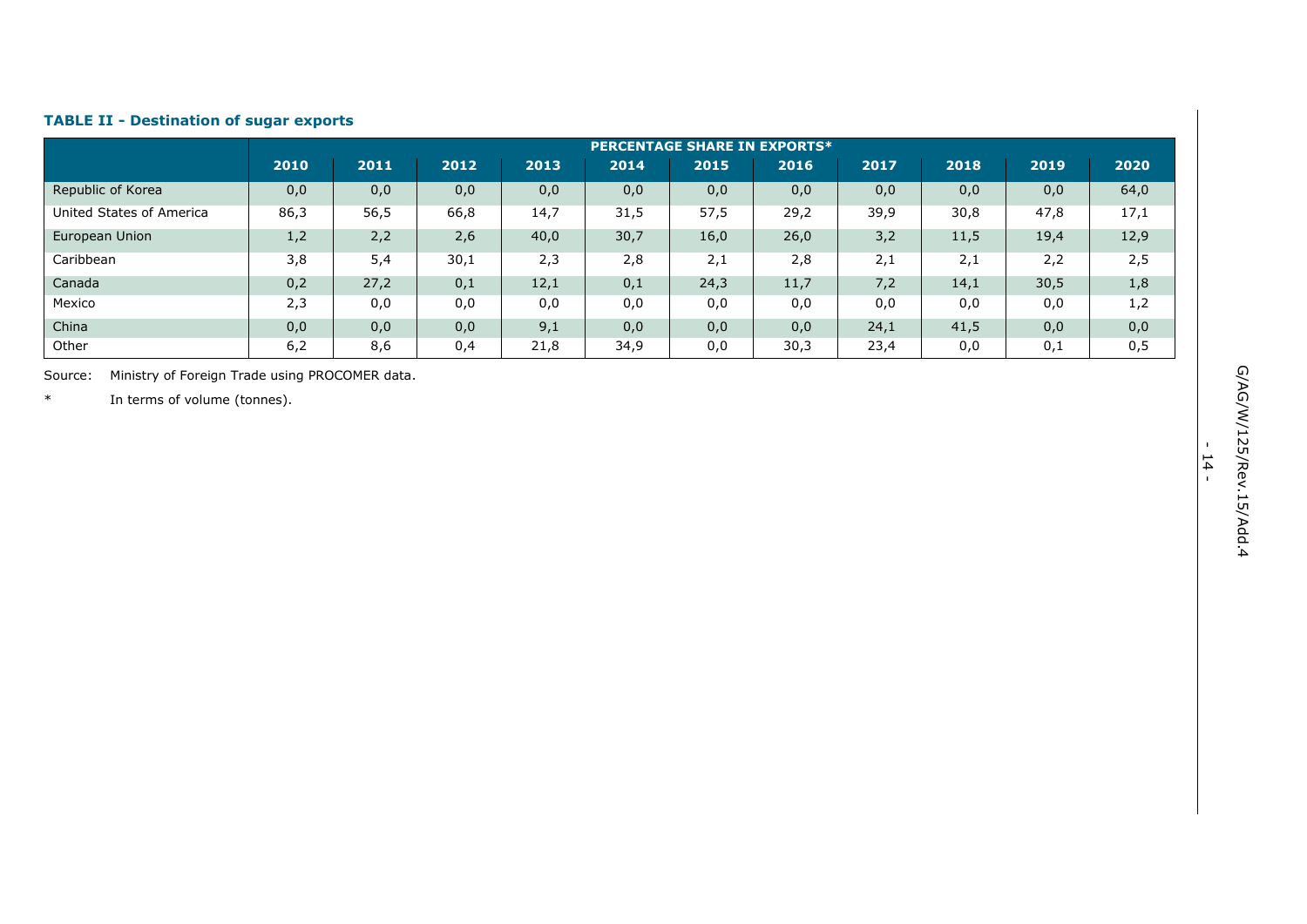## - 15 -

## <span id="page-14-0"></span>**Dominica**

| I. ENUMERATION OF STATE TRADING ENTERPRISE             |                                                                                                               |                              |
|--------------------------------------------------------|---------------------------------------------------------------------------------------------------------------|------------------------------|
| A. NAME                                                | <b>B. PRODUCT DESCRIPTION</b>                                                                                 | <b>TARIFF ITEM NUMBER(S)</b> |
| Dominica Banana and                                    | The DBMC is the sole purchaser of                                                                             |                              |
| Marketing Corporation                                  | bananas for export to countries outside of                                                                    |                              |
| (DBMC)                                                 | the Caribbean area.                                                                                           |                              |
| <b>II. REASON AND PURPOSE</b>                          |                                                                                                               |                              |
|                                                        | A. Reason or purpose for establishing and/or maintaining state trading enterprise                             |                              |
|                                                        |                                                                                                               |                              |
|                                                        | B. Summary of legal basis for granting the relevant exclusive or special rights or privileges,                |                              |
|                                                        | including legal provisions and summary of statutory or constitutional powers                                  |                              |
|                                                        | The Dominica Banana Marketing Corporation was established under the DBMC Act 1984 which defines               |                              |
|                                                        | objectives of the corporation as to promote the well-being of the banana grower and to ensure the financial   |                              |
| viability of the banana industry.                      |                                                                                                               |                              |
|                                                        | III. DESCRIPTION OF THE FUNCTIONING OF THE STATE TRADING ENTERPRISE                                           |                              |
|                                                        | A. Summary statement providing overview of operations of the state trading enterprise                         |                              |
|                                                        | The Corporation is the sole purchaser of bananas for export to countries outside of the Caribbean area and it |                              |
| shall be the duty of the corporation to:               |                                                                                                               |                              |
|                                                        | Carry on its business operation in a cost effective and commercial manner for the benefit of the banana       |                              |
| industry, while bearing in mind the national interest; |                                                                                                               |                              |
| $\bullet$                                              | Take all necessary or desirable measures for the development of the banana industry;                          |                              |
| $\bullet$                                              | Encourage and facilitate the participation of private enterprises in all sectors of the banana industry;      |                              |
| $\bullet$                                              | Purchase or arrange to have purchased all bananas of non-regional exportable quality produced in              |                              |
| Dominica;                                              |                                                                                                               |                              |
| $\bullet$                                              | Ensure the most favourable arrangements for the benefit of the industry in connection with the purchase,      |                              |
|                                                        | sale, handling, storing, exporting packing, processing and marketing of bananas.                              |                              |

**B. Specification of exclusive or special rights or privileges enjoyed by the state trading enterprise**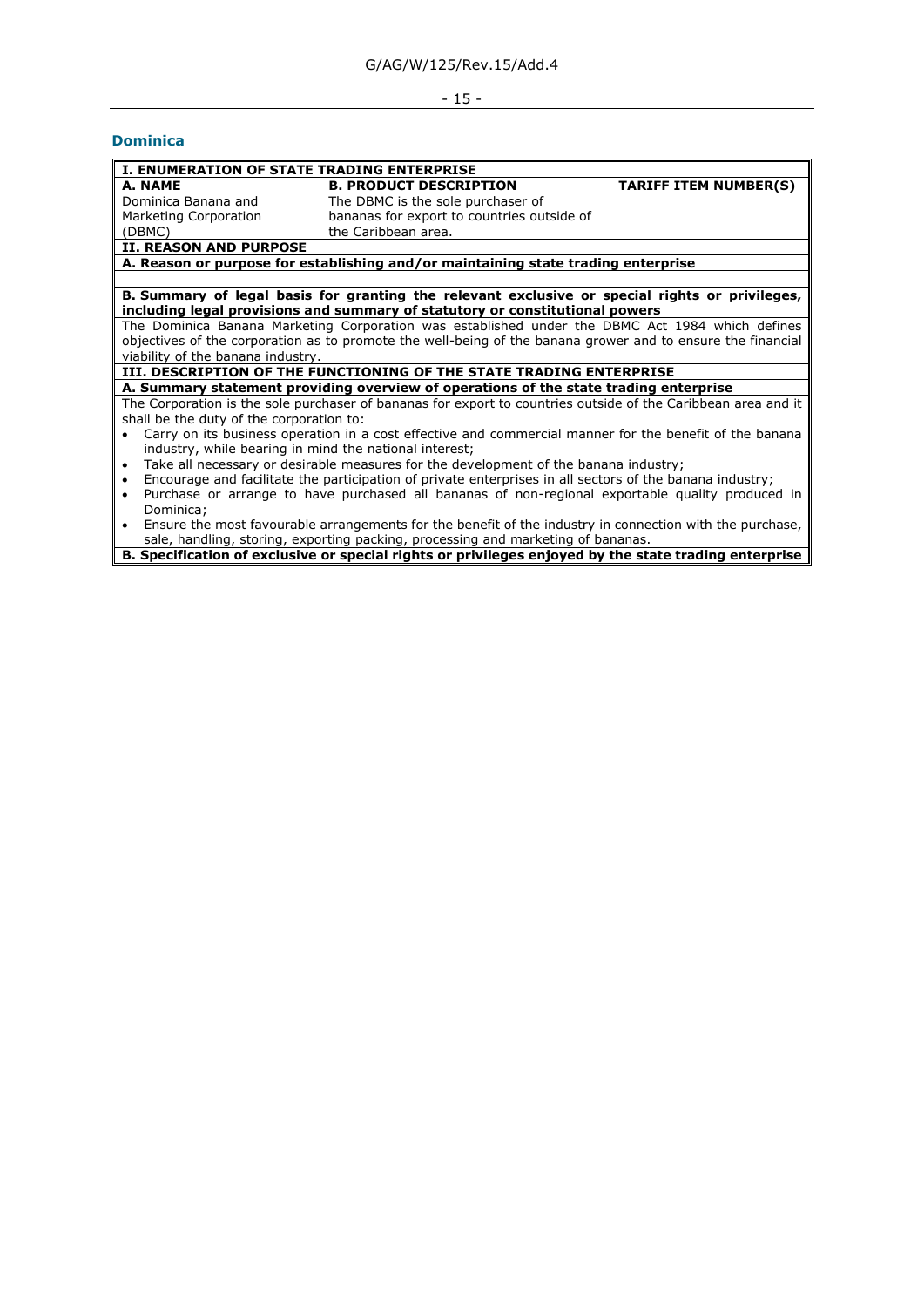# - 16 -

## <span id="page-15-0"></span>**Dominican Republic**

| I. ENUMERATION OF STATE TRADING ENTERPRISE                                                                |                                                                                                                                                                                |                              |  |  |  |  |
|-----------------------------------------------------------------------------------------------------------|--------------------------------------------------------------------------------------------------------------------------------------------------------------------------------|------------------------------|--|--|--|--|
| A. NAME                                                                                                   | <b>B. PRODUCT DESCRIPTION</b>                                                                                                                                                  | <b>TARIFF ITEM NUMBER(S)</b> |  |  |  |  |
| Instituto de Estabilización de                                                                            | INESPRE has the power to select the                                                                                                                                            |                              |  |  |  |  |
| Precios (INESPRE)                                                                                         | products covered by its scope of action.                                                                                                                                       |                              |  |  |  |  |
| II. REASON AND PURPOSE                                                                                    |                                                                                                                                                                                |                              |  |  |  |  |
|                                                                                                           | A. Reason or purpose for establishing and/or maintaining state trading enterprise                                                                                              |                              |  |  |  |  |
|                                                                                                           | INESPRE was created with the main purpose of "regulating the prices of agricultural products, when the                                                                         |                              |  |  |  |  |
|                                                                                                           | situation of these products in the national market, in the opinion of the Institute, so requires, through the                                                                  |                              |  |  |  |  |
|                                                                                                           | processes of supply and demand of these products" (article 2, law 526 of 11 December 1969). (Article 2,                                                                        |                              |  |  |  |  |
|                                                                                                           | Law 526 of 11 December 1969). At present, the Institute does not fulfil the role of price stabilisation, but                                                                   |                              |  |  |  |  |
| rather provides marketing services.                                                                       |                                                                                                                                                                                |                              |  |  |  |  |
|                                                                                                           | B. Summary of legal basis for granting the relevant exclusive or special rights or privileges,<br>including legal provisions and summary of statutory or constitutional powers |                              |  |  |  |  |
|                                                                                                           | INESPRE was created by Law 526 of 11 December 1969. The law grants it an autonomous character, its own                                                                         |                              |  |  |  |  |
|                                                                                                           | assets and legal personality, with the power to select the agricultural and livestock products whose prices will                                                               |                              |  |  |  |  |
|                                                                                                           | be regulated and to establish its own purchase and sale prices for the products with which it operates.                                                                        |                              |  |  |  |  |
|                                                                                                           | III. DESCRIPTION OF THE FUNCTIONING OF THE STATE TRADING ENTERPRISE                                                                                                            |                              |  |  |  |  |
|                                                                                                           | A. Summary statement providing overview of operations of the state trading enterprise                                                                                          |                              |  |  |  |  |
|                                                                                                           | In its beginnings, INESPRE's main activities were the commercialisation and direct purchase from producers,                                                                    |                              |  |  |  |  |
|                                                                                                           | through which it intervened in the setting of market prices; production stimulation, imports of agricultural                                                                   |                              |  |  |  |  |
|                                                                                                           | products to supply the national market. Today, and for many years, its operations have consisted of:                                                                           |                              |  |  |  |  |
|                                                                                                           |                                                                                                                                                                                |                              |  |  |  |  |
|                                                                                                           | a. providing agricultural producers with physical infrastructure for cold storage and natural environment, on                                                                  |                              |  |  |  |  |
|                                                                                                           | loan or lease, so that they can be able to cope with fluctuations in market behaviour;                                                                                         |                              |  |  |  |  |
|                                                                                                           | b. promote the establishment of markets in which the country's agricultural producers can market their                                                                         |                              |  |  |  |  |
|                                                                                                           | harvests, reducing intermediation and also benefiting consumers;                                                                                                               |                              |  |  |  |  |
| c. establish the price and market information system;                                                     |                                                                                                                                                                                |                              |  |  |  |  |
|                                                                                                           | d. encourage the establishment of packing stations in the producing areas as a means of increasing the value                                                                   |                              |  |  |  |  |
| added of agricultural production;                                                                         |                                                                                                                                                                                |                              |  |  |  |  |
| e. establish strategic reserves of sensitive products;                                                    |                                                                                                                                                                                |                              |  |  |  |  |
|                                                                                                           | f. facilitate the installation of rural computer centres for organised producer groups;                                                                                        |                              |  |  |  |  |
|                                                                                                           | g. to identify and promote new investment opportunities in the area of agricultural marketing;                                                                                 |                              |  |  |  |  |
| h. establish producer training and education centres.                                                     |                                                                                                                                                                                |                              |  |  |  |  |
|                                                                                                           |                                                                                                                                                                                |                              |  |  |  |  |
| INESPRE programmes and services:                                                                          |                                                                                                                                                                                |                              |  |  |  |  |
|                                                                                                           |                                                                                                                                                                                |                              |  |  |  |  |
|                                                                                                           | > Agromarkets: operates in different parts of the country with premises duly adapted for sale. The                                                                             |                              |  |  |  |  |
|                                                                                                           | programme provides for the refurbishment of the physical facilities of these establishments, the repair of                                                                     |                              |  |  |  |  |
|                                                                                                           | damaged equipment, the incorporation of necessary equipment, the restocking of goods, the                                                                                      |                              |  |  |  |  |
|                                                                                                           | establishment of an efficient, capable and highly autonomous administration, as well as the creation of an                                                                     |                              |  |  |  |  |
| initial capitalisation fund.                                                                              |                                                                                                                                                                                |                              |  |  |  |  |
| ➤                                                                                                         | Producers' markets: a programme that supports sales and local producers by providing them with an                                                                              |                              |  |  |  |  |
|                                                                                                           | organised trading platform. It is a market or fair where producers and consumers meet for a commercial                                                                         |                              |  |  |  |  |
|                                                                                                           | exchange. The advantage of this type of activity is that producers can sell their crops directly to the                                                                        |                              |  |  |  |  |
|                                                                                                           | consumer. This is very convenient for the consumer, as he/she can obtain products without the cost of                                                                          |                              |  |  |  |  |
| intermediaries.                                                                                           |                                                                                                                                                                                |                              |  |  |  |  |
|                                                                                                           | Mobile warehouses ("Bodegas Móviles"): this is intended to reach families in extreme poverty, such as                                                                          |                              |  |  |  |  |
|                                                                                                           | communities ("bateyes") and families in very depressed areas where farmers' markets cannot be reached.                                                                         |                              |  |  |  |  |
|                                                                                                           | > Fixed warehouses ("Bodegas Fijas"): is a programme where INESPRE offers agricultural products to the                                                                         |                              |  |  |  |  |
|                                                                                                           | final consumer without intermediation, in targeted fixed physical spaces, ensuring good prices and                                                                             |                              |  |  |  |  |
| substantial benefits to producers.                                                                        |                                                                                                                                                                                |                              |  |  |  |  |
|                                                                                                           | B. Specification of exclusive or special rights or privileges enjoyed by the state trading enterprise                                                                          |                              |  |  |  |  |
|                                                                                                           | INESPRE has the power to import agricultural products when national production is insufficient, as stipulated                                                                  |                              |  |  |  |  |
|                                                                                                           | in Article 55 of the Agricultural and Livestock Promotion Law, as well as to export agricultural products when                                                                 |                              |  |  |  |  |
| surpluses are produced. At present, the institution has not exercised these privileges for several years. |                                                                                                                                                                                |                              |  |  |  |  |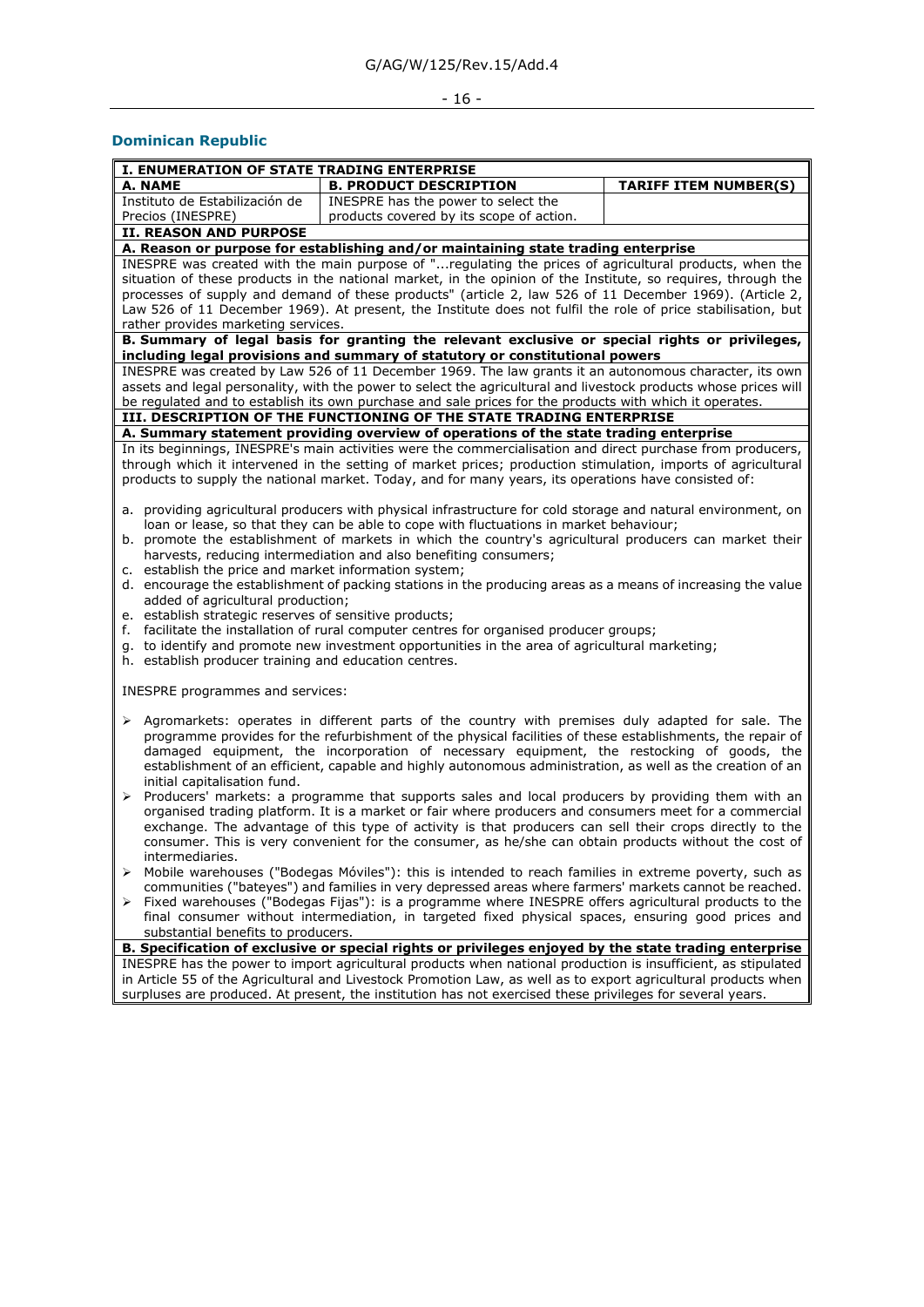## - 17 -

#### <span id="page-16-0"></span>**Ecuador**

| <b>I. ENUMERATION OF STATE TRADING ENTERPRISE</b>                                                            |                                                                                                                |  |  |  |  |
|--------------------------------------------------------------------------------------------------------------|----------------------------------------------------------------------------------------------------------------|--|--|--|--|
| A. NAME                                                                                                      | <b>B. PRODUCT DESCRIPTION</b>                                                                                  |  |  |  |  |
| National Warehousing Unit (UNA EP).                                                                          | The National Warehousing Unit mainly handles yellow flint                                                      |  |  |  |  |
|                                                                                                              | maize, rice and cereals.                                                                                       |  |  |  |  |
| <b>II. REASON AND PURPOSE</b>                                                                                |                                                                                                                |  |  |  |  |
| A. Reason or purpose for establishing and/or maintaining state trading enterprise.                           |                                                                                                                |  |  |  |  |
|                                                                                                              | The National Warehousing Unit is chiefly responsible for the temporary warehousing and domestic marketing      |  |  |  |  |
|                                                                                                              | of agricultural products, in particular yellow flint maize, rice and cereals, the management of strategic food |  |  |  |  |
|                                                                                                              | reserves, and support for the marketing and distribution of inputs. Its activities are geared towards          |  |  |  |  |
|                                                                                                              | implementing the food sovereignty mandate enshrined in the Constitution. In practice, this enterprise          |  |  |  |  |
| participates, as a priority, in low and high volume domestic marketing.                                      |                                                                                                                |  |  |  |  |
|                                                                                                              | B. Summary of legal basis for granting the relevant exclusive or special rights or privileges,                 |  |  |  |  |
| including legal provisions and summary of statutory or constitutional powers.                                |                                                                                                                |  |  |  |  |
| $\bullet$                                                                                                    | Constitution of the Republic of Ecuador, Articles 281 and 315 (Food Sovereignty Regime and                     |  |  |  |  |
| Establishment of State-Owned Enterprises);                                                                   |                                                                                                                |  |  |  |  |
| Organic Law on the Food Sovereignty Regime (LORSA);<br>$\bullet$                                             |                                                                                                                |  |  |  |  |
| Organic Law on State-Owned Enterprises;<br>$\bullet$                                                         |                                                                                                                |  |  |  |  |
| Executive Decree No. 12 of 30 May 2013; and                                                                  |                                                                                                                |  |  |  |  |
| Executive Decree No. 821 of 17 November 2015.                                                                |                                                                                                                |  |  |  |  |
| III. DESCRIPTION OF THE FUNCTIONING OF THE STATE TRADING ENTERPRISE                                          |                                                                                                                |  |  |  |  |
|                                                                                                              | A. Summary statement providing overview of operations of the state trading enterprise.                         |  |  |  |  |
| The National Warehousing Unit is an enterprise which focuses $-$ exclusively $-$ on support for the domestic |                                                                                                                |  |  |  |  |
| marketing of agricultural staples for food sovereignty purposes, the management of temporary warehousing,    |                                                                                                                |  |  |  |  |
| and transport and marketing of the harvest. The agricultural commodities in question are purchased from      |                                                                                                                |  |  |  |  |
| small producers at domestic market prices.                                                                   |                                                                                                                |  |  |  |  |
|                                                                                                              | B. Specification of exclusive or special rights or privileges enjoyed by the state trading enterprise.         |  |  |  |  |
| Not applicable.                                                                                              |                                                                                                                |  |  |  |  |

## *Additional information subject to normal commercial confidentiality considerations*

## **STATISTICAL INFORMATION (SEE TABLE ATTACHED)**

The National Warehousing Unit has not participated in the export or import of these commodities. However, other operators have been recorded as engaging in foreign trade operations involving the products handled by the UNA EP.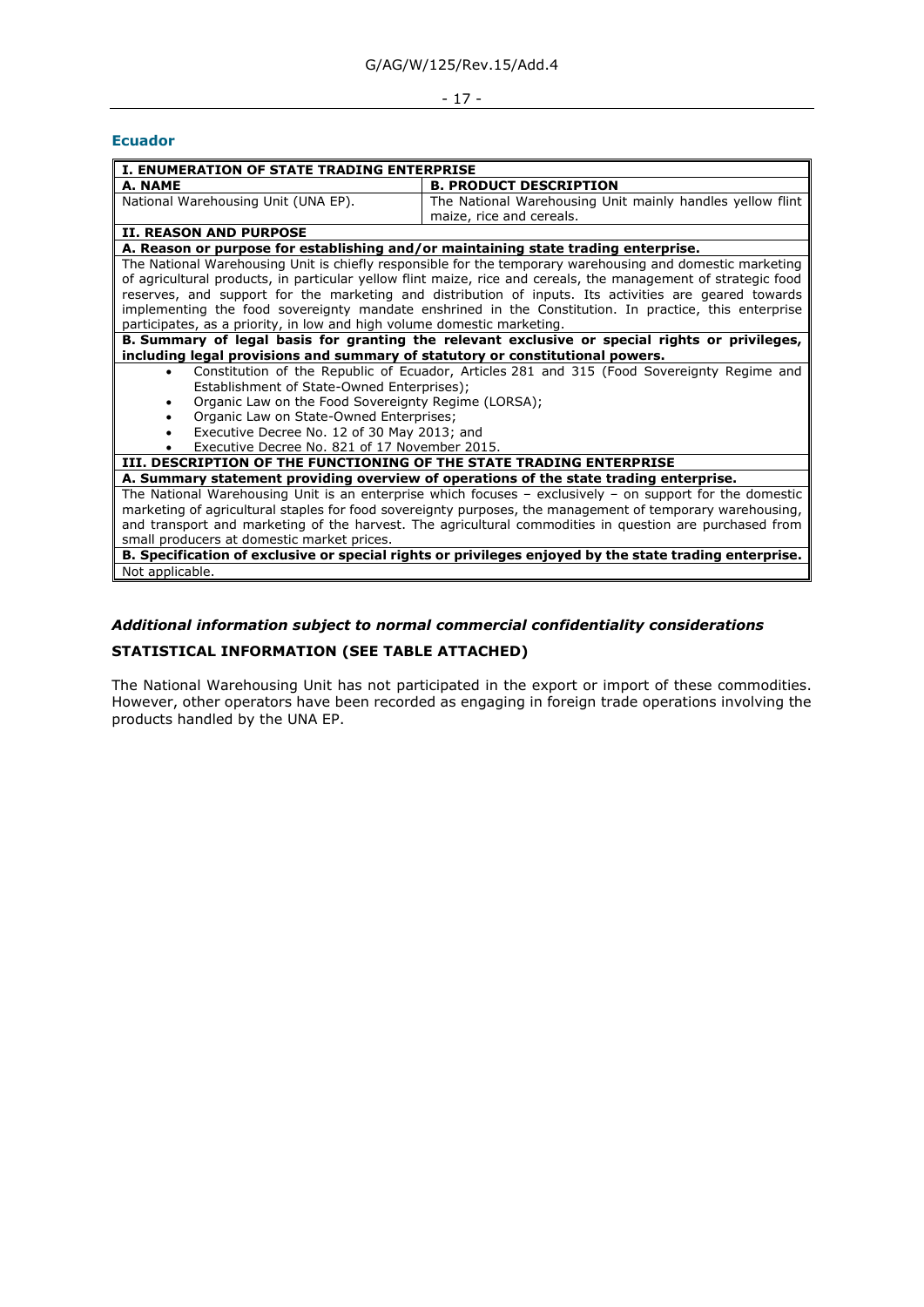## **TABLE - STATE TRADING: NATIONAL WAREHOUSING UNIT**

## *STATISTICAL INFORMATION, EXPORTS*

| <b>Description of</b><br>product(s) (including<br>HS number(s) | Crop year | <b>Total quantity</b><br>exported<br>(tonnes) | <b>Quantity</b><br>exported by<br>state trading<br>enterprise<br>$\left(1\right)$ | Average<br>procurement price<br>(USD/tonne)<br>$\left(1\right)$ | Average<br>representative<br>domestic sales<br>price<br>(USD/tonne) | Average<br>export price<br>(2) | <b>National</b><br>production<br>(tonnes) |
|----------------------------------------------------------------|-----------|-----------------------------------------------|-----------------------------------------------------------------------------------|-----------------------------------------------------------------|---------------------------------------------------------------------|--------------------------------|-------------------------------------------|
| Yellow flint maize                                             | 2015      | 106                                           | 0                                                                                 | n/a                                                             | 410                                                                 | n/a                            | 1,734,000                                 |
| Yellow flint maize                                             | 2016      | 22                                            | 0                                                                                 | n/a                                                             | 1,146                                                               | n/a                            | 1,319,000                                 |
| Rice                                                           | 2015      | 1,112                                         | $\mathbf{0}$                                                                      | n/a                                                             | 909                                                                 | n/a                            | 1,786,000                                 |
| Rice                                                           | 2016      | 207                                           | $\mathbf{0}$                                                                      | n/a                                                             | 1,095                                                               | n/a                            | 1,715,000                                 |
| Cereals                                                        | 2015      | 1,438                                         | $\Omega$                                                                          | n/a                                                             | 3,850                                                               | n/a                            | 11,681                                    |
| Cereals                                                        | 2016      | 1,771                                         | $\Omega$                                                                          | n/a                                                             | 2,707                                                               | n/a                            | 8,517                                     |

(1) Not applicable, the State trading enterprise does not engage in exportation.

(2) Not applicable, the State trading enterprise does not engage in exportation.

- 18 -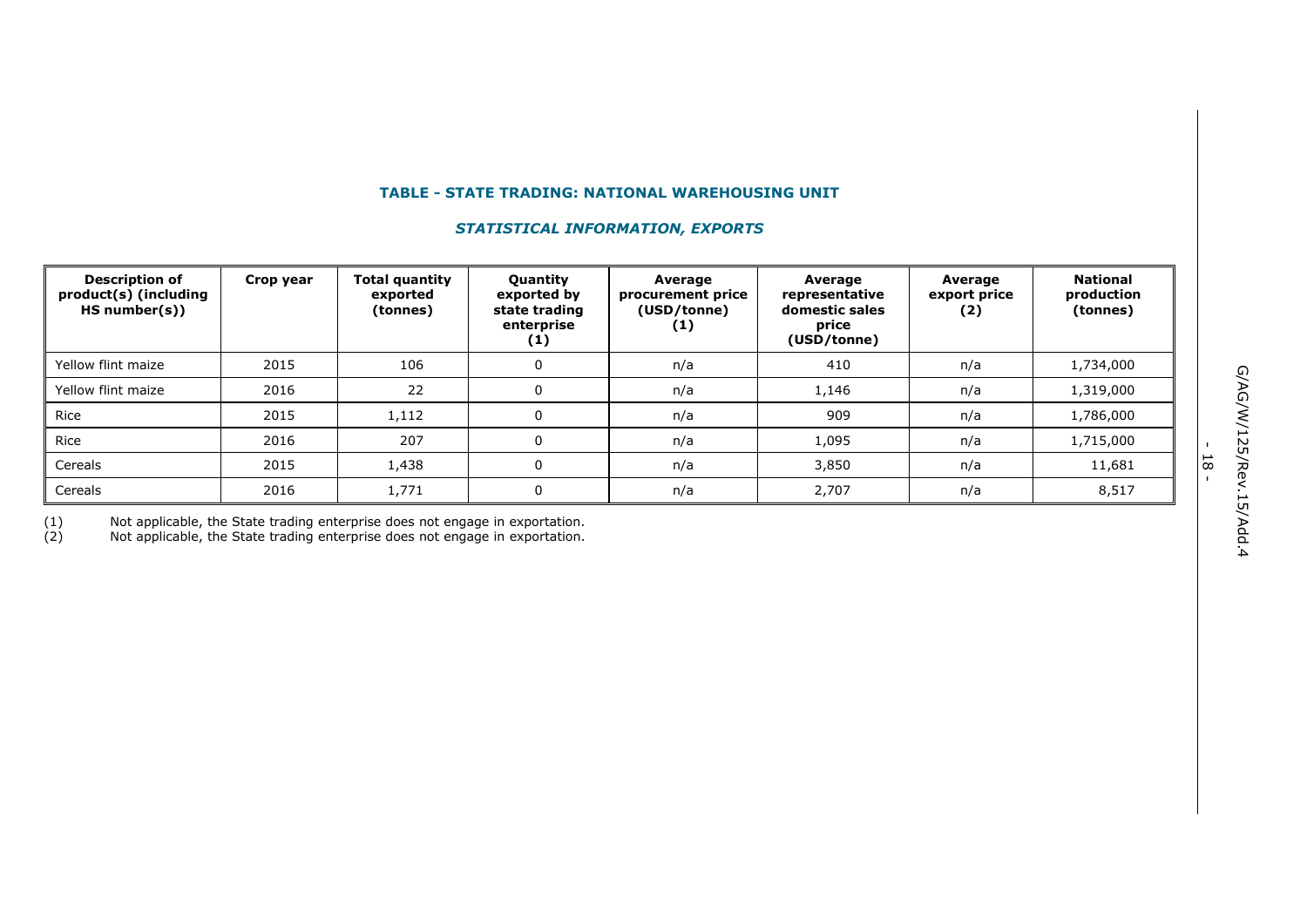## - 19 -

## <span id="page-18-0"></span>**Fiji**

| <b>I. ENUMERATION OF STATE TRADING ENTERPRISE</b>                                                       |                                                                                                             |                              |  |  |  |  |
|---------------------------------------------------------------------------------------------------------|-------------------------------------------------------------------------------------------------------------|------------------------------|--|--|--|--|
| A. NAME                                                                                                 | <b>B. PRODUCT DESCRIPTION</b>                                                                               | <b>TARIFF ITEM NUMBER(S)</b> |  |  |  |  |
| Fiji Sugar Corporation (FSC)                                                                            | Raw Sugar and Molasses                                                                                      |                              |  |  |  |  |
| <b>II. REASON AND PURPOSE</b>                                                                           |                                                                                                             |                              |  |  |  |  |
|                                                                                                         | A. Reason or purpose for establishing and/or maintaining state trading enterprise.                          |                              |  |  |  |  |
|                                                                                                         | The FSC was established to develop and manage Fiji's sugar industry including all aspects of production and |                              |  |  |  |  |
| marketing.                                                                                              |                                                                                                             |                              |  |  |  |  |
|                                                                                                         | B. Summary of legal basis for granting the relevant exclusive or special rights or privileges,              |                              |  |  |  |  |
|                                                                                                         | including legal provisions and summary of statutory or constitutional powers.                               |                              |  |  |  |  |
|                                                                                                         | FSC was incorporated by an Act of Parliament in 1972 to take over all milling activities in the industry.   |                              |  |  |  |  |
|                                                                                                         | Under the Sugar Industry Tribunal Master award, the FSC is responsible for the marketing of sugar and       |                              |  |  |  |  |
| molasses.                                                                                               |                                                                                                             |                              |  |  |  |  |
|                                                                                                         | III. DESCRIPTION OF THE FUNCTIONING OF THE STATE TRADING ENTERPRISE                                         |                              |  |  |  |  |
|                                                                                                         | A. Summary statement providing overview of operations of the state trading enterprise.                      |                              |  |  |  |  |
|                                                                                                         | The FSC is engaged in the export of raw sugar and molasses through its marketing arm, the Fiji Sugar        |                              |  |  |  |  |
| Marketing Company Limited (FSM).                                                                        |                                                                                                             |                              |  |  |  |  |
|                                                                                                         |                                                                                                             |                              |  |  |  |  |
|                                                                                                         | Sugar is exported to the UK under the Sugar Protocol (LOME Convention). Exports to Malaysia are made        |                              |  |  |  |  |
| under a bilateral agreement, while exports to Finland and Portugal are under Special Preferential Sugar |                                                                                                             |                              |  |  |  |  |
| (SPS) arrangement. Shipments to the US are made under the US global quota arrangement. Quantities       |                                                                                                             |                              |  |  |  |  |
| and prices are either set under these agreements, or are on world market terms;                         |                                                                                                             |                              |  |  |  |  |
| Sugar is also exported to Japan, China, Singapore and the Republic of Korea on world market terms.      |                                                                                                             |                              |  |  |  |  |
|                                                                                                         | B. Specification of exclusive or special rights or privileges enjoyed by the state trading enterprise.      |                              |  |  |  |  |
|                                                                                                         | Under the Master Award, the FSC has exclusive rights to export raw sugar and molasses.                      |                              |  |  |  |  |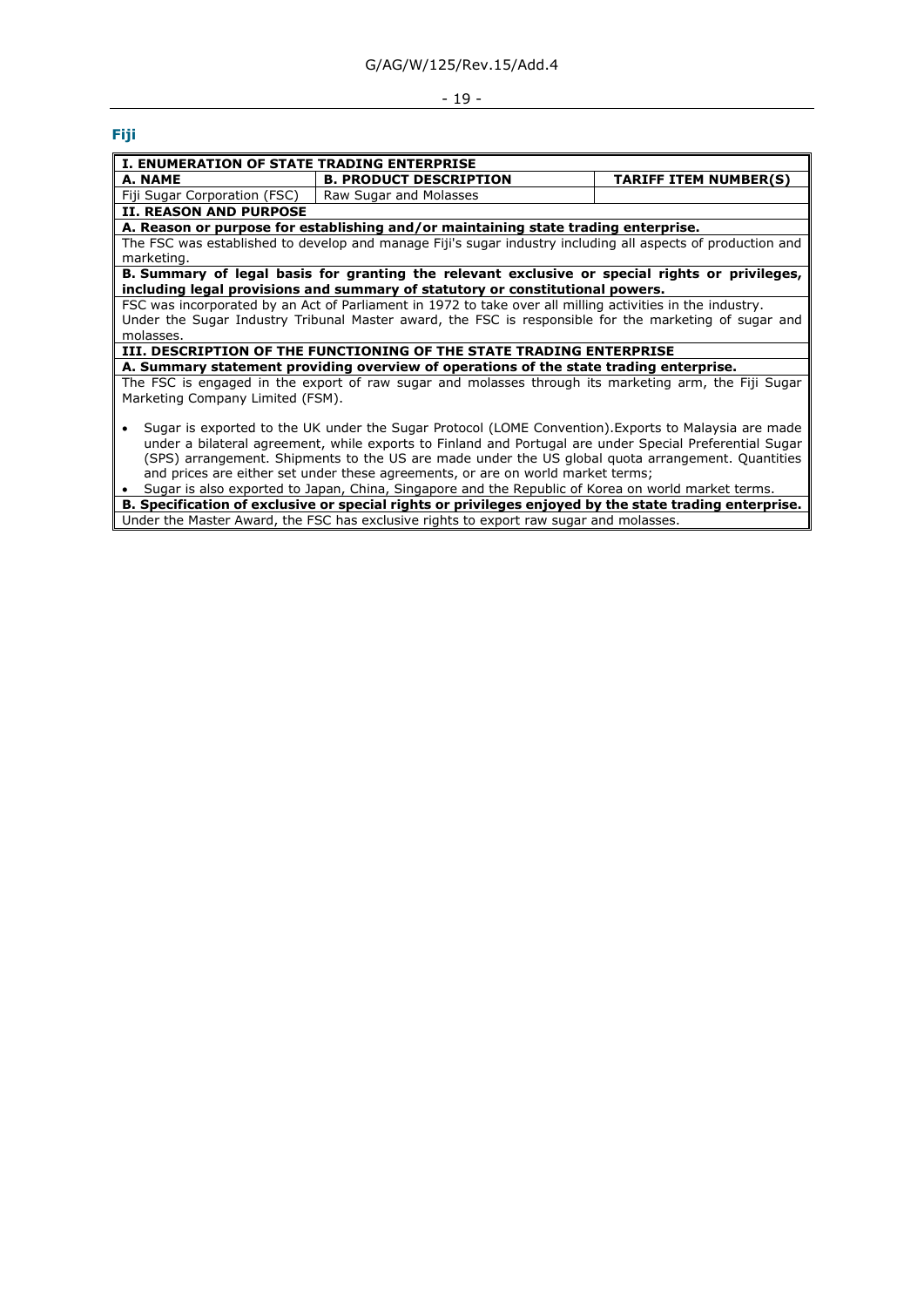# $- 20 -$

#### <span id="page-19-0"></span>**Grenada**

|                                                                                                             | <b>I. ENUMERATION OF STATE TRADING ENTERPRISE</b>                                                          |                                        |  |  |  |  |  |
|-------------------------------------------------------------------------------------------------------------|------------------------------------------------------------------------------------------------------------|----------------------------------------|--|--|--|--|--|
| A. NAME                                                                                                     | <b>B. PRODUCT DESCRIPTION</b>                                                                              | <b>TARIFF ITEM</b><br><b>NUMBER(S)</b> |  |  |  |  |  |
| Grenada Cocoa Association (GCA)                                                                             | Cocoa Beans                                                                                                |                                        |  |  |  |  |  |
| <b>II. REASON AND PURPOSE</b>                                                                               |                                                                                                            |                                        |  |  |  |  |  |
|                                                                                                             | A. Reason or purpose for establishing and/or maintaining state trading enterprise                          |                                        |  |  |  |  |  |
|                                                                                                             | The GCA is a Statutory Organization which was established in 1964 to provide for the future regulation and |                                        |  |  |  |  |  |
| control of the production, processing and marketing of cocoa in Grenada.                                    |                                                                                                            |                                        |  |  |  |  |  |
|                                                                                                             | B. Summary of legal basis for granting the relevant exclusive or special rights or privileges,             |                                        |  |  |  |  |  |
|                                                                                                             | including legal provisions and summary of statutory or constitutional powers                               |                                        |  |  |  |  |  |
|                                                                                                             | The Grenada Cocoa Association was established by an Act of Parliament by the Government of Grenada which   |                                        |  |  |  |  |  |
|                                                                                                             | is the Grenada Cocoa Industry Ordinance Act 30 0f 1964 which was superseded by the Grenada Cocoa           |                                        |  |  |  |  |  |
| Industry Act No.4 of 1989.                                                                                  |                                                                                                            |                                        |  |  |  |  |  |
|                                                                                                             | III. DESCRIPTION OF THE FUNCTIONING OF THE STATE TRADING ENTERPRISE                                        |                                        |  |  |  |  |  |
|                                                                                                             | A. Summary statement providing overview of operations of the state trading enterprise                      |                                        |  |  |  |  |  |
|                                                                                                             | The GCA is responsible for marketing, plant protection, and post-harvest handling including fermenting,    |                                        |  |  |  |  |  |
| drying and quality control, plant propagation, cocoa extension services and over site of cocoa husbandry on |                                                                                                            |                                        |  |  |  |  |  |
| farmers' fields; also the GCA guarantees the purchase of all cocoa produced by farmers in Grenada.          |                                                                                                            |                                        |  |  |  |  |  |
|                                                                                                             | B. Specification of exclusive or special rights or privileges enjoyed by the state trading enterprise      |                                        |  |  |  |  |  |
| GCA is the sole exporter of cocoa and determines prices paid to farmers.                                    |                                                                                                            |                                        |  |  |  |  |  |
|                                                                                                             | GCA has exclusive rights to grant licences to local Agents to purchase cocoa beans from farmers.           |                                        |  |  |  |  |  |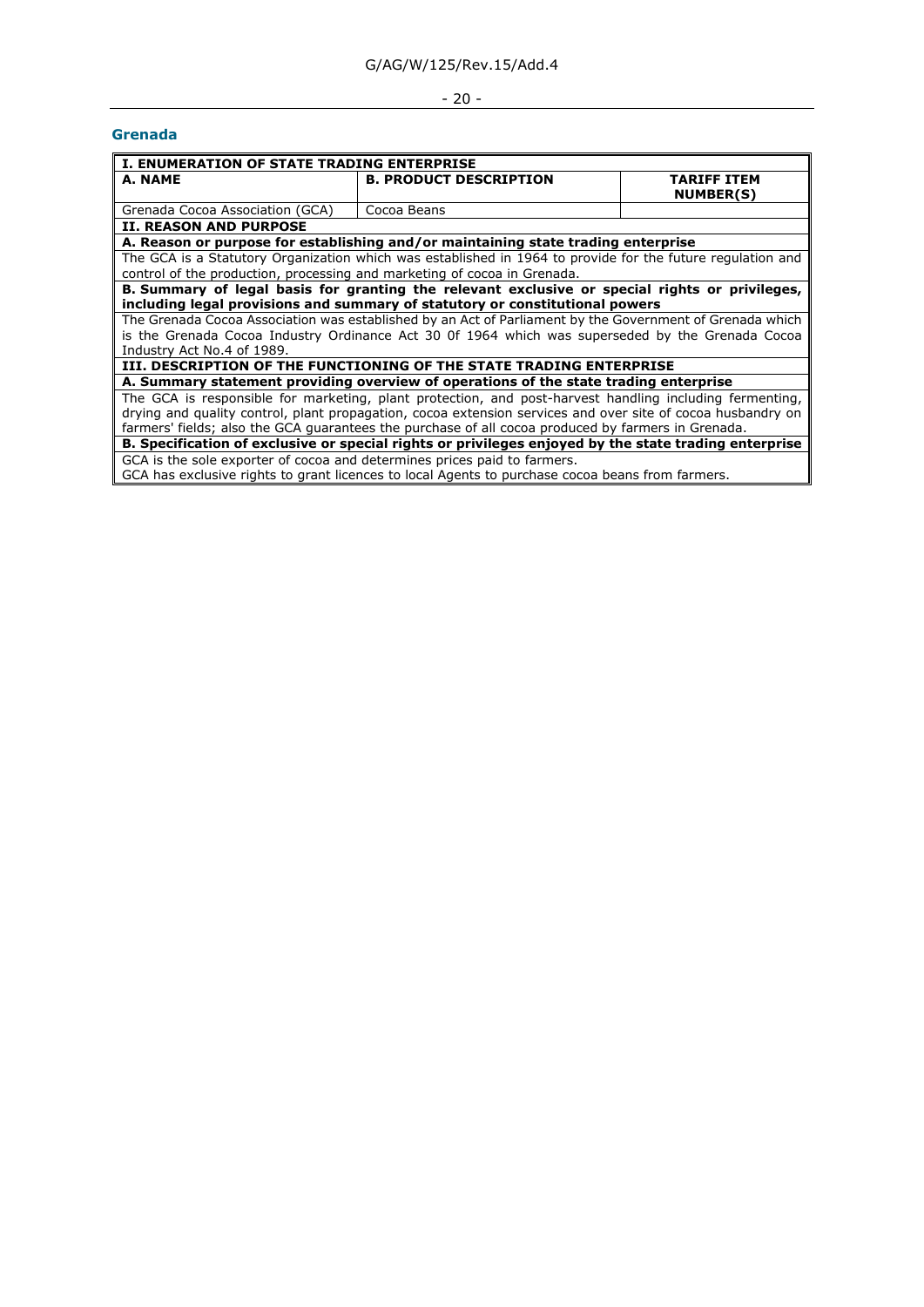## - 21 -

 $\overline{\phantom{a}}$ 

## <span id="page-20-0"></span>**Indonesia**

|           | I. ENUMERATION OF STATE TRADING ENTREPRISE                                                                                                                                                                                                                                                                                                                                                                                                                                                                                          |                                                                                                                                                                                                                                                                                                                                                                                                                                                                                                                                    |                              |  |  |  |
|-----------|-------------------------------------------------------------------------------------------------------------------------------------------------------------------------------------------------------------------------------------------------------------------------------------------------------------------------------------------------------------------------------------------------------------------------------------------------------------------------------------------------------------------------------------|------------------------------------------------------------------------------------------------------------------------------------------------------------------------------------------------------------------------------------------------------------------------------------------------------------------------------------------------------------------------------------------------------------------------------------------------------------------------------------------------------------------------------------|------------------------------|--|--|--|
|           | A. NAME                                                                                                                                                                                                                                                                                                                                                                                                                                                                                                                             | <b>B. PRODUCT DESCRIPTION</b>                                                                                                                                                                                                                                                                                                                                                                                                                                                                                                      | <b>TARIFF ITEM NUMBER(S)</b> |  |  |  |
|           | Perum BULOG, as State Trading                                                                                                                                                                                                                                                                                                                                                                                                                                                                                                       | Rice                                                                                                                                                                                                                                                                                                                                                                                                                                                                                                                               | 10 06                        |  |  |  |
|           | Enterprise<br><b>II. REASON AND PURPOSE</b>                                                                                                                                                                                                                                                                                                                                                                                                                                                                                         |                                                                                                                                                                                                                                                                                                                                                                                                                                                                                                                                    |                              |  |  |  |
|           |                                                                                                                                                                                                                                                                                                                                                                                                                                                                                                                                     | A. Reason or purpose for establishing and/or maintaining state trading enterprise                                                                                                                                                                                                                                                                                                                                                                                                                                                  |                              |  |  |  |
|           | The purpose of establishing Perum BULOG as a State Trading Enterprise (STE), is to conduct good quality<br>and sufficient staple food logistics businesses for all society's needs; and in some cases, to conduct<br>particular tasks given by the Government in light of stabilizing staple food prices, managing government<br>food reserves and distributing staple food to low income people, particularly rice and other staple food<br>items determined by the Government in the pursuit of achieving national food security; |                                                                                                                                                                                                                                                                                                                                                                                                                                                                                                                                    |                              |  |  |  |
| $\bullet$ | import/export and public stockholding.                                                                                                                                                                                                                                                                                                                                                                                                                                                                                              | In implementing its statutory functions, the agency engages in domestic procurement, sales/distribution,                                                                                                                                                                                                                                                                                                                                                                                                                           |                              |  |  |  |
|           |                                                                                                                                                                                                                                                                                                                                                                                                                                                                                                                                     | B. Summary of legal basis for granting the relevant exclusive or special rights or privileges,<br>including legal provisions and summary of statutory or constitutional powers                                                                                                                                                                                                                                                                                                                                                     |                              |  |  |  |
|           |                                                                                                                                                                                                                                                                                                                                                                                                                                                                                                                                     | The operations of Perum BULOG are governed by the recent State-Owned Enterprise Law No 19/2003, the<br>provisions of Food Law No. 18/2012, the Presidential Instruction No. 5/2015 and the President Regulation<br>No. 48/2016. BULOG was established under the Presidential Decree No. 114/U/Kep/5/1967. Since 2003<br>BULOG was transformed from a non-departmental government agency into a State-Owned Enterprise, namely<br>Perum BULOG by Government Regulation No. 7/2003, as amended by Government Regulation No. 61/2003. |                              |  |  |  |
|           |                                                                                                                                                                                                                                                                                                                                                                                                                                                                                                                                     | III. DESCRIPTION OF THE FUNCTIONING OF THE STATE TRADING ENTERPRISE                                                                                                                                                                                                                                                                                                                                                                                                                                                                |                              |  |  |  |
|           |                                                                                                                                                                                                                                                                                                                                                                                                                                                                                                                                     | A. Summary statement providing overview of operations of the state trading enterprise                                                                                                                                                                                                                                                                                                                                                                                                                                              |                              |  |  |  |
| $\bullet$ |                                                                                                                                                                                                                                                                                                                                                                                                                                                                                                                                     | Conducting domestic paddy/rice procurement for defending quaranteed price;                                                                                                                                                                                                                                                                                                                                                                                                                                                         |                              |  |  |  |
| $\bullet$ | Ensuring domestic rice price stabilization;                                                                                                                                                                                                                                                                                                                                                                                                                                                                                         |                                                                                                                                                                                                                                                                                                                                                                                                                                                                                                                                    |                              |  |  |  |
| $\bullet$ |                                                                                                                                                                                                                                                                                                                                                                                                                                                                                                                                     | Carrying out domestic paddy/rice procurement with the Government Purchase Price (HPP);                                                                                                                                                                                                                                                                                                                                                                                                                                             |                              |  |  |  |
| $\bullet$ | natural calamities and social conflicts;                                                                                                                                                                                                                                                                                                                                                                                                                                                                                            | Distributing rice for poor and vulnerable people, Internally Displaced Persons (IDP's), and victims of                                                                                                                                                                                                                                                                                                                                                                                                                             |                              |  |  |  |
| $\bullet$ |                                                                                                                                                                                                                                                                                                                                                                                                                                                                                                                                     | Maintaining national reserve stockholding for food security purposes;                                                                                                                                                                                                                                                                                                                                                                                                                                                              |                              |  |  |  |
| $\bullet$ |                                                                                                                                                                                                                                                                                                                                                                                                                                                                                                                                     | Undertake government mandate to import for price stabilization to ensure food security objective.                                                                                                                                                                                                                                                                                                                                                                                                                                  |                              |  |  |  |
|           | B. Specification of exclusive or special rights or privileges enjoyed by the state trading enterprise                                                                                                                                                                                                                                                                                                                                                                                                                               |                                                                                                                                                                                                                                                                                                                                                                                                                                                                                                                                    |                              |  |  |  |
| $\bullet$ | Undertake the government mandate to import/export and distribute rice, maintain national public stock<br>for the price stabilization programme and food security purposes;                                                                                                                                                                                                                                                                                                                                                          |                                                                                                                                                                                                                                                                                                                                                                                                                                                                                                                                    |                              |  |  |  |
|           |                                                                                                                                                                                                                                                                                                                                                                                                                                                                                                                                     | In conducting its operation, Perum BULOG's source of funding comes from the state budget and<br>commercial credit based on Government Regulations No. 13/2016.                                                                                                                                                                                                                                                                                                                                                                     |                              |  |  |  |
|           | Additional comment by Indonesia: As indicated in Indonesia's notification (G/STR/N/18/IDN),<br>Perum BULOG as a state trading enterprise statutorily has an exporting function. However,<br>since 1999 BULOG has not exported any commodities. The operation of BULOG consists mainly of<br>domestic rice procurement and imports of rice for public stockholding for food security purposes.                                                                                                                                       |                                                                                                                                                                                                                                                                                                                                                                                                                                                                                                                                    |                              |  |  |  |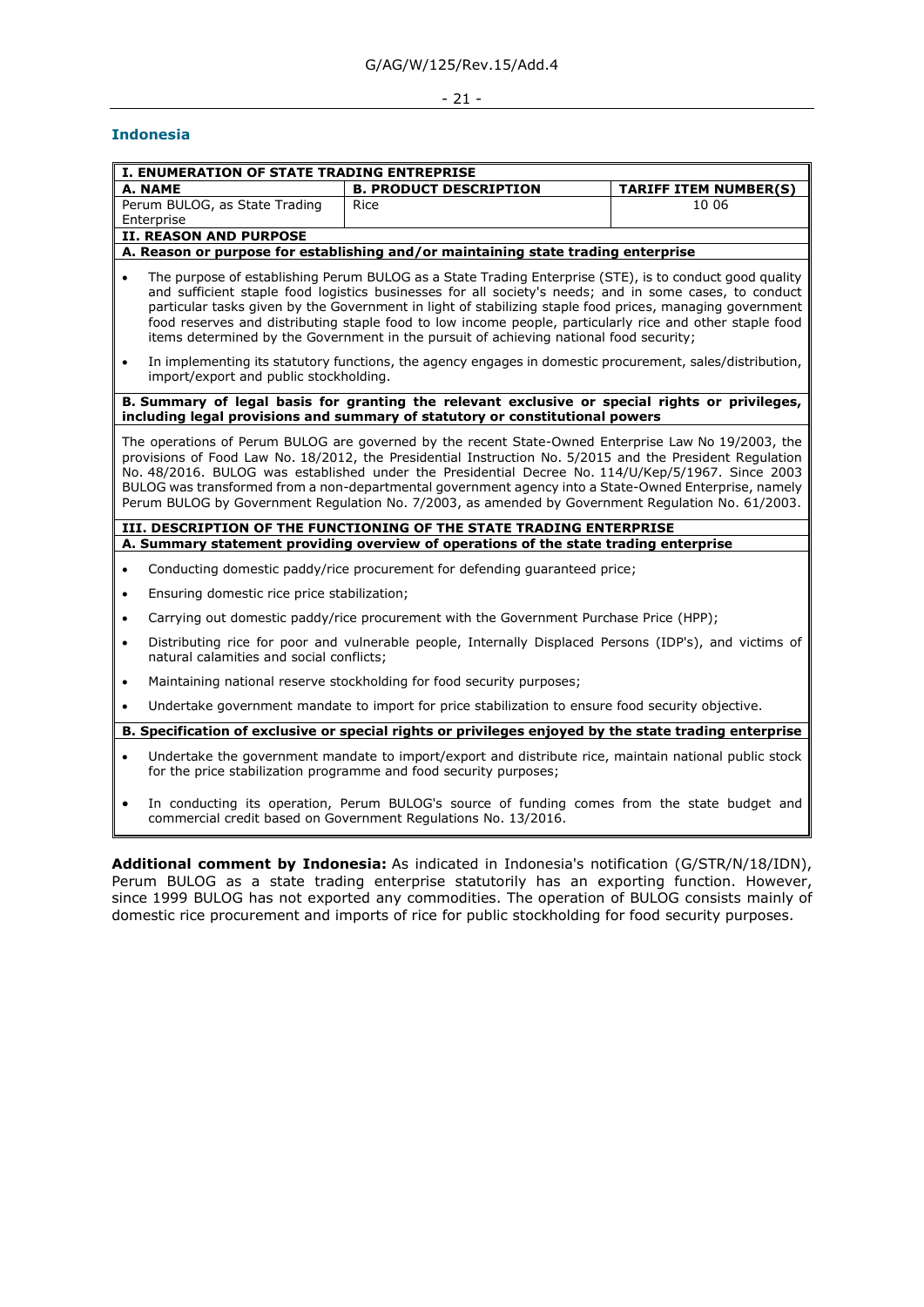#### - 22 -

#### <span id="page-21-0"></span>**Israel**

| I. ENUMERATION OF STATE TRADING ENTREPRISE                                                                  |                                                                                                                |                              |  |  |  |
|-------------------------------------------------------------------------------------------------------------|----------------------------------------------------------------------------------------------------------------|------------------------------|--|--|--|
| A. NAME                                                                                                     | <b>B. PRODUCT DESCRIPTION</b>                                                                                  | <b>TARIFF ITEM NUMBER(S)</b> |  |  |  |
| Israel Groundnuts Production                                                                                | Groundnuts                                                                                                     | 12024100                     |  |  |  |
| and Marketing Board (IGPMB)                                                                                 |                                                                                                                |                              |  |  |  |
| <b>II. REASON AND PURPOSE</b>                                                                               |                                                                                                                |                              |  |  |  |
|                                                                                                             | A. Reason or purpose for establishing and/or maintaining state trading enterprise.                             |                              |  |  |  |
|                                                                                                             | By law this Board is the sole exporter of groundnuts from Israel. This has not changed since its establishment |                              |  |  |  |
| in 1959.                                                                                                    |                                                                                                                |                              |  |  |  |
|                                                                                                             | B. Summary of legal basis for granting the relevant exclusive or special rights or privileges,                 |                              |  |  |  |
|                                                                                                             | including legal provisions and summary of statutory or constitutional powers.                                  |                              |  |  |  |
|                                                                                                             | All activities of the IGPMB are based on the Groundnuts Production and Marketing Council Rules (Groundnuts     |                              |  |  |  |
| Exportation) of 1963.                                                                                       |                                                                                                                |                              |  |  |  |
|                                                                                                             | III. DESCRIPTION OF THE FUNCTIONING OF THE STATE TRADING ENTERPRISE                                            |                              |  |  |  |
| A. Summary statement providing overview of operations of the state trading enterprise.                      |                                                                                                                |                              |  |  |  |
|                                                                                                             | The Councils targets, as stated in the Groundnuts Production and Marketing Council Law of 1959 are: to         |                              |  |  |  |
| encourage the development of groundnut production, to plan cultivations, to concentrate marketing tasks and |                                                                                                                |                              |  |  |  |
| to provide with counselling measures for the ministers.                                                     |                                                                                                                |                              |  |  |  |
| B. Specification of exclusive or special rights or privileges enjoyed by the state trading enterprise.      |                                                                                                                |                              |  |  |  |
|                                                                                                             | Groundnuts Production and Marketing Council Rules (Groundnuts Exportation) of 1963 entitles the IGPMB the      |                              |  |  |  |
| exclusive right to export groundnuts from Israel.                                                           |                                                                                                                |                              |  |  |  |

## *Additional Information subject to normal commercial confidentiality considerations*

| <b>Description of</b><br>product(s) | <b>Export value for state</b><br>trading enterprise<br>(million USD) | <b>Quantity exported by state</b><br>trading enterprise<br>(metric tonnes) | <b>Average</b><br>export price<br>(USD/MT) |
|-------------------------------------|----------------------------------------------------------------------|----------------------------------------------------------------------------|--------------------------------------------|
| <b>Groundnuts</b>                   |                                                                      |                                                                            |                                            |
| 2013                                | 22.1                                                                 | 5,393                                                                      | 4,102                                      |
| 2014                                | 22.0                                                                 | 6,011                                                                      | 3,660                                      |
| 2015                                | 19.1                                                                 | 6,026                                                                      | 3,173                                      |
| 2016                                | 22.9                                                                 | 7,030                                                                      | 3,254                                      |
| 2017                                | 23.0                                                                 | 7,159                                                                      | 3,242                                      |
| 2018                                | 22.0                                                                 | 6,364                                                                      | 3,429                                      |
| 2019                                | 23.0                                                                 | 6,801                                                                      | 3,416                                      |
| 2020                                | 24.0                                                                 | 7,483                                                                      | 3,240                                      |

Export destinations: Italy, Germany, Belgium, Spain, Netherlands, Portugal, Malta, Croatia, and Cyprus.

Two other Marketing Boards have the legal authority to grant export licenses and/or to export specific agricultural products according to specific regulations issued by the Minister of Agriculture. These are The Egg and Poultry Board and The Plants Production and Marketing Board. Both Egg and Poultry and Plants Production and Marketing Boards are not actively engaged in export, but rather grant licenses to private exporting entities.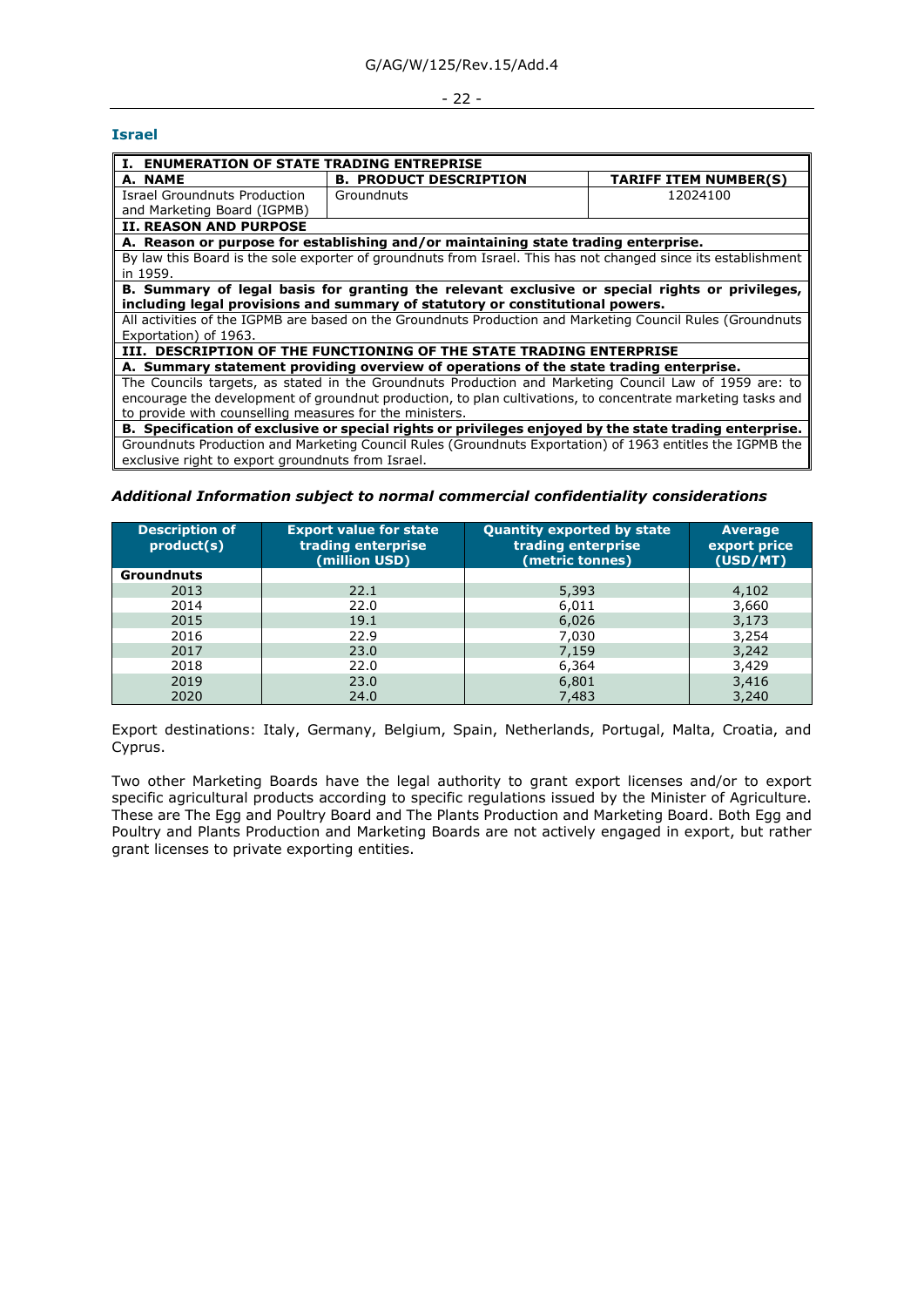### - 23 -

#### <span id="page-22-0"></span>**New Zealand**

| <b>I. ENUMERATION OF STATE TRADING ENTERPRISE</b>                                                            |                                                                                                               |                              |  |  |  |
|--------------------------------------------------------------------------------------------------------------|---------------------------------------------------------------------------------------------------------------|------------------------------|--|--|--|
| A. NAME                                                                                                      | <b>B. PRODUCT DESCRIPTION</b>                                                                                 | <b>TARIFF ITEM NUMBER(S)</b> |  |  |  |
| Zespri Group Limited                                                                                         | Kiwifruit                                                                                                     | HS 08 10 50                  |  |  |  |
| <b>II. REASON AND PURPOSE</b>                                                                                |                                                                                                               |                              |  |  |  |
|                                                                                                              | A. Reason or purpose for establishing and/or maintaining state trading enterprise.                            |                              |  |  |  |
|                                                                                                              | The New Zealand Government maintains a State Trading Enterprise for kiwifruit exports so as to obtain the     |                              |  |  |  |
|                                                                                                              | best commercial return from world markets for producers in New Zealand.                                       |                              |  |  |  |
|                                                                                                              | B. Summary of legal basis for granting the relevant exclusive or special rights or privileges,                |                              |  |  |  |
|                                                                                                              | including legal provisions and summary of statutory or constitutional powers.                                 |                              |  |  |  |
|                                                                                                              | The Kiwifruit Industry Restructuring Act 1999 and Kiwifruit Export Regulations 1999 provide the legal basis   |                              |  |  |  |
|                                                                                                              | for a special export authority for Zespri Group Limited which is not accorded to other exporters of kiwifruit |                              |  |  |  |
| destined for markets other than Australia.                                                                   |                                                                                                               |                              |  |  |  |
| III. DESCRIPTION OF THE FUNCTIONING OF THE STATE TRADING ENTERPRISE                                          |                                                                                                               |                              |  |  |  |
|                                                                                                              | A. Summary statement providing overview of operations of the state trading enterprise.                        |                              |  |  |  |
|                                                                                                              | The Kiwifruit Industry Restructuring Act was enacted in September 1999. On 1 April 2000 the Act converted     |                              |  |  |  |
| the New Zealand Kiwifruit Marketing Board into a private company, Zespri Group Limited and distributed       |                                                                                                               |                              |  |  |  |
| shares in Zespri Group Limited to kiwifruit growers.                                                         |                                                                                                               |                              |  |  |  |
|                                                                                                              | B. Specification of exclusive or special rights or privileges enjoyed by the state trading enterprise.        |                              |  |  |  |
|                                                                                                              | The promulgation of the Kiwifruit Export Regulations 1999 provides Zespri Group Limited with an automatic     |                              |  |  |  |
| but not sole right to export kiwifruit. For the purposes of this questionnaire, Zespri is considered a State |                                                                                                               |                              |  |  |  |
| Trading Enterprise.                                                                                          |                                                                                                               |                              |  |  |  |
|                                                                                                              | 70000 deep not pdpojnicten truiff upto quator par deep jt versius pau tupdo distrutiva qubeiding tau          |                              |  |  |  |

Zespri does not administer tariff rate quotas nor does it receive any trade-distorting subsidies, tax advantages, special financing, or preferential access to foreign exchange. It does not receive any specific support from the government based on its status as a State Trading Enterprise.

| <b>Description of</b><br>product(s) | <b>Average export value</b><br>for state trading<br>enterprise<br>(NZD billion) | <b>Quantity exported by</b><br>state trading<br>enterprise<br>(thousand tonnes) | <b>Average export price</b><br>(NZD/kg) |
|-------------------------------------|---------------------------------------------------------------------------------|---------------------------------------------------------------------------------|-----------------------------------------|
| Kiwifruit                           |                                                                                 |                                                                                 |                                         |
| 2010-11                             | 0.925                                                                           | 353.200                                                                         | 2.63                                    |
| 2011-12                             | 1.014                                                                           | 391.151                                                                         | 2.59                                    |
| 2012-13                             | 1.022                                                                           | 357.505                                                                         | 2.86                                    |
| 2013-14                             | 0.787                                                                           | 309.960                                                                         | 2.52                                    |
| 2014-15                             | 1.002                                                                           | 342.720                                                                         | 2.89                                    |
| 2015-16                             | 1.417                                                                           | 444.560                                                                         | 3.19                                    |
| 2016-17                             | 1.661                                                                           | 501.461                                                                         | 3.31                                    |
| 2017-18                             | 1.616                                                                           | 442.282                                                                         | 3.65                                    |

**2017-18** 1.616 **442.282** 3.65 **2018-19** 2.194 535.564 4.10 **2019-20** | 2.318 | 529.119 | 4.38

## *Additional Information subject to normal commercial confidentiality considerations*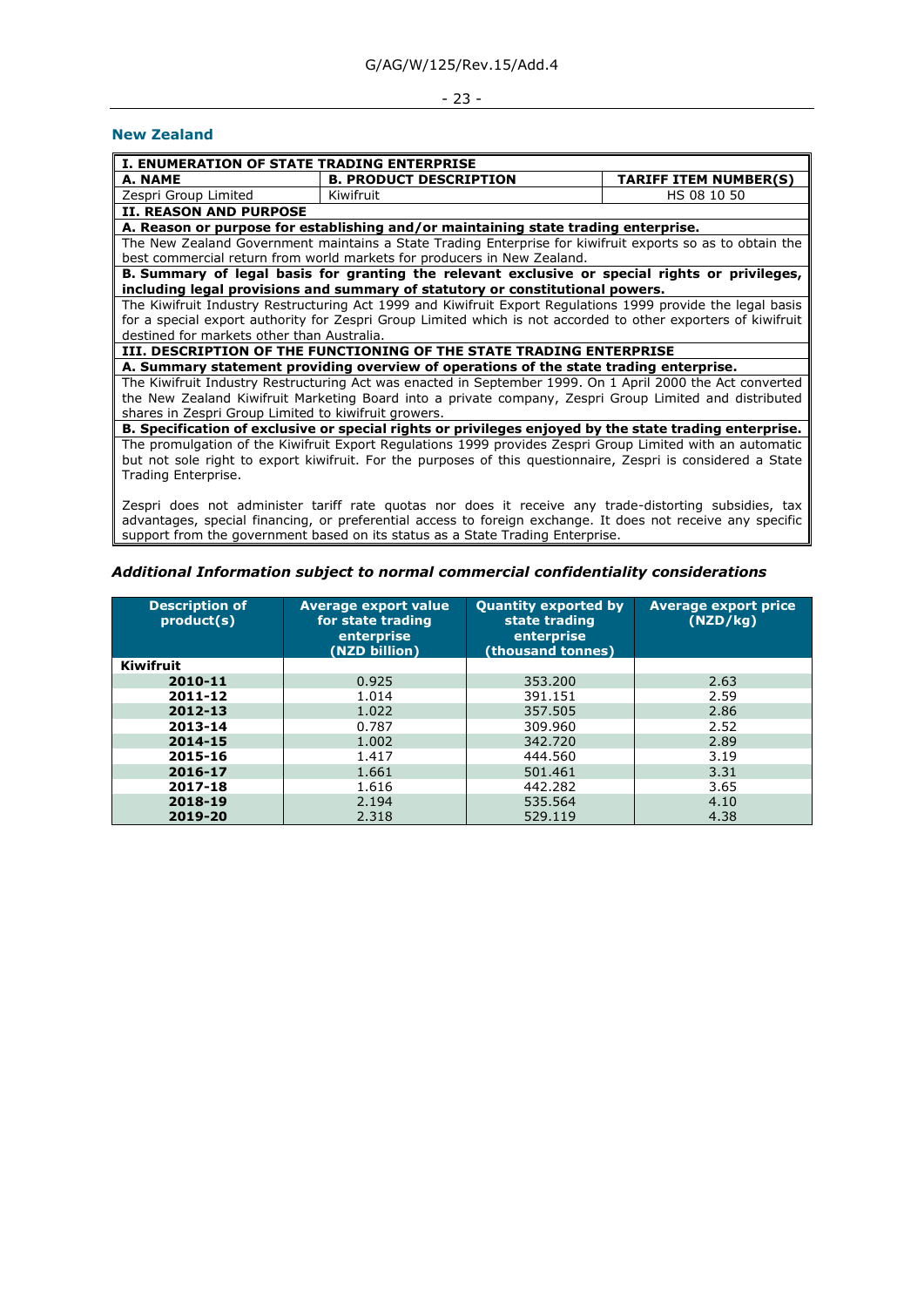## - 24 -

| American Samoa      | Indonesia               | Qatar                     |
|---------------------|-------------------------|---------------------------|
| Argentina           | Israel                  | <b>Réunion</b>            |
| Australia           | Japan                   | <b>Russian Federation</b> |
| Bahrain, Kingdom of | Korea, Republic of      | Samoa                     |
| <b>Brazil</b>       | Kuwait, the State of    | Saudi Arabia, Kingdom of  |
| Canada              | Malaysia                | Singapore                 |
| China               | <b>Marshall Islands</b> | Solomon Islands           |
| Cook Islands        | <b>Mauritius</b>        | South Africa              |
| Costa Rica          | Mexico                  | Chinese Taipei            |
| El Salvador         | Myanmar                 | Thailand                  |
| European Union      | Nauru, Republic of      | Tonga                     |
| Fiji                | New Caledonia           | United Arab Emirates      |
| French Polynesia    | <b>Niue</b>             | United States of America  |
| Guatemala           | Palau, Republic of      | Vanuatu                   |
| Hong Kong, China    | Papua New Guinea        | Viet Nam                  |
| India               | Philippines             | <b>Wallis and Futuna</b>  |

The export destinations for kiwifruit in the last three years in the table above were as follows: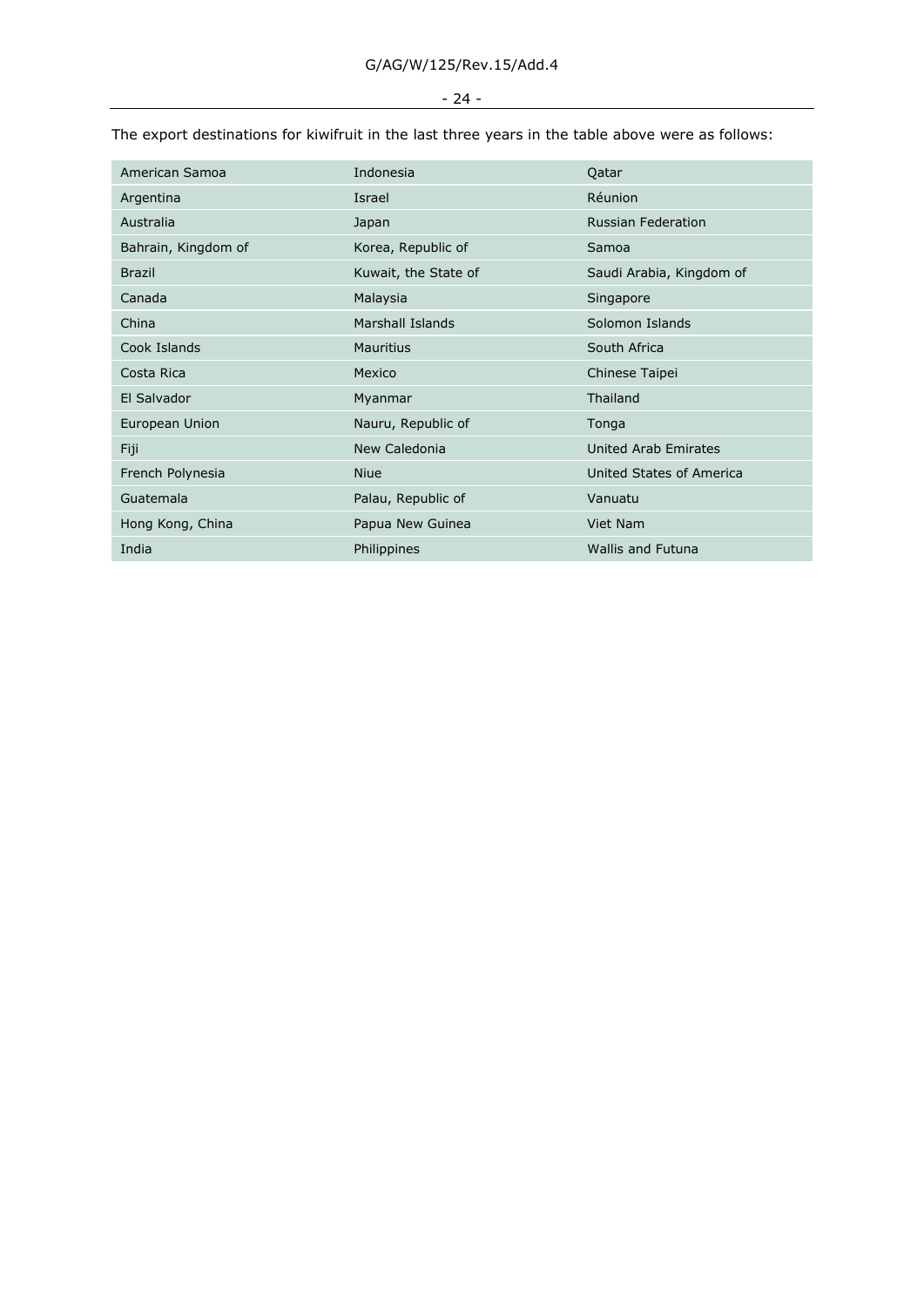## - 25 -

## <span id="page-24-0"></span>**Thailand**

| <b>1. Enumeration of STEs</b>                                                                                |                     |                                                                                                              |  |                           |               |
|--------------------------------------------------------------------------------------------------------------|---------------------|--------------------------------------------------------------------------------------------------------------|--|---------------------------|---------------|
| A. Name                                                                                                      |                     | <b>B. Product</b>                                                                                            |  | C. Tariff item number (s) |               |
| Public Warehouse Organization                                                                                |                     |                                                                                                              |  |                           |               |
| (PWO)                                                                                                        |                     |                                                                                                              |  |                           |               |
| 2. Reason and purpose                                                                                        |                     |                                                                                                              |  |                           |               |
|                                                                                                              |                     | A. Reason or purpose for establishing and/or maintaining the STEs                                            |  |                           |               |
|                                                                                                              |                     | PWO is a state-enterprise attached to the Ministry of Commerce. Its objective is to engage in all activities |  |                           |               |
|                                                                                                              |                     | regarding agricultural goods and consumer products in order to implement the government policies and the     |  |                           |               |
|                                                                                                              |                     | business operation, as well as in service business connected with agricultural goods and consumer products.  |  |                           |               |
|                                                                                                              |                     | B. Summary of legal basis for granting the relevant exclusive or special rights or privileges,               |  |                           |               |
|                                                                                                              |                     | including legal provisions and summary of statutory or constitutional power                                  |  |                           |               |
|                                                                                                              |                     | Royal Decree Establishing the Public Warehouse B.E.2498 allows the PWO to engage in all activities regarding |  |                           |               |
|                                                                                                              |                     | agricultural goods and consumer products either the implementation in response to the government policies    |  |                           |               |
|                                                                                                              |                     | and the business operation, as well as in service business connected with agricultural goods and consumer    |  |                           |               |
| products.                                                                                                    |                     |                                                                                                              |  |                           |               |
| 3. Description of the functioning of the STEs                                                                |                     |                                                                                                              |  |                           |               |
| A. Summary statement providing overview of operations of the STEs                                            |                     |                                                                                                              |  |                           |               |
| PWO is responsible for the implementation regarding agricultural goods and consumer products in response     |                     |                                                                                                              |  |                           |               |
| to the government policies, mainly at the trade operation connected with agricultural goods and consumer     |                     |                                                                                                              |  |                           |               |
| products including importation and exportation, as well as warehouse business. PWO also allocates quantities |                     |                                                                                                              |  |                           |               |
| of import under in-quota of certain agricultural products.                                                   |                     |                                                                                                              |  |                           |               |
| B. Specification of exclusive or special rights or privileges enjoyed by the STEs                            |                     |                                                                                                              |  |                           |               |
| Nil.                                                                                                         |                     |                                                                                                              |  |                           |               |
| <b>Product</b>                                                                                               | <b>Export Value</b> | <b>Export Volume</b>                                                                                         |  | <b>Export Price</b>       | <b>Export</b> |
| <b>Destination</b><br><b>Descriptions</b><br>(million USD)<br>(million pieces)                               |                     |                                                                                                              |  |                           |               |
| No export activities during period 2017 - 2019.                                                              |                     |                                                                                                              |  |                           |               |
|                                                                                                              |                     |                                                                                                              |  |                           |               |

| 1. Enumeration of STEs                                                                                      |                                                                                                           |                           |                    |  |  |
|-------------------------------------------------------------------------------------------------------------|-----------------------------------------------------------------------------------------------------------|---------------------------|--------------------|--|--|
| A. Name                                                                                                     | <b>B. Product</b>                                                                                         | C. Tariff item number (s) |                    |  |  |
| Liquor Distillery Organization                                                                              | Ethyl alcohol                                                                                             | 2207.10.00                |                    |  |  |
| <b>Excise Department</b>                                                                                    |                                                                                                           |                           |                    |  |  |
| 2. Reason and purpose                                                                                       |                                                                                                           |                           |                    |  |  |
| A. Reason or purpose for establishing and/or maintaining the STEs                                           |                                                                                                           |                           |                    |  |  |
| Liguor Distillery Organization Excise Department is empowered by the order of Ministry of Finance to be the |                                                                                                           |                           |                    |  |  |
| sole producer of pure alcohol for the purposes of producing and distributing ethyl alcohol.                 |                                                                                                           |                           |                    |  |  |
| B. Summary of legal basis for granting the relevant exclusive or special rights or privileges,              |                                                                                                           |                           |                    |  |  |
| including legal provisions and summary of statutory or constitutional power                                 |                                                                                                           |                           |                    |  |  |
| The Liguor Act, B.E. 2493, authorized Liguor Distillery Organization Excise Department to be the sole       |                                                                                                           |                           |                    |  |  |
| producer and distributor of pure alcohol.                                                                   |                                                                                                           |                           |                    |  |  |
| 3. Description of the functioning of the STEs                                                               |                                                                                                           |                           |                    |  |  |
|                                                                                                             | A. Summary statement providing overview of operations of the STEs                                         |                           |                    |  |  |
|                                                                                                             | The Liquor Distillery Organization Excise Department only deals with the production of pure alcohol to be |                           |                    |  |  |
| distributed within the country. Presently, there is no export of pure alcohol by the Liquor Distillery      |                                                                                                           |                           |                    |  |  |
| Organization Excise Department due to the fact that production quantity of pure alcohol is not enough to    |                                                                                                           |                           |                    |  |  |
| export.                                                                                                     |                                                                                                           |                           |                    |  |  |
| B. Specification of exclusive or special rights or privileges enjoyed by the STEs                           |                                                                                                           |                           |                    |  |  |
| Liguor Distillery Organization Excise Department has been granted exclusive rights but no powers or         |                                                                                                           |                           |                    |  |  |
| influences through purchase or sales of imports or exports pure alcohol.                                    |                                                                                                           |                           |                    |  |  |
| Product<br><b>Export Value</b>                                                                              | <b>Export Volume</b>                                                                                      | <b>Export Price</b>       | <b>Export</b>      |  |  |
| (million USD)  <br><b>Descriptions</b>                                                                      | (million pieces)                                                                                          |                           | <b>Destination</b> |  |  |
| No export activities during period 2017 - 2019.                                                             |                                                                                                           |                           |                    |  |  |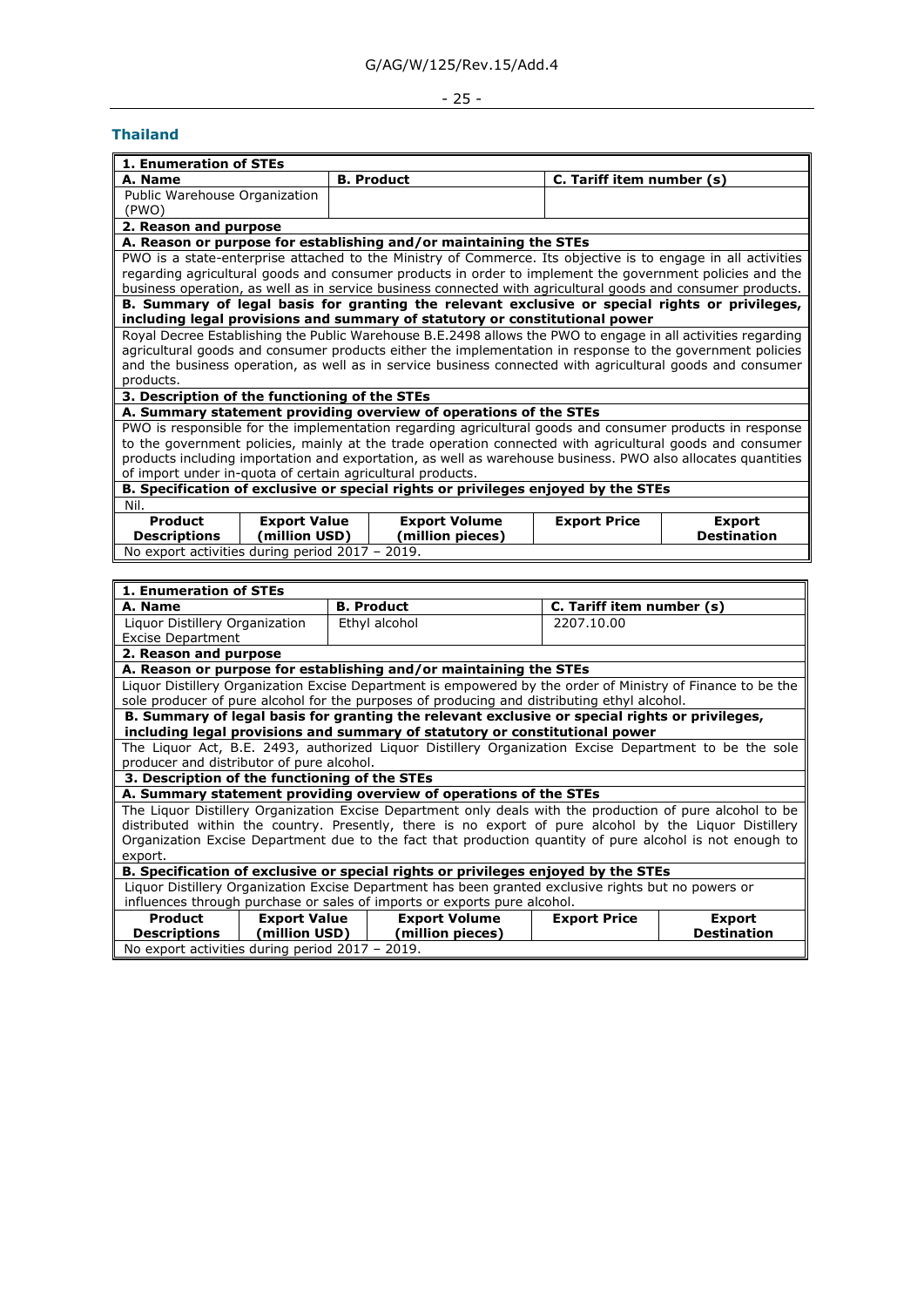# - 26 -

| 1. Enumeration of STEs                                                                                                                                                                                                                                                                                                                                                                                                                                                                                                                                                                                                                                                                                                                                                                                                                                                                                                                            |                                               |                                                                             |                     |                                                                                                                                                                                                                                                                                                                                                                                                                                                                                                                                                                                    |  |
|---------------------------------------------------------------------------------------------------------------------------------------------------------------------------------------------------------------------------------------------------------------------------------------------------------------------------------------------------------------------------------------------------------------------------------------------------------------------------------------------------------------------------------------------------------------------------------------------------------------------------------------------------------------------------------------------------------------------------------------------------------------------------------------------------------------------------------------------------------------------------------------------------------------------------------------------------|-----------------------------------------------|-----------------------------------------------------------------------------|---------------------|------------------------------------------------------------------------------------------------------------------------------------------------------------------------------------------------------------------------------------------------------------------------------------------------------------------------------------------------------------------------------------------------------------------------------------------------------------------------------------------------------------------------------------------------------------------------------------|--|
| A. Name                                                                                                                                                                                                                                                                                                                                                                                                                                                                                                                                                                                                                                                                                                                                                                                                                                                                                                                                           |                                               | <b>B.</b> Product                                                           |                     | C. Tariff item number (s)                                                                                                                                                                                                                                                                                                                                                                                                                                                                                                                                                          |  |
| Tobacco Authority of                                                                                                                                                                                                                                                                                                                                                                                                                                                                                                                                                                                                                                                                                                                                                                                                                                                                                                                              |                                               | Cigarettes                                                                  |                     |                                                                                                                                                                                                                                                                                                                                                                                                                                                                                                                                                                                    |  |
| Thailand (TOAT)                                                                                                                                                                                                                                                                                                                                                                                                                                                                                                                                                                                                                                                                                                                                                                                                                                                                                                                                   |                                               |                                                                             |                     |                                                                                                                                                                                                                                                                                                                                                                                                                                                                                                                                                                                    |  |
| 2. Reason and purpose                                                                                                                                                                                                                                                                                                                                                                                                                                                                                                                                                                                                                                                                                                                                                                                                                                                                                                                             |                                               |                                                                             |                     |                                                                                                                                                                                                                                                                                                                                                                                                                                                                                                                                                                                    |  |
|                                                                                                                                                                                                                                                                                                                                                                                                                                                                                                                                                                                                                                                                                                                                                                                                                                                                                                                                                   |                                               | A. Reason or purpose for establishing and/or maintaining the STEs           |                     |                                                                                                                                                                                                                                                                                                                                                                                                                                                                                                                                                                                    |  |
|                                                                                                                                                                                                                                                                                                                                                                                                                                                                                                                                                                                                                                                                                                                                                                                                                                                                                                                                                   |                                               |                                                                             |                     | Tobacco Authority of Thailand (TOAT) is a state enterprise with a juristic person status under the Ministry of<br>Finance, contributing revenue to the government and being classified in the industrial and commercial branch.<br>TOAT is the only tobacco monopoly of cigarette manufacture and distribution. The organization's core business<br>is to satisfy the needs of domestic tobacco consumers in different forms and diversify to other business sectors<br>including export and provision of cigarette manufacture services for overseas partners gaining more income |  |
| for the organization.                                                                                                                                                                                                                                                                                                                                                                                                                                                                                                                                                                                                                                                                                                                                                                                                                                                                                                                             |                                               |                                                                             |                     |                                                                                                                                                                                                                                                                                                                                                                                                                                                                                                                                                                                    |  |
|                                                                                                                                                                                                                                                                                                                                                                                                                                                                                                                                                                                                                                                                                                                                                                                                                                                                                                                                                   |                                               |                                                                             |                     | B. Summary of legal basis for granting the relevant exclusive or special rights or privileges,                                                                                                                                                                                                                                                                                                                                                                                                                                                                                     |  |
|                                                                                                                                                                                                                                                                                                                                                                                                                                                                                                                                                                                                                                                                                                                                                                                                                                                                                                                                                   |                                               | including legal provisions and summary of statutory or constitutional power |                     | Tobacco Authority of Thailand (TOAT) has been a juristic organization under the supervision of Ministry of                                                                                                                                                                                                                                                                                                                                                                                                                                                                         |  |
|                                                                                                                                                                                                                                                                                                                                                                                                                                                                                                                                                                                                                                                                                                                                                                                                                                                                                                                                                   | Excise Tax Act as well as other business.     |                                                                             |                     | Finance according to Tobacco Authority of Thailand Act, B.E. 2561 (2018) since 14th May 2018. TOAT shall<br>have objectives to manufacture cigarettes which is the government's monopoly business according to the                                                                                                                                                                                                                                                                                                                                                                 |  |
|                                                                                                                                                                                                                                                                                                                                                                                                                                                                                                                                                                                                                                                                                                                                                                                                                                                                                                                                                   | 3. Description of the functioning of the STEs |                                                                             |                     |                                                                                                                                                                                                                                                                                                                                                                                                                                                                                                                                                                                    |  |
|                                                                                                                                                                                                                                                                                                                                                                                                                                                                                                                                                                                                                                                                                                                                                                                                                                                                                                                                                   |                                               | A. Summary statement providing overview of operations of the STEs           |                     |                                                                                                                                                                                                                                                                                                                                                                                                                                                                                                                                                                                    |  |
| 1) To operate an industry and business related to tobacco, tobacco leaves or products<br>from other plants both within and outside the Kingdom<br>2) Being hired from manufacturing tobacco products for export outside the Kingdom<br>3) To operate a business related to equipment, tools or appliances related to the industry<br>or business according to 1)<br>4) To promote a study, research, development and improvement of quality and standard for<br>tobacco production, tobacco leaf products or products from other plants<br>5) To provide cooperation for government agencies in order to prevent and suppress offences related to<br>tobacco, tobacco leaves or products from other plants<br>6) Operate other businesses related to cigarette production or other businesses according to 1), 2), 3), 4),<br>and 5) or for TOAT's interest.<br>B. Specification of exclusive or special rights or privileges enjoyed by the STEs |                                               |                                                                             |                     |                                                                                                                                                                                                                                                                                                                                                                                                                                                                                                                                                                                    |  |
| Nil.                                                                                                                                                                                                                                                                                                                                                                                                                                                                                                                                                                                                                                                                                                                                                                                                                                                                                                                                              |                                               |                                                                             |                     |                                                                                                                                                                                                                                                                                                                                                                                                                                                                                                                                                                                    |  |
| <b>Product</b><br><b>Descriptions</b>                                                                                                                                                                                                                                                                                                                                                                                                                                                                                                                                                                                                                                                                                                                                                                                                                                                                                                             | <b>Export Value</b><br>(million USD)          | <b>Export Volume</b><br>(million pieces)                                    | <b>Export Price</b> | <b>Export</b><br><b>Destination</b>                                                                                                                                                                                                                                                                                                                                                                                                                                                                                                                                                |  |
| Cigarettes (2402.20.90)                                                                                                                                                                                                                                                                                                                                                                                                                                                                                                                                                                                                                                                                                                                                                                                                                                                                                                                           |                                               |                                                                             |                     |                                                                                                                                                                                                                                                                                                                                                                                                                                                                                                                                                                                    |  |
| 2017                                                                                                                                                                                                                                                                                                                                                                                                                                                                                                                                                                                                                                                                                                                                                                                                                                                                                                                                              | 2.30                                          | 70.56                                                                       | Nil                 | Myanmar; Lao People's Democratic<br>Republic; Israel                                                                                                                                                                                                                                                                                                                                                                                                                                                                                                                               |  |
| 2018                                                                                                                                                                                                                                                                                                                                                                                                                                                                                                                                                                                                                                                                                                                                                                                                                                                                                                                                              | 2.50                                          | 54.88                                                                       | Nil                 | Myanmar, Israel, India                                                                                                                                                                                                                                                                                                                                                                                                                                                                                                                                                             |  |
| 2019                                                                                                                                                                                                                                                                                                                                                                                                                                                                                                                                                                                                                                                                                                                                                                                                                                                                                                                                              | 1.44                                          | 35.04                                                                       | Nil                 | Lao People's Democratic Republic,<br>Malaysia, Myanmar, Israel                                                                                                                                                                                                                                                                                                                                                                                                                                                                                                                     |  |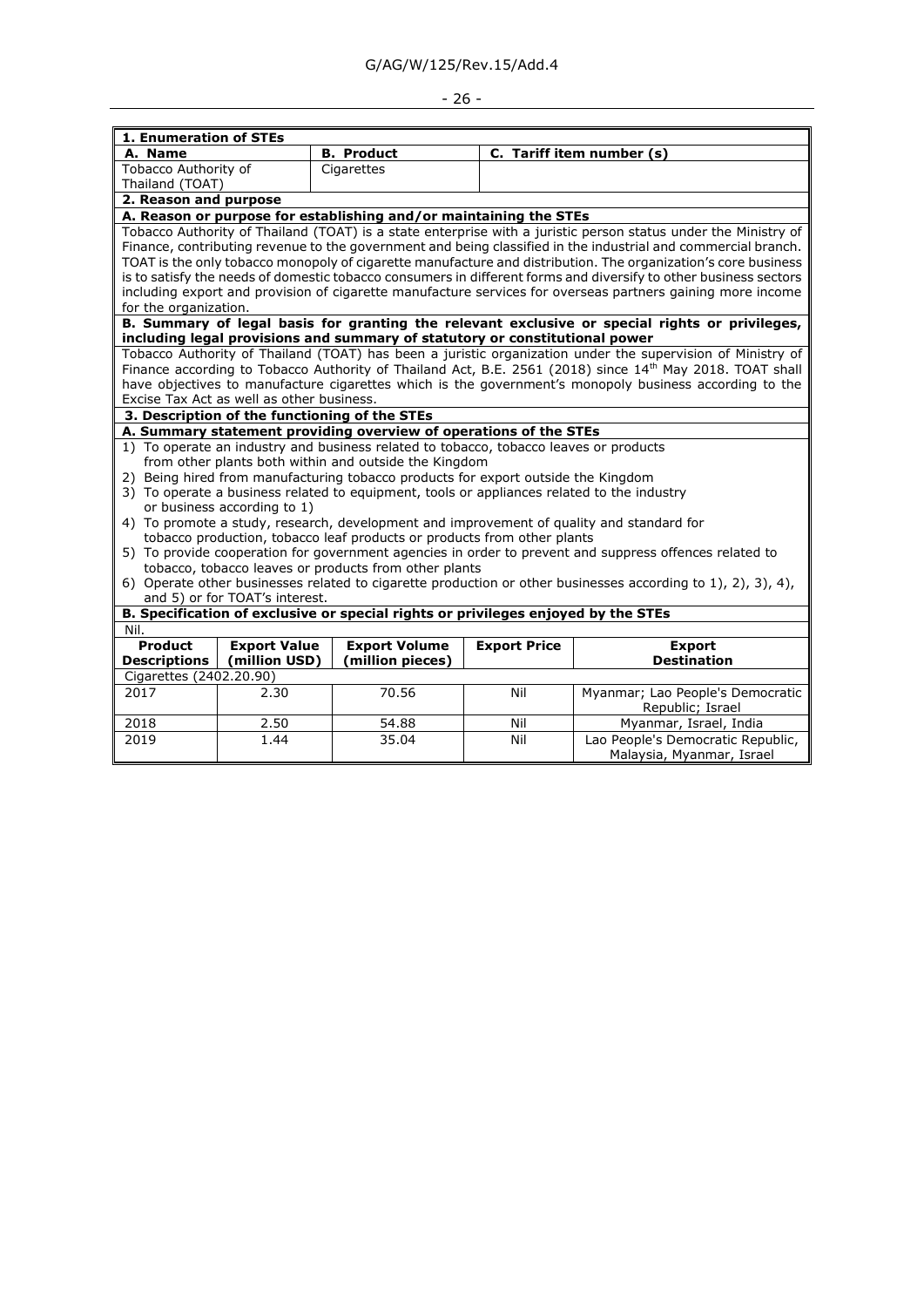# - 27 -

## <span id="page-26-0"></span>**Tunisia**

| <b>B. PRODUCT DESCRIPTION</b><br>A. NAME<br><b>TARIFF ITEM NUMBER(S)</b><br>240220; 240210; 240399; 360100;<br>National Tobacco and<br>Cigarettes; Cigars; Pipe tobacco and<br>tumbak; Gunpowder; Playing cards;<br>950440; 360500; 240399; 240110<br>Matches Agency<br>Matches; Snuff (Neffa); Leaf tobacco<br>(RNTA)<br><b>II. REASON AND PURPOSE</b><br>A. Reason or purpose for establishing and/or maintaining state trading enterprise<br>The National Tobacco and Matches Agency has the monopoly on tobacco marketing.<br>B. Summary of legal basis for granting the relevant exclusive or special rights or privileges, |  |  |  |  |
|----------------------------------------------------------------------------------------------------------------------------------------------------------------------------------------------------------------------------------------------------------------------------------------------------------------------------------------------------------------------------------------------------------------------------------------------------------------------------------------------------------------------------------------------------------------------------------------------------------------------------------|--|--|--|--|
|                                                                                                                                                                                                                                                                                                                                                                                                                                                                                                                                                                                                                                  |  |  |  |  |
|                                                                                                                                                                                                                                                                                                                                                                                                                                                                                                                                                                                                                                  |  |  |  |  |
|                                                                                                                                                                                                                                                                                                                                                                                                                                                                                                                                                                                                                                  |  |  |  |  |
|                                                                                                                                                                                                                                                                                                                                                                                                                                                                                                                                                                                                                                  |  |  |  |  |
|                                                                                                                                                                                                                                                                                                                                                                                                                                                                                                                                                                                                                                  |  |  |  |  |
|                                                                                                                                                                                                                                                                                                                                                                                                                                                                                                                                                                                                                                  |  |  |  |  |
|                                                                                                                                                                                                                                                                                                                                                                                                                                                                                                                                                                                                                                  |  |  |  |  |
|                                                                                                                                                                                                                                                                                                                                                                                                                                                                                                                                                                                                                                  |  |  |  |  |
| including legal provisions and summary of statutory or constitutional powers                                                                                                                                                                                                                                                                                                                                                                                                                                                                                                                                                     |  |  |  |  |
| Under Law No. 64-57 of 28 December 1964.                                                                                                                                                                                                                                                                                                                                                                                                                                                                                                                                                                                         |  |  |  |  |
| III. DESCRIPTION OF THE FUNCTIONING OF THE STATE TRADING ENTERPRISE                                                                                                                                                                                                                                                                                                                                                                                                                                                                                                                                                              |  |  |  |  |
| A. Summary statement providing overview of operations of the state trading enterprise                                                                                                                                                                                                                                                                                                                                                                                                                                                                                                                                            |  |  |  |  |
| The RNTA grows tobacco, imports leaf tobacco, cigarettes, cigars and pipe tobacco, manufactures cigarettes,                                                                                                                                                                                                                                                                                                                                                                                                                                                                                                                      |  |  |  |  |
| cigars, snuff and pipe tobacco, buys and sells matches, playing cards and gunpowder, and exports leaf tobacco                                                                                                                                                                                                                                                                                                                                                                                                                                                                                                                    |  |  |  |  |
| (snuff and smoking tobacco), cigarettes and snuff (Neffa).                                                                                                                                                                                                                                                                                                                                                                                                                                                                                                                                                                       |  |  |  |  |
|                                                                                                                                                                                                                                                                                                                                                                                                                                                                                                                                                                                                                                  |  |  |  |  |
| It distributes its products on the domestic market.                                                                                                                                                                                                                                                                                                                                                                                                                                                                                                                                                                              |  |  |  |  |
| B. Specification of exclusive or special rights or privileges enjoyed by the state trading enterprise                                                                                                                                                                                                                                                                                                                                                                                                                                                                                                                            |  |  |  |  |
| Under Law No. 64-57 of 28 December 1964, the RNTA is responsible for operating for the benefit of the State                                                                                                                                                                                                                                                                                                                                                                                                                                                                                                                      |  |  |  |  |
| the fiscal monopoly over tobacco, matches, playing cards and any other product for which responsibility may                                                                                                                                                                                                                                                                                                                                                                                                                                                                                                                      |  |  |  |  |
| be assigned to it by the State.                                                                                                                                                                                                                                                                                                                                                                                                                                                                                                                                                                                                  |  |  |  |  |
|                                                                                                                                                                                                                                                                                                                                                                                                                                                                                                                                                                                                                                  |  |  |  |  |
| Since 1981, the RNTA has exercised this activity in conjunction with the Kairouan Tobacco Factory<br>(Manufacture des Tabacs de Kairouan, MTK).                                                                                                                                                                                                                                                                                                                                                                                                                                                                                  |  |  |  |  |
|                                                                                                                                                                                                                                                                                                                                                                                                                                                                                                                                                                                                                                  |  |  |  |  |
| The RNTA is a State enterprise constituted as a non-administrative public establishment, the organization and                                                                                                                                                                                                                                                                                                                                                                                                                                                                                                                    |  |  |  |  |
| functioning of which are governed by Law No. 64-57 of 28 December 1964.                                                                                                                                                                                                                                                                                                                                                                                                                                                                                                                                                          |  |  |  |  |
|                                                                                                                                                                                                                                                                                                                                                                                                                                                                                                                                                                                                                                  |  |  |  |  |
| It was created and is maintained to collect taxes, reduce unemployment (source of income for 14,000 tobacco                                                                                                                                                                                                                                                                                                                                                                                                                                                                                                                      |  |  |  |  |
| farmers, especially in deprived areas of Tunisia) and guarantee gunpowder transactions.                                                                                                                                                                                                                                                                                                                                                                                                                                                                                                                                          |  |  |  |  |
|                                                                                                                                                                                                                                                                                                                                                                                                                                                                                                                                                                                                                                  |  |  |  |  |
| The legislation under which it was created and is maintained provides for State control of its activities,                                                                                                                                                                                                                                                                                                                                                                                                                                                                                                                       |  |  |  |  |
| exercised through the Ministry of Finance.                                                                                                                                                                                                                                                                                                                                                                                                                                                                                                                                                                                       |  |  |  |  |
|                                                                                                                                                                                                                                                                                                                                                                                                                                                                                                                                                                                                                                  |  |  |  |  |
| Export prices are fixed by contract between the parties concerned.                                                                                                                                                                                                                                                                                                                                                                                                                                                                                                                                                               |  |  |  |  |
|                                                                                                                                                                                                                                                                                                                                                                                                                                                                                                                                                                                                                                  |  |  |  |  |

## **STATE TRADING: NATIONAL TOBACCO AND MATCHES AGENCY**

## *STATISTICAL INFORMATION, EXPORTS 2011-2014*

| <b>Product</b><br>(HS)<br>number) | Year | <b>Total</b><br>volume<br>exported | <b>Volume</b><br>exported<br>by the<br><b>State</b><br>trading<br>enterprise | <b>Average</b><br>procurement<br>price | <b>Average</b><br>representative<br>domestic sales<br>price (excluding<br>taxes) | <b>Average</b><br>export price | <b>Domestic</b><br>production<br>(volume) |
|-----------------------------------|------|------------------------------------|------------------------------------------------------------------------------|----------------------------------------|----------------------------------------------------------------------------------|--------------------------------|-------------------------------------------|
| Snuff                             | 2011 | 336,000                            | 336,000                                                                      | D0.075/packet*                         | D0.029/packet                                                                    | D0.325/packet                  | 28,366,800                                |
| (Neffa)                           | 2012 | 396,000                            | 396,000                                                                      | D0.132/packet*                         | D0.029/packet                                                                    | D0.648/packet                  | 28,106,400                                |
| (packet)                          | 2013 | 396,000                            | 396,000                                                                      | D0.160/packet*                         | D0.029/packet                                                                    | D0.691/packet                  | 25,629,300                                |
| HS No.:                           | 2014 | 480,124                            | 480,124                                                                      | D0.168/packet*                         | D0.0316/packet                                                                   | D0.752/packet                  | 26,000,000                                |
| 240399                            |      |                                    |                                                                              |                                        |                                                                                  |                                |                                           |
| Leaf                              | 2011 | 165                                | 165                                                                          | D1,960/tonne                           |                                                                                  | D3,154/tonne                   | 4,055                                     |
| tobacco                           | 2012 | 100                                | 100                                                                          | D2,172/tonne                           | $\overline{\phantom{a}}$                                                         | D4,838 tonne                   | 5,278                                     |
| (tonne)                           | 2013 |                                    |                                                                              | D/tonne                                | ۰                                                                                | - D/tonne                      | 5,065                                     |
| HS No.:                           | 2014 | 120                                | 120                                                                          | D2.537/tonne                           |                                                                                  | D4,838/tonne                   | 4,979                                     |
| 240110                            |      |                                    |                                                                              |                                        |                                                                                  |                                |                                           |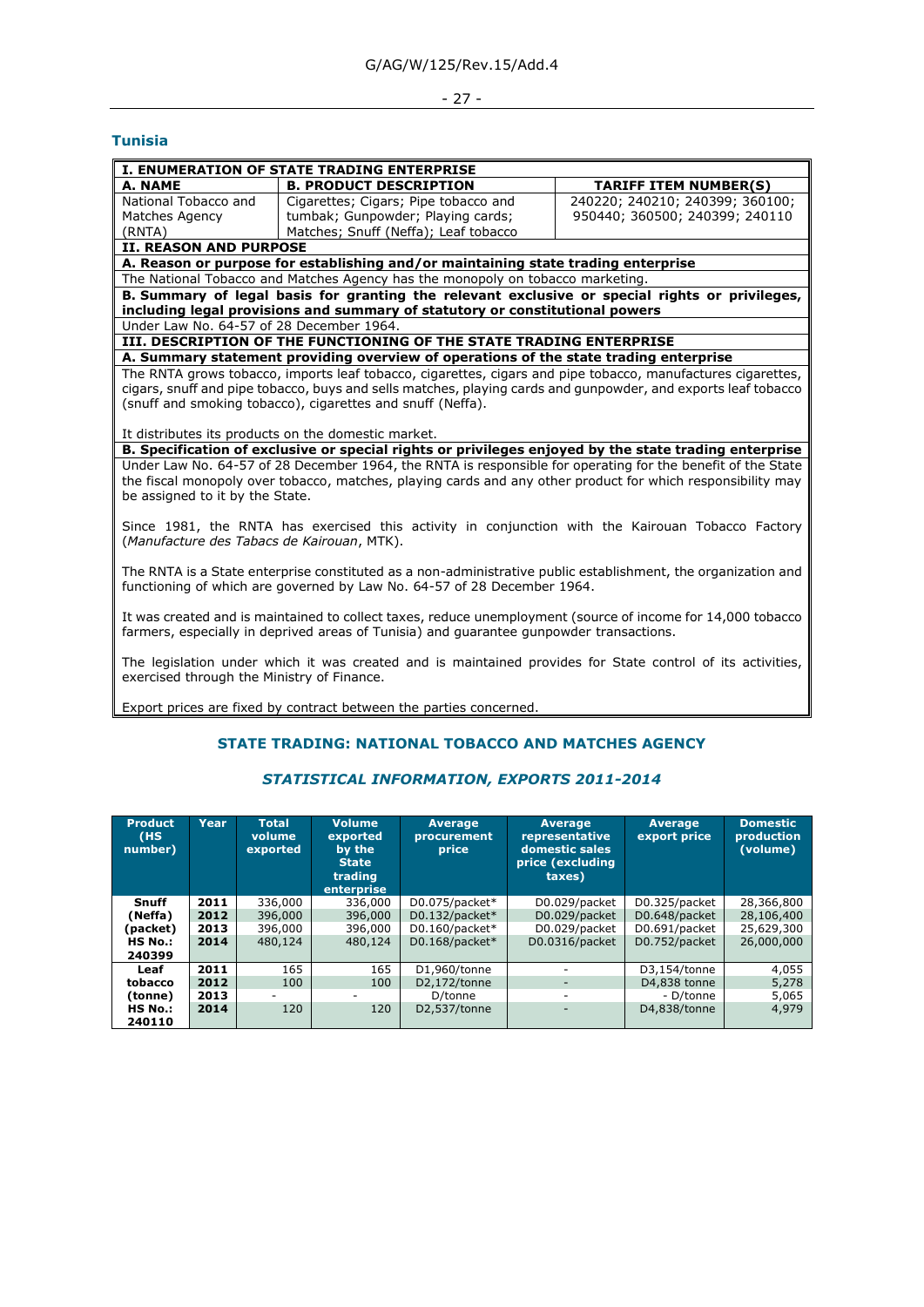## - 28 -

| I. ENUMERATION OF STATE TRADING ENTERPRISE                                                                                                                                                                                                                                                                                                          |                                                                                                           |                                                                                                                                                                                                                              |  |  |  |
|-----------------------------------------------------------------------------------------------------------------------------------------------------------------------------------------------------------------------------------------------------------------------------------------------------------------------------------------------------|-----------------------------------------------------------------------------------------------------------|------------------------------------------------------------------------------------------------------------------------------------------------------------------------------------------------------------------------------|--|--|--|
| A. NAME                                                                                                                                                                                                                                                                                                                                             | <b>B. PRODUCT DESCRIPTION</b>                                                                             | <b>TARIFF ITEM NUMBER(S)</b>                                                                                                                                                                                                 |  |  |  |
| National Edible Oils Board<br>(ONH)                                                                                                                                                                                                                                                                                                                 | Soya bean oil; Palm oil; Olive<br>oil.                                                                    | 1507100; 1511909; 1509100                                                                                                                                                                                                    |  |  |  |
| <b>II. REASON AND PURPOSE</b>                                                                                                                                                                                                                                                                                                                       |                                                                                                           |                                                                                                                                                                                                                              |  |  |  |
|                                                                                                                                                                                                                                                                                                                                                     | A. Reason or purpose for establishing and/or maintaining state trading enterprise                         |                                                                                                                                                                                                                              |  |  |  |
|                                                                                                                                                                                                                                                                                                                                                     | It was created and is maintained in order to implement the State's policy on the following in particular: |                                                                                                                                                                                                                              |  |  |  |
| $\bullet$<br>of great social and economic importance to Tunisia;                                                                                                                                                                                                                                                                                    |                                                                                                           | Protecting the country's interests in relation to the production, promotion and export of olive oil, which is                                                                                                                |  |  |  |
|                                                                                                                                                                                                                                                                                                                                                     | Ensuring the country's supply of refined seed oil for consumption.                                        |                                                                                                                                                                                                                              |  |  |  |
|                                                                                                                                                                                                                                                                                                                                                     |                                                                                                           | B. Summary of legal basis for granting the relevant exclusive or special rights or privileges,                                                                                                                               |  |  |  |
|                                                                                                                                                                                                                                                                                                                                                     | including legal provisions and summary of statutory or constitutional powers                              |                                                                                                                                                                                                                              |  |  |  |
|                                                                                                                                                                                                                                                                                                                                                     | functioning of which were laid down by Decree-Law No. 70-13 of 16 October 1970.                           | The ONH is a State enterprise constituted as a non-administrative public establishment, the organization and                                                                                                                 |  |  |  |
| through the Ministry of Agriculture.                                                                                                                                                                                                                                                                                                                |                                                                                                           | The Decree-Law under which the ONH was created and is maintained provides for State control exercised                                                                                                                        |  |  |  |
|                                                                                                                                                                                                                                                                                                                                                     | III. DESCRIPTION OF THE FUNCTIONING OF THE STATE TRADING ENTERPRISE                                       |                                                                                                                                                                                                                              |  |  |  |
|                                                                                                                                                                                                                                                                                                                                                     | A. Summary statement providing overview of operations of the state trading enterprise                     |                                                                                                                                                                                                                              |  |  |  |
| As a State enterprise, the ONH assists olive oil producers, promotes the olive oil sector and requlates the<br>market by purchasing and exporting a limited quantity, not exceeding 8% of domestic production over the<br>period 2011-2014, through a subsidiary of the ONH created at the end of 2009 as the National Oil Exports<br>Board (ONHE). |                                                                                                           |                                                                                                                                                                                                                              |  |  |  |
|                                                                                                                                                                                                                                                                                                                                                     |                                                                                                           | B. Specification of exclusive or special rights or privileges enjoyed by the state trading enterprise                                                                                                                        |  |  |  |
|                                                                                                                                                                                                                                                                                                                                                     | olive oil to the European Union market, which it was granted by Decree No. 94-1166 of 23 May 1994.        | Since the enactment of the Law of 24 February 1994, the ONH has no longer had the monopoly of sales of<br>edible oils granted to it under the Decree-Law of 16 October 1970, except for the export of a tariff quota of      |  |  |  |
| Under Decree No. 2001-1523 of 25 June 2001, private exporters may export organic Tunisian olive oil and<br>bottled olive oil within the quota.                                                                                                                                                                                                      |                                                                                                           |                                                                                                                                                                                                                              |  |  |  |
| Similarly, since 2005, specific decrees have enabled private traders, regardless of the level of production, to<br>export oil in bulk within the quota as from the month of January, as is the case for 2016.                                                                                                                                       |                                                                                                           |                                                                                                                                                                                                                              |  |  |  |
|                                                                                                                                                                                                                                                                                                                                                     | existence is to regulate the market and protect domestic producers if there is a drop in demand.          | The olive oil market is free in Tunisia and there is free competition between private operators and the ONH.<br>The latter's presence in the market does not lead to any distortion of market mechanisms. The reason for its |  |  |  |

## **STATE TRADING: NATIONAL OIL EXPORTS BOARD (ONH SUBSIDIARY)**

II

| <b>Description</b><br>οt<br>product(s)<br>and HS<br>number(s) | Crop year<br>(January-<br>December) | <b>Total</b><br>volume<br>exported | <b>Volume</b><br>exported by<br>the State<br>trading<br>enterprise<br>(tonnes) | Average<br>purchase<br><b>price</b><br>(D/metric<br>tonne) | <b>Average</b><br>representative<br>domestic sales<br>price (D/metric<br>tonne) | Average<br>export<br><b>price</b><br>(D/metric<br>tonne) | <b>Domestic</b><br>production |
|---------------------------------------------------------------|-------------------------------------|------------------------------------|--------------------------------------------------------------------------------|------------------------------------------------------------|---------------------------------------------------------------------------------|----------------------------------------------------------|-------------------------------|
| 1509.100                                                      | 2011                                | $\sim$                             | 5,181                                                                          | 3,399                                                      | $\overline{\phantom{a}}$                                                        | 3,846                                                    | 120,000                       |
| Olive oil                                                     | 2012                                | $\overline{\phantom{a}}$           | 12,310                                                                         | 3,112                                                      | $\overline{a}$                                                                  | 3,415                                                    | 182,000                       |
|                                                               | 2013                                | $\overline{\phantom{a}}$           | 7.715                                                                          | 4,872                                                      | $\overline{\phantom{a}}$                                                        | 5,457                                                    | 220,000                       |
|                                                               | 2014                                | $\overline{\phantom{a}}$           | 2,565                                                                          | 5,688                                                      |                                                                                 | 5,475                                                    | 70,000                        |

## *STATISTICAL INFORMATION, EXPORTS 2011-2014*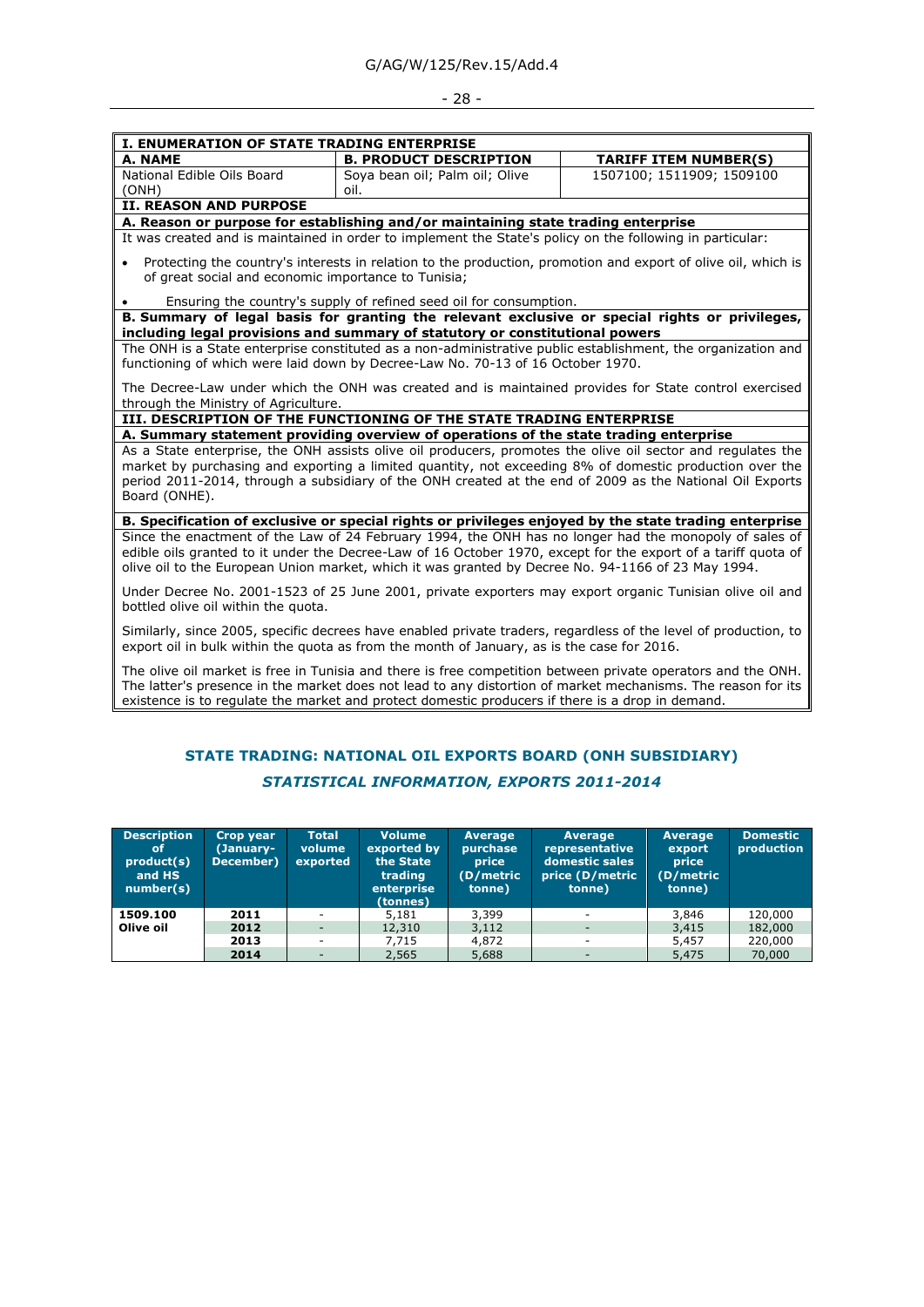#### - 29 -

#### <span id="page-28-0"></span>**Ukraine**

According to the issues, which should be covered in the Agriculture Exporting State Trading Enterprises section, Ukraine finds it appropriate to submit information on the functioning of the State Enterprise of Liqueur and Alcoholic Beverage Industry "Ukrspyrt" (hereinafter – the State Enterprise "Ukrspyrt"). **At the same time we have to inform that according to the relevant changes in Ukraine's legislation the State Enterprise "Ukrspyrt" from 1 July 2020 was deprived of its exclusive or special rights or privileges to export agricultural products** (in particular, undenatured ethyl alcohol of an alcoholic strength by volume of 80% vol. or higher – heading 2207). The corresponding explanation is given below.

| I. ENUMERATION OF STATE TRADING ENTREPRISE |                                                    |                                         |  |  |  |  |
|--------------------------------------------|----------------------------------------------------|-----------------------------------------|--|--|--|--|
| A. NAME                                    | <b>B. PRODUCT DESCRIPTION</b>                      | <b>TARIFF ITEM NUMBER(S)</b>            |  |  |  |  |
| The State                                  | Undenatured ethyl alcohol of an alcoholic strength | Heading 2207 of the UKTZED (UKTZED is   |  |  |  |  |
| Enterprise                                 | by volume of 80% vol. or higher; ethyl alcohol and | the Ukrainian Foreign Economic Activity |  |  |  |  |
| "Ukrspyrt"                                 | other spirits, denatured, of any strength          | Commodity Classification, based on      |  |  |  |  |
|                                            |                                                    | Harmonized System 2017)                 |  |  |  |  |

## **II. REASON AND PURPOSE**

**A. Reason or purpose for establishing and/or maintaining state trading enterprise**

The State Enterprise "Ukrspyrt" was established according to the Resolution of the Cabinet of Ministers of Ukraine of 28 July 2010 № 672 "On establishment of the State Enterprise of liqueur and alcoholic beverage industry" to increase the efficiency of the functioning of state enterprises of liqueur and alcoholic beverage industry and to improve the management system in the mentioned area.

**B. Summary of legal basis for granting the relevant exclusive or special rights or privileges, including legal provisions and summary of statutory or constitutional powers**

According to previous wording *(valid until 30.06.2020)* of paragraph 1 of Article 2 of the Law of Ukraine of 19 December 1995 № 481/95-ВР "On state regulation of production, and circulation of ethyl, cognac and fruit alcohol, alcoholic beverages, tobacco goods and fuel", the **production** of ethyl alcohol (including as a medical product), ethyl rectified grape alcohol, ethyl rectified fruit alcohol, grain distillate can be performed **only by state enterprises**. The production of bio-ethanol can be carried out by enterprises of all patterns of ownership, which are granted corresponding licenses.

New wording of paragraph 1 of Article 2 of the mentioned Law that is applicable from 01.07.2020, says:

The **production** of ethyl alcohol (including as a medical product), ethyl rectified grape alcohol, ethyl rectified fruit alcohol, grain distillate and bio-ethanol can be carried out **by business entities of all patterns of ownership**, which are granted corresponding licenses.

Paragraph 1 *(previous wording that was valid until 30.06.2020)* of Article 14 of the mentioned Law says that import, **export** of ethyl alcohol, ethyl rectified grape alcohol and ethyl rectified fruit alcohol **can be carried out only by state enterprises** (or organizations) that are **authorized by the Cabinet of Ministers of Ukraine** to carry out such activities. The **wholesale** of ethyl alcohol, ethyl rectified grape alcohol and ethyl rectified fruit alcohol on the territory of Ukraine **can be carried out only by state enterprises** (or organizations) that are **authorized by the Cabinet of Ministers of Ukraine** and **granted a corresponding license**, except the wholesale of ethyl alcohol meant for medicine and veterinary medicine that can be carried out by medical institutions, business entities (including business entities operating through their registered permanent representative offices) or veterinary medicine supplying companies, irrespective of patterns of ownership, having appropriate license.

New wording of paragraph 1 of Article 14 the Law *(applicable from 01.07.2020)* says:

**Export** of ethyl alcohol, ethyl rectified grape alcohol and ethyl rectified fruit alcohol can be carried out **by business entities**, that are **granted a license to produce such alcohol**. Import and the **wholesale** of ethyl alcohol, ethyl rectified grape alcohol and ethyl rectified fruit alcohol on the territory of Ukraine can be **carried out with a license** for wholesale of such alcohol. The wholesale of ethyl alcohol meant for medicine and veterinary medicine can be carried out by medical institutions, business entities (or organizations) or veterinary medicine supplying companies, irrespective of patterns of ownership, having a license for wholesale of ethyl alcohol. The Cabinet of Ministers of Ukraine shall establish the procedure for maintaining the register of the specified medical institutions, business entities (or organizations) or veterinary medicine supplying companies.

According to paragraph 11 *(previous wording that was valid until 30.06.2020)* of Article 14 of the mentioned Law, the **business entities** (including business entities operating through their registered permanent representative offices) that produce ethyl alcohol **export** it **through the state enterprises** (or organizations) that are **authorized by the Cabinet of Ministers of Ukraine**.